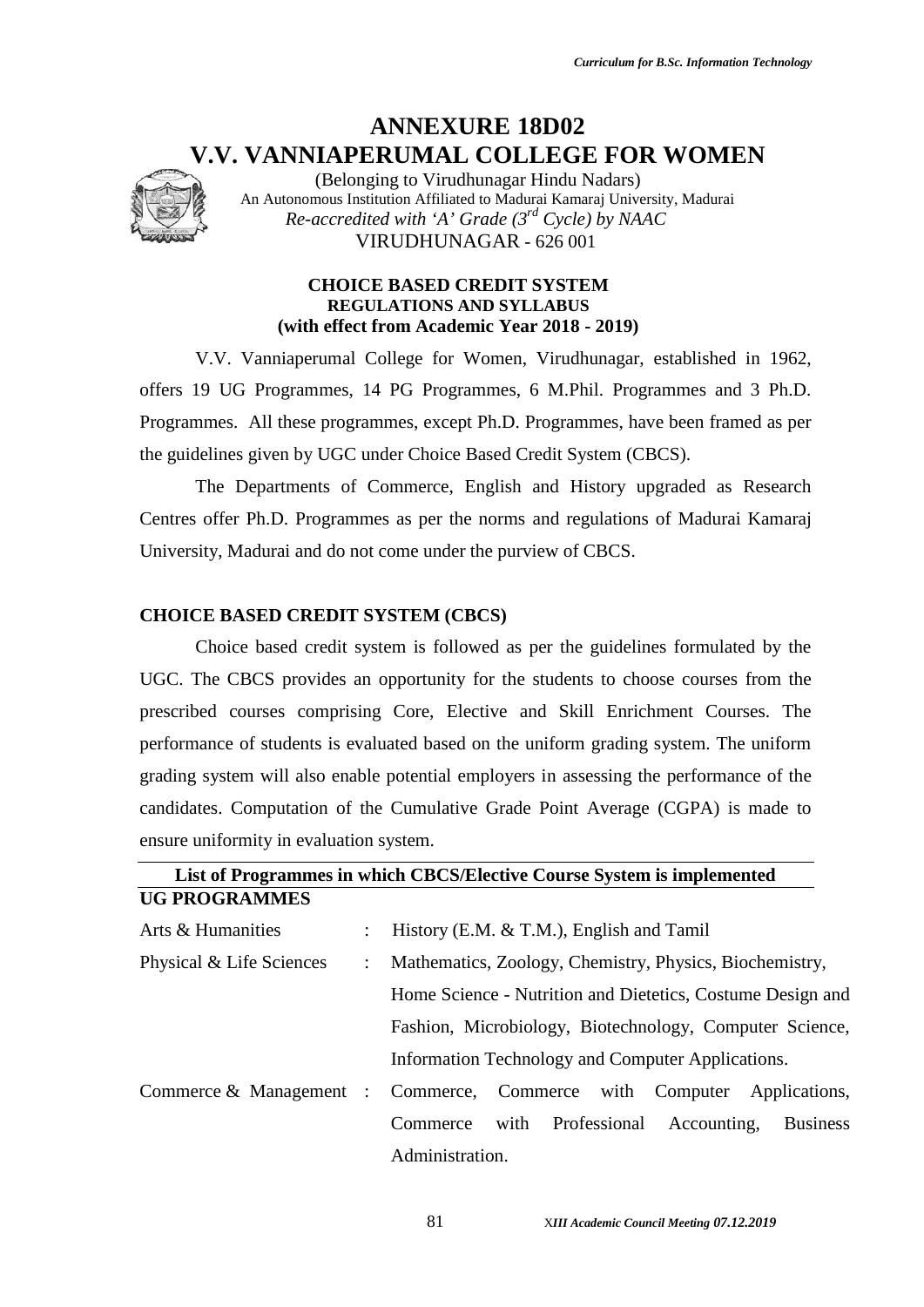#### **PG PROGRAMMES**

| Arts & Humanities        | $\mathbb{Z}^{\mathbb{Z}}$                                                        | History, English, Tamil.                        |  |                                          |  |  |  |
|--------------------------|----------------------------------------------------------------------------------|-------------------------------------------------|--|------------------------------------------|--|--|--|
| Physical & Life Sciences | Mathematics, Physics, Biochemistry, Food Processing<br>$\mathbb{R}^{\mathbb{Z}}$ |                                                 |  |                                          |  |  |  |
|                          |                                                                                  | & Quality Control, Chemistry, Zoology, Computer |  |                                          |  |  |  |
|                          | Information<br>Technology,<br>Science.<br>Computer                               |                                                 |  |                                          |  |  |  |
|                          |                                                                                  | Applications (MCA*)                             |  |                                          |  |  |  |
| Commerce & Management    | $\mathcal{L}$                                                                    |                                                 |  | Commerce, Business Administration (MBA*) |  |  |  |
|                          |                                                                                  | * AICTE approved Programmes                     |  |                                          |  |  |  |

#### **PRE-DOCTORAL PROGRAMMES (M.Phil.)**

| Arts & Humanities        | : History, English, Tamil   |
|--------------------------|-----------------------------|
| Physical & Life Sciences | : Mathematics, Biochemistry |
| Commerce & Management    | $:$ Commerce                |

### **OUTLINE OF CHOICE BASED CREDIT SYSTEM (UG)**

- 1. Core Courses
- 2. Elective Courses
	- 2.1. Discipline Specific Elective Courses (DSEC)
	- 2.2. Dissertation / Project
- 3. Non Major Elective Courses (NMEC)
- 4. Generic Elective Courses (GEC)
- 5. Ability Enhancement Courses (AEC)
	- 5.1 Ability Enhancement Compulsory Courses (AECC)
	- 5.2. Skill Enhancement Courses (SEC)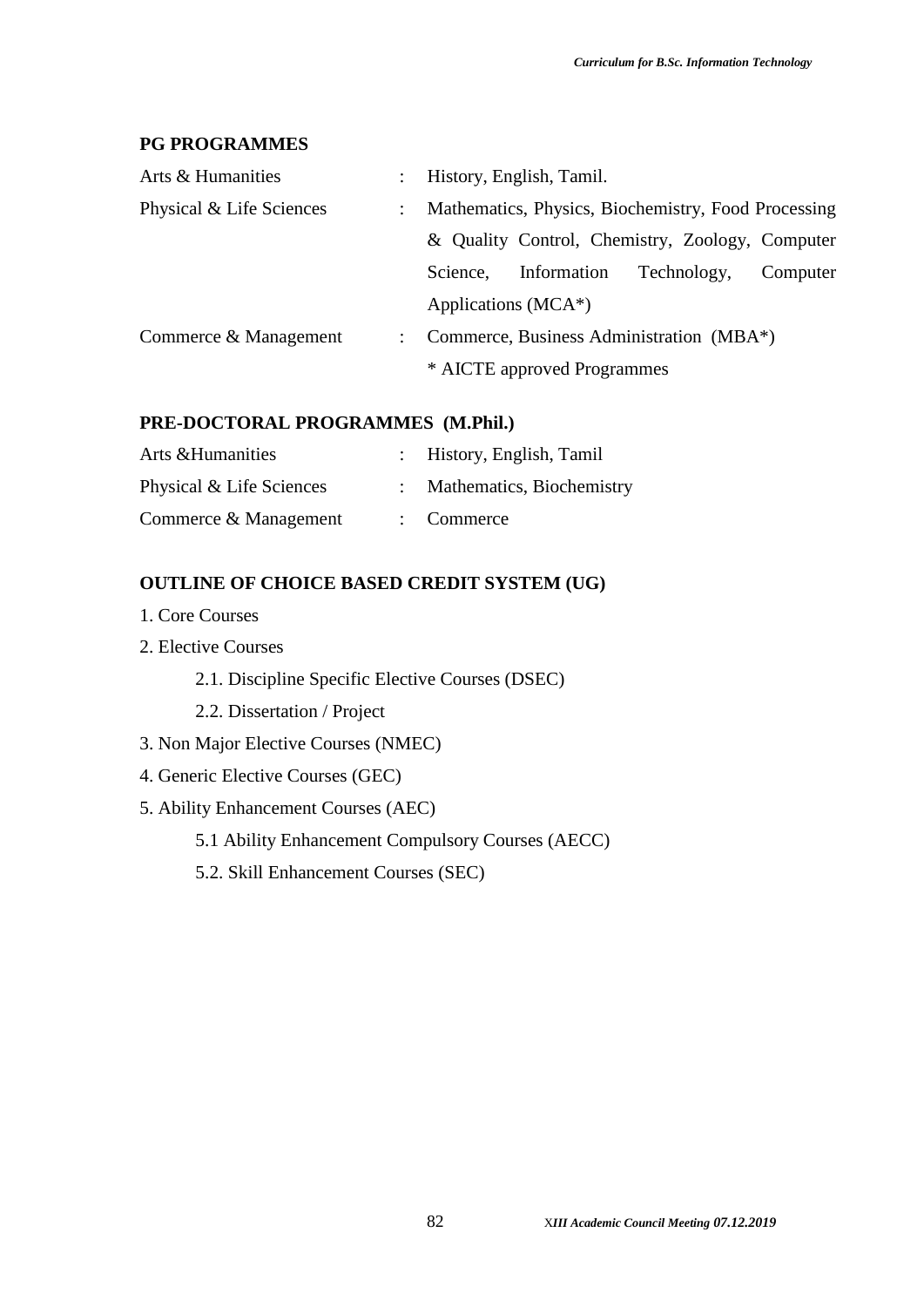| <b>List of Non Major Elective Courses (NMEC) Offered</b> |                        |                                |  |  |  |
|----------------------------------------------------------|------------------------|--------------------------------|--|--|--|
| <b>UG PROGRAMMES</b>                                     |                        |                                |  |  |  |
| <b>Name of the Course</b>                                | <b>Semester</b>        | <b>Department</b>              |  |  |  |
| History of India upto A.D.1858                           | III                    | History(EM)                    |  |  |  |
| இந்திய வரலாறு கி.பி. 1858 வரை                            | III                    | History (TM)                   |  |  |  |
| Indian National Movement (A.D 1885-1947)                 | IV                     | History(EM)                    |  |  |  |
| இந்திய தேசிய இயக்கம் (கி.பி. 1885 – 1947)                | IV                     | History(TM)                    |  |  |  |
| <b>English for Professions I</b>                         | III                    | English                        |  |  |  |
| <b>English for Professions II</b>                        | IV                     |                                |  |  |  |
| இக்காலநீதி இலக்கியம்                                     | III                    | Tamil                          |  |  |  |
| உரைநடை இலக்கியம்                                         | IV                     |                                |  |  |  |
| Basic Hindi - I                                          | III                    | Hindi                          |  |  |  |
| Basic Hindi - II                                         | IV                     |                                |  |  |  |
| <b>Practical Banking</b>                                 | III                    | Commerce                       |  |  |  |
| <b>Basic Accounting Principles</b>                       | $\overline{\text{IV}}$ |                                |  |  |  |
| <b>Business Management</b>                               | III                    | <b>Business Administration</b> |  |  |  |
| Entrepreneurship                                         | IV                     |                                |  |  |  |
| Quantitative Aptitude - I                                | III                    | <b>Mathematics</b>             |  |  |  |
| <b>Statistics and Operation Research</b>                 | IV                     |                                |  |  |  |
| Physics in Everyday life                                 | III                    | Physics                        |  |  |  |
| <b>Fundamentals of Electronics</b>                       | $\overline{IV}$        |                                |  |  |  |
| <b>Industrial Chemistry</b>                              | III                    | Chemistry                      |  |  |  |
| <b>Drugs and Natural Products</b>                        | IV                     |                                |  |  |  |
| <b>Applied Zoology</b>                                   | III                    | Zoology                        |  |  |  |
| <b>Animal Science</b>                                    | IV                     |                                |  |  |  |
| <b>Basic Food Science</b>                                | III                    | Home Science -                 |  |  |  |
| <b>Basic Nutrition and Dietetics</b>                     | IV                     | <b>Nutrition and Dietetics</b> |  |  |  |
| Women and Health                                         | III                    | Biochemistry                   |  |  |  |
| Life style associated disorders                          | IV                     |                                |  |  |  |
| Medical Lab Technology                                   | III                    | Microbiology                   |  |  |  |
| Applied Microbiology                                     | IV                     |                                |  |  |  |
| <b>Infectious Diseases</b>                               | III                    | Biotechnology                  |  |  |  |
| <b>Organic Farming</b>                                   | IV                     |                                |  |  |  |
| <b>Basics of Fashion</b>                                 | III                    | <b>Costume Design And</b>      |  |  |  |
| <b>Interior Designing</b>                                | IV                     | Fashion                        |  |  |  |
| Introduction to Computers and Office Automation          | $\rm III$              | <b>Computer Science</b>        |  |  |  |
| Introduction to Internet and HTML 5                      | IV                     |                                |  |  |  |
| Computer Fundamentals and E-mail                         | $\rm III$              | <b>Information Technology</b>  |  |  |  |
| Introduction to HTML                                     | IV                     |                                |  |  |  |
| <b>Fundamentals of Computers</b>                         | III                    | <b>Computer Applications</b>   |  |  |  |
| Web Design with HTML                                     | IV                     |                                |  |  |  |
| Horticulture $-I$                                        | Ш                      |                                |  |  |  |
| Horticulture - II                                        |                        | <b>Botany</b>                  |  |  |  |
|                                                          | IV                     |                                |  |  |  |
| மருத்துவ தாவரவியல் - I                                   | Ш                      |                                |  |  |  |
| மருத்துவ தாவரவியல் - $\overline{\text{II}}$              | IV                     |                                |  |  |  |
| Library and Information Science - I                      | Ш                      | <b>Library Science</b>         |  |  |  |
| Library and Information Science - II                     | IV                     |                                |  |  |  |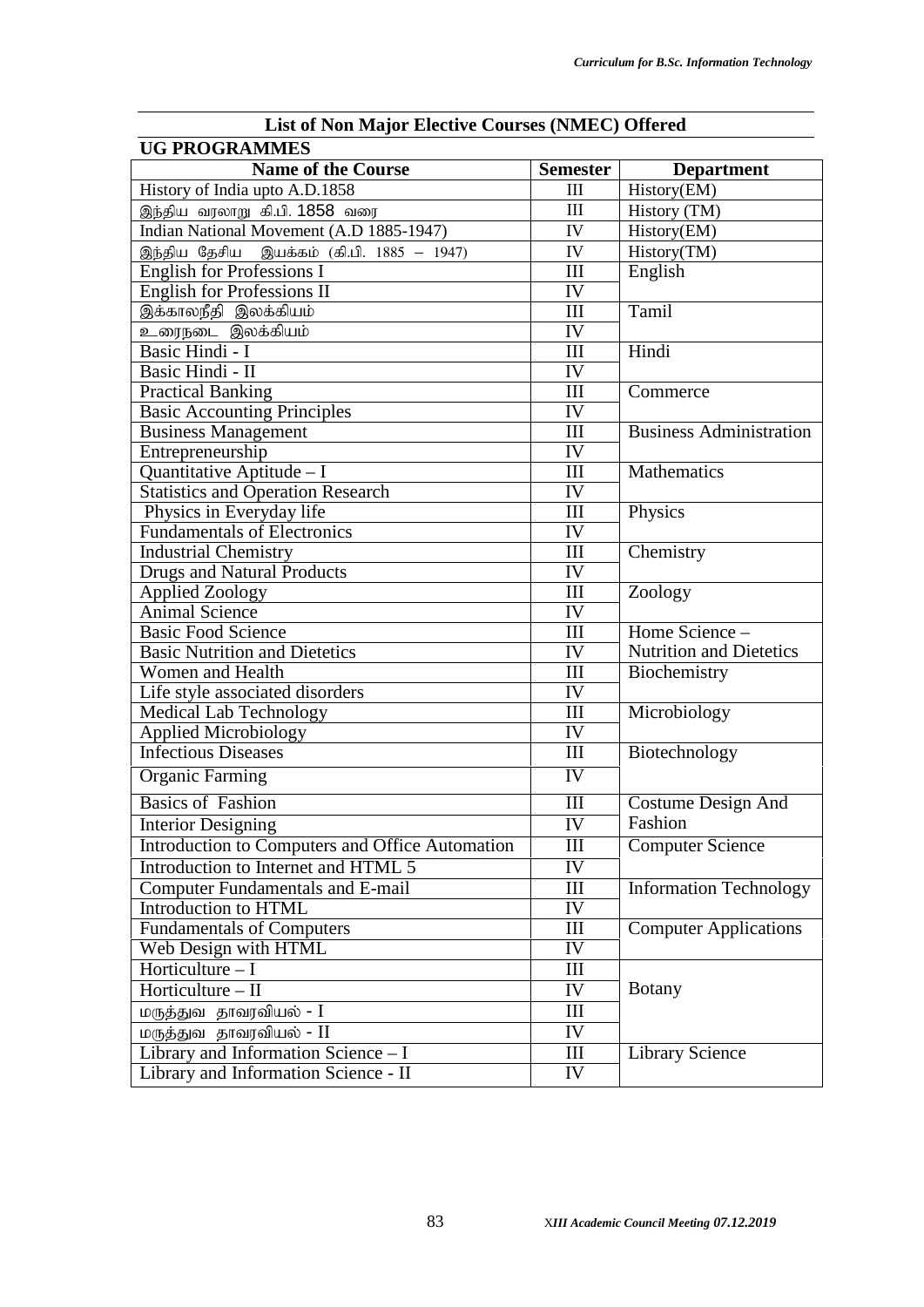#### **List of Generic Elective Courses (GEC) Offered**

### **GENERIC ELECTIVE COURSES – 1**

- 1. Human Rights/
- 2. Women Studies

#### **GENERIC ELECTIVE COURSES – 2**

- 1. Constitution of India/
- 2. Modern Economics/
- 3. Adolescent Psychology/
- 4. Disaster Management

#### **ABILITY ENHANCEMENT COMPULSORY COURSES (AECC)**

- 1. Environmental Studies
- 2. Value Education

#### **ELIGIBILITY FOR ADMISSION**

Candidate should have passed the Higher Secondary Examination with  $10+2$ pattern conducted by the Board of Higher Secondary Education, Govt. of Tamil Nadu or any other examination accepted by the Syndicate as equivalent thereto and the candidate should have studied  $+2$  level Mathematics in the  $10+2$  pattern.

#### **DURATION OF THE PROGRAMME**

The candidates shall undergo the prescribed course of study for a period of three academic years (six semesters)

#### **MEDIUM OF INSTRUCTION**

English

#### **COURSES OFFERED**

- Part I : Tamil/Hindi
- Part II : English
- Part III : Core Courses

Elective Courses: Discipline Specific Electives Courses Allied Courses: 1. Digital Electronics

2. Mathematics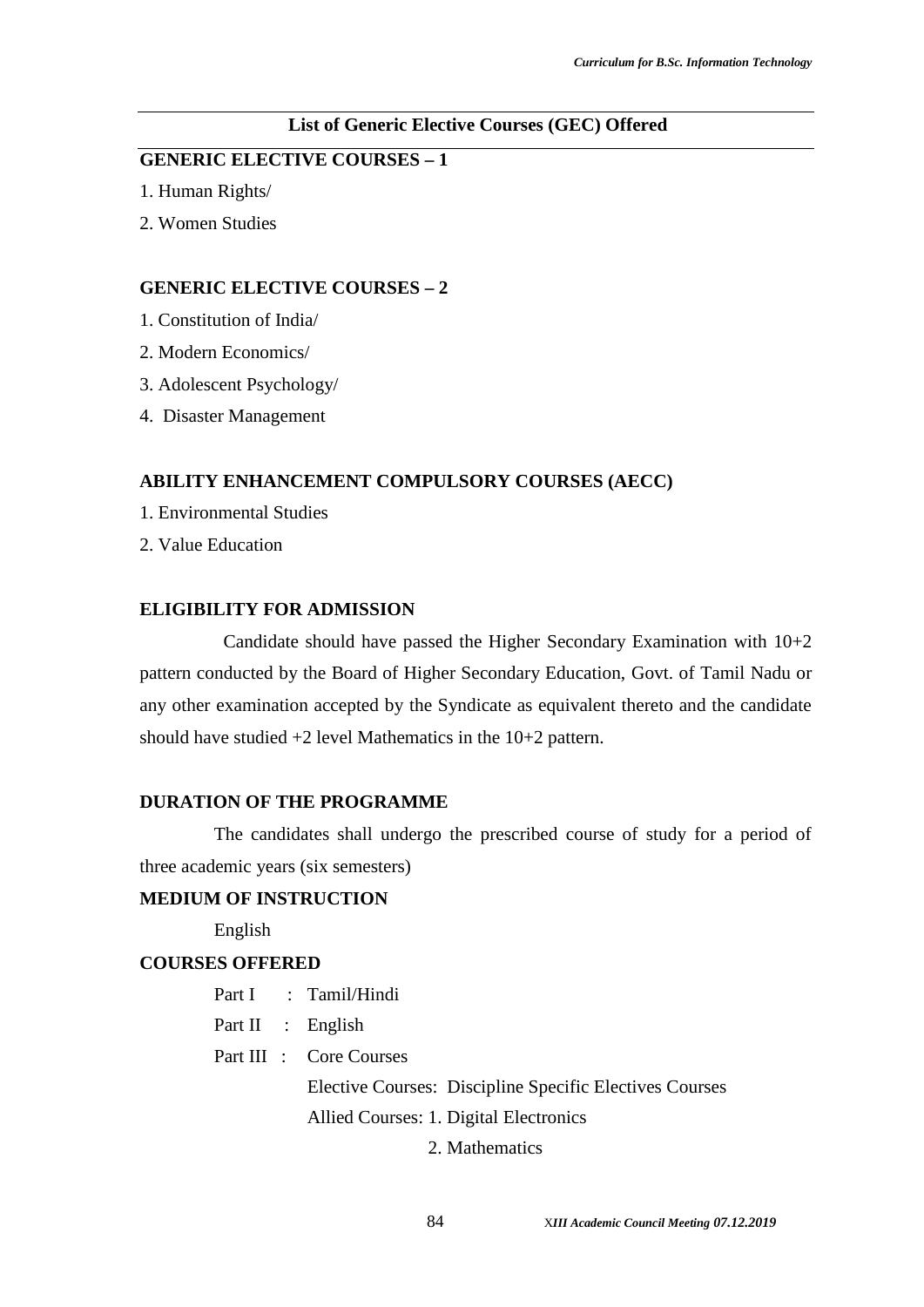Part IV: Non-Major Elective Courses (NMEC)

Generic Elective Courses (GEC)

Ability Enhancement Compulsory Courses (AECC)

Skill Enhancement Courses (SEC)

Part V : National Service Scheme, Physical Education, Youth Red Cross Society, Red Ribbon Club, Science Forum, Eco Club, Library and Information Science, Consumer Forum, Health and Fitness Club, National Cadet Corps

#### **EVALUATION SCHEME**

| <b>Components</b> | Internal Assessment<br><b>Marks</b> | <b>External Examination</b><br><b>Marks</b> | <b>Total</b><br><b>Marks</b> |
|-------------------|-------------------------------------|---------------------------------------------|------------------------------|
| Theory            | 25                                  | 75                                          | 100                          |
| Practical         | 40                                  | hU                                          | 100                          |

### **PART III - Core Courses, Discipline Specific Elective Courses & Allied Courses INTERNAL ASSESSMENT Distribution of Marks Theory**

| <b>Mode of Evaluation</b> |                          | <b>Marks</b> |
|---------------------------|--------------------------|--------------|
| Periodic Test             | $\hat{\phantom{a}}$      |              |
| Assignment                | ٠<br>$\hat{\phantom{a}}$ |              |
| uiz                       | ٠                        |              |
| <b>Total</b>              | ٠                        |              |

Three Periodic Tests - Average of the best two will be considered

Two Assignments - Better of the two will be considered

Three Quiz Tests - Best of the three will be considered

### **Practical**

| <b>Mode of Evaluation</b>      | <b>Marks</b> |
|--------------------------------|--------------|
| Three tests (Best two average) |              |
| Performance                    |              |
| Record                         |              |
| Total                          |              |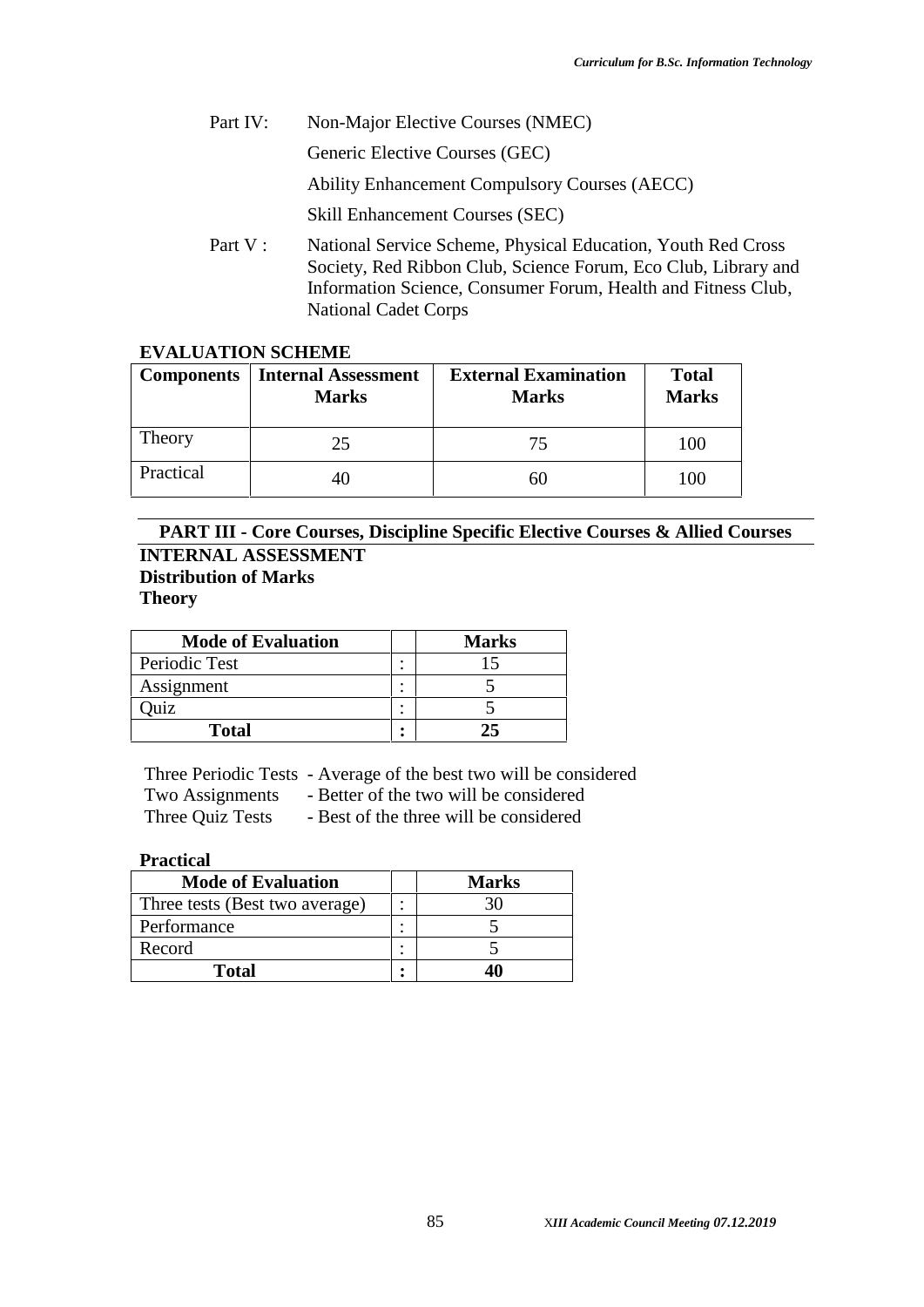|                                  | Question Pattern for Periodic Tests | <b>Duration: 2 Hours</b>   |                                              |                                      |                              |  |
|----------------------------------|-------------------------------------|----------------------------|----------------------------------------------|--------------------------------------|------------------------------|--|
| <b>Section</b>                   | <b>Type of</b><br><b>Question</b>   | No. of<br><b>Questions</b> | No. of<br><b>Questions to</b><br>be answered | <b>Marks</b><br>for each<br>question | <b>Total</b><br><b>Marks</b> |  |
| A<br>Q. No. $(1-4)$              | Multiple choice                     | $\overline{4}$             | $\overline{4}$                               | 1                                    | $\overline{4}$               |  |
| B<br>Q. No. $(5 - 7)$            | Either or type                      | 3                          | 3                                            | 7                                    | 21                           |  |
| $\mathcal{C}$<br>Q. No. $(8-10)$ | Open Choice                         | 3                          | $\overline{2}$                               | 10                                   | 20                           |  |
|                                  |                                     |                            |                                              | <b>Total</b>                         | 45                           |  |

### **Question Pattern for Periodic Tests Duration: 2 Hours**

## **EXTERNAL EXAMINATION**

**For Core Courses, Discipline Specific Electives Courses and Allied Courses**

### **Question Pattern for External Examination Duration: 3 Hours**

| <b>Section</b>          | <b>Type of Question</b>                                         | No. of<br><b>Questions</b> | No. of<br><b>Questions to</b><br>be answered | <b>Marks</b><br>for each<br>question | <b>Total</b><br><b>Marks</b> |
|-------------------------|-----------------------------------------------------------------|----------------------------|----------------------------------------------|--------------------------------------|------------------------------|
| A<br>Q. No. $(1-10)$    | Multiple choice<br>(At least Two<br>question from<br>each unit) | 10                         | 10                                           | 1                                    | 10                           |
| B<br>Q. No. $(11 - 15)$ | Either or type (one<br>set from each<br>unit)                   | 5                          | 5                                            | 7                                    | 35                           |
| C<br>Q. No. $(16-20)$   | Open Choice<br>(one from each<br>unit)                          | 5                          | 3                                            | 10                                   | 30                           |
|                         |                                                                 |                            |                                              | <b>Total</b>                         | 75                           |

### **CORE COURSES ASSESSMENT**

Online Test will be conducted for the Core Courses in V & VI Semester.

Multiple Choice questions Pattern will be followed.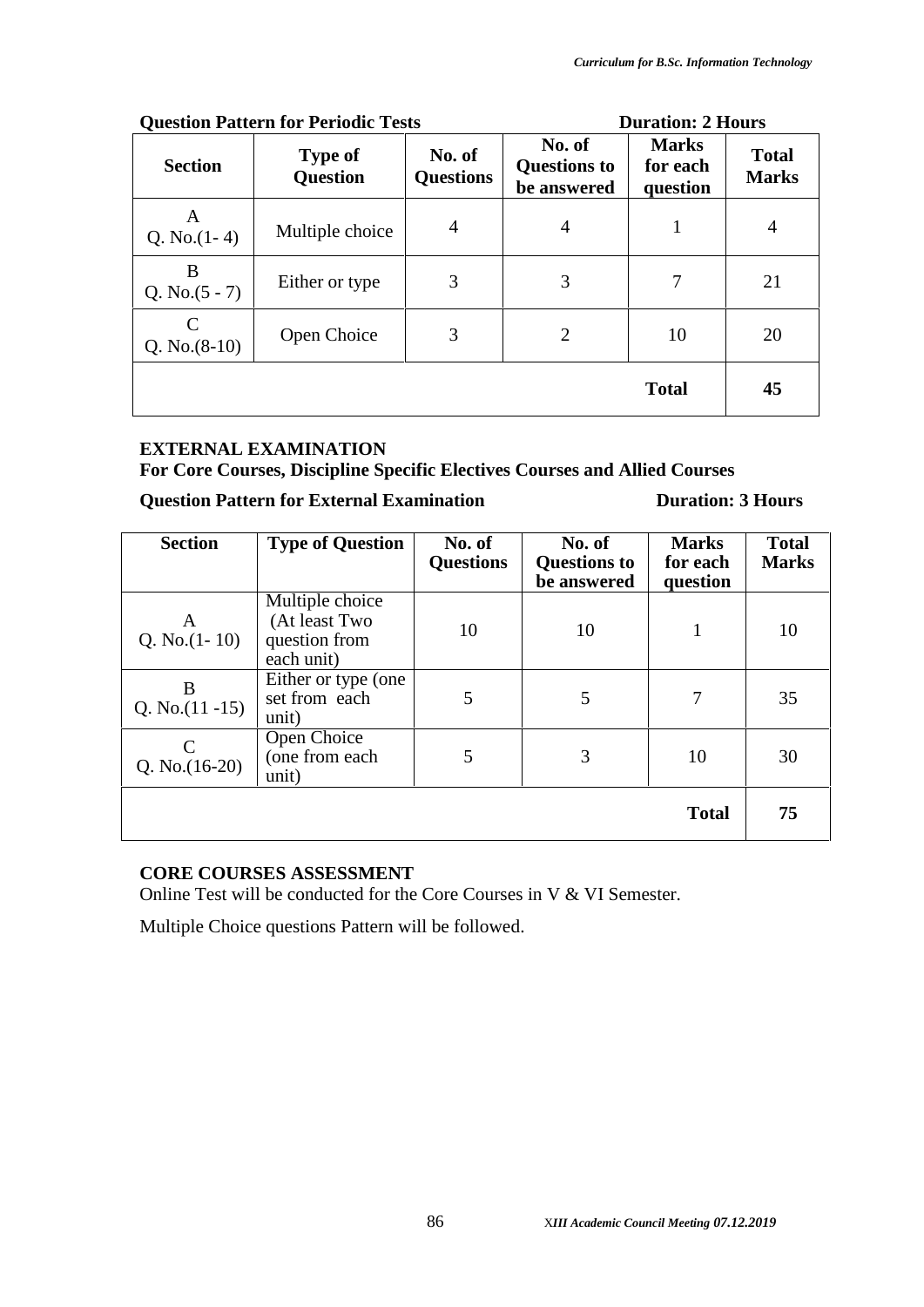### **PART IV - Skill Enhancement Courses and Non Major Elective Courses INTERNAL ASSESSMENT Distribution of Marks**

#### **Theory**

| <b>Mode of Evaluation</b> | <b>Marks</b> |
|---------------------------|--------------|
| Periodic Test             |              |
| Assignment                |              |
| uiz                       |              |
| <b>Total</b>              | 40           |

Three Periodic tests - Average of the best two will be considered

Two Assignments - Better of the two will be considered

Three Quiz Tests - Best of the three will be considered

### **Question Pattern Duration: 1 Hour**

| Vutstivii 1 attei il |                                   |                            | Durauvii. 1 Muu                                 |                                             |                              |  |
|----------------------|-----------------------------------|----------------------------|-------------------------------------------------|---------------------------------------------|------------------------------|--|
| <b>Section</b>       | <b>Type of</b><br><b>Question</b> | No. of<br><b>Questions</b> | No. of<br><b>Questions</b><br>to be<br>answered | <b>Marks</b> for<br>each<br><b>Question</b> | <b>Total</b><br><b>Marks</b> |  |
| A                    |                                   |                            |                                                 |                                             |                              |  |
| $Q. Nos. 1 - 4$      | Open Choice                       | $\overline{4}$             | 3                                               | 5                                           | 15                           |  |
| B                    |                                   |                            |                                                 |                                             |                              |  |
| Q. Nos. $5 - 6$      | Open Choice                       | 2                          |                                                 | 10                                          | 10                           |  |
|                      |                                   |                            |                                                 | <b>Total</b>                                | 25                           |  |

# **EXTERNAL EXAMINATION**

| <b>Question Pattern</b> | <b>Duration: 2 Hours</b>   |                            |                                                 |                                             |                              |
|-------------------------|----------------------------|----------------------------|-------------------------------------------------|---------------------------------------------|------------------------------|
| <b>Section</b>          | Type of<br><b>Question</b> | No. of<br><b>Questions</b> | No. of<br><b>Questions</b><br>to be<br>answered | <b>Marks</b> for<br>each<br><b>Question</b> | <b>Total</b><br><b>Marks</b> |
| A<br>$Q. Nos. 1-8$      | Open Choice                | 8                          | 6                                               | 5                                           | 30                           |
| B<br>Q. Nos.9-13        | Open Choice                | 5                          | 3                                               | 10                                          | 30                           |
|                         |                            |                            |                                                 | <b>Total</b>                                | 60                           |

#### **PART IV - Generic Electives and Ability Enhancement Compulsory Courses**

- $\triangleright$  Assessment by Internal Examiner only
- $\triangleright$  Model Examination is conducted after two periodic tests.
- $\triangleright$  Book and Study Material prepared by the Faculty Members of the respective departments will be prescribed.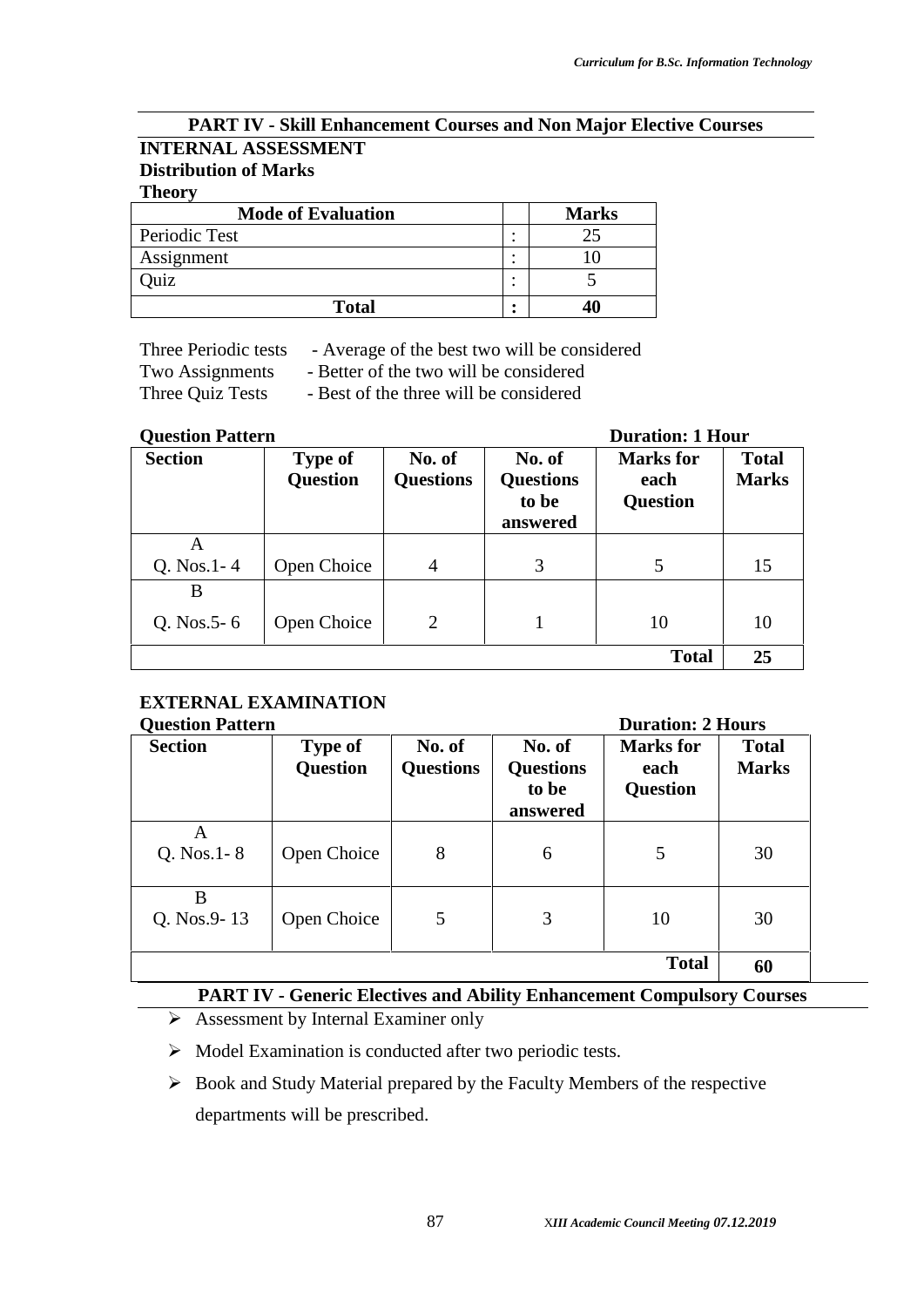#### **ASSESSMENT PATTERN**

| <b>Mode of Evaluation</b> | <b>Marks</b> |
|---------------------------|--------------|
| Periodic Test             |              |
| Assignment                |              |
| <b>Model Examination</b>  | าเม          |
| Total                     | 100          |

Two Periodic tests - Better of the two will be considered

Two Assignments - Better of the two will be considered

|                      | <b>Question Pattern for Periodic Test</b> | <b>Duration: 1 Hour</b>    |                                              |                                             |                              |
|----------------------|-------------------------------------------|----------------------------|----------------------------------------------|---------------------------------------------|------------------------------|
| <b>Section</b>       | <b>Type of Question</b>                   | No. of<br><b>Questions</b> | No. of<br><b>Questions to</b><br>be answered | <b>Marks</b> for<br>each<br><b>Question</b> | <b>Total</b><br><b>Marks</b> |
| A<br>$Q. Nos. 1 - 4$ | Open Choice                               | $\overline{4}$             | 3                                            | 6                                           | 18                           |
| B<br>Q. Nos. $5 - 6$ | Open Choice                               | $\overline{2}$             |                                              | 12                                          | 12                           |
|                      |                                           |                            |                                              | <b>Total</b>                                | 30                           |

| <b>Question Pattern for Model Examination</b><br><b>Duration: 2 Hours</b> |                                   |                            |                                              |                                             |                              |  |
|---------------------------------------------------------------------------|-----------------------------------|----------------------------|----------------------------------------------|---------------------------------------------|------------------------------|--|
| <b>Section</b>                                                            | <b>Type of</b><br><b>Question</b> | No. of<br><b>Questions</b> | No. of<br><b>Questions to</b><br>be answered | <b>Marks</b> for<br>each<br><b>Question</b> | <b>Total</b><br><b>Marks</b> |  |
| Α<br>$Q.$ Nos. 1 - 8                                                      | Open Choice                       | 8                          | 5                                            | 6                                           | 30                           |  |
| B<br>Q. Nos.9-13                                                          | Open Choice                       | 5                          | 3                                            | 10                                          | 30                           |  |
| <b>Total</b>                                                              |                                   |                            |                                              |                                             |                              |  |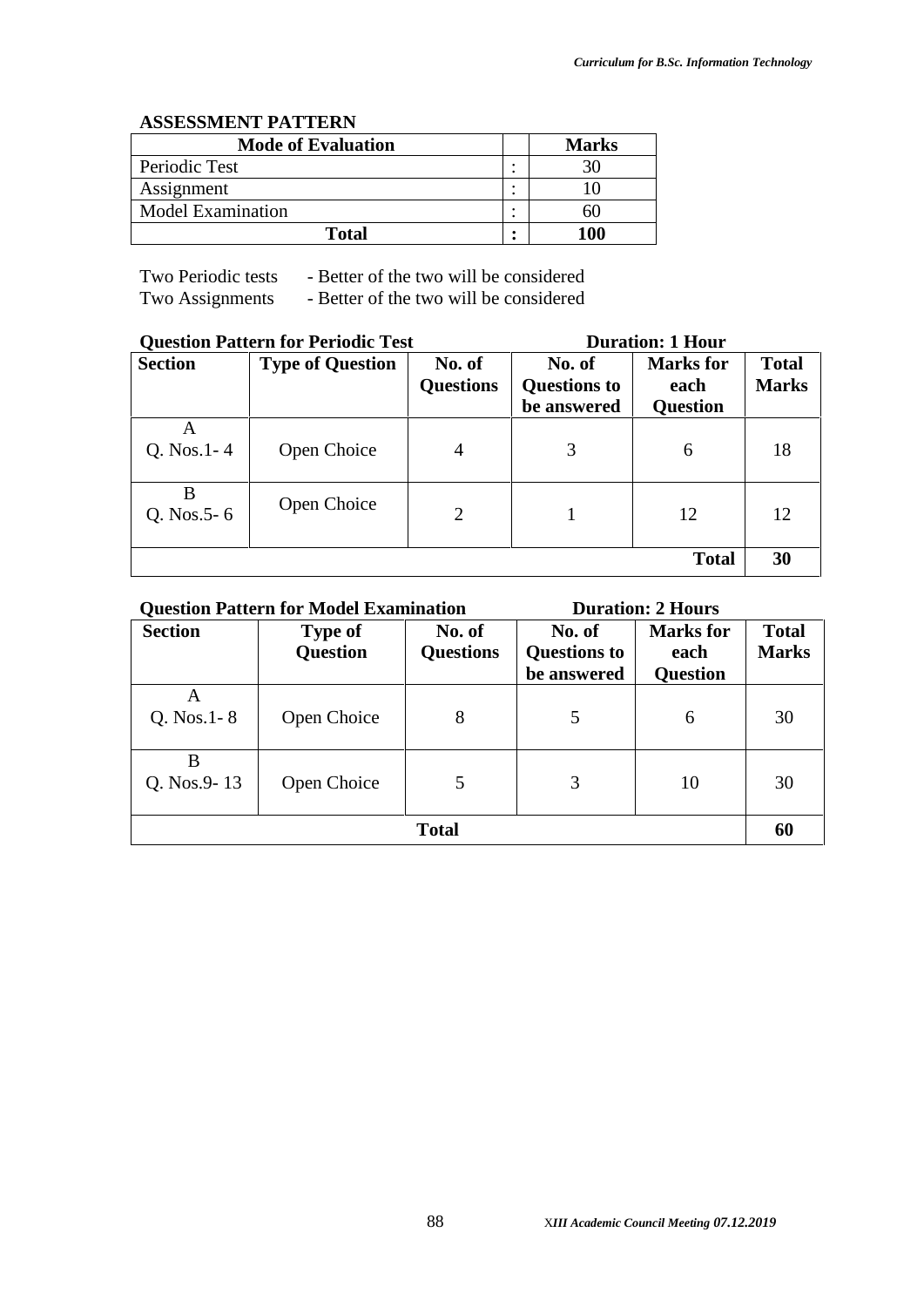### **ELIGIBILITY FOR THE DEGREE**

- 1. The candidate will not be eligible for degree without completing the prescribed Courses of study and a minimum Pass marks in all the Courses.
- 2. Attendance, progress and conduct certification from the Head of the Institution will be required for the students to write the examination.
	- $\triangleright$  No Pass minimum for Internal Assessment.
	- $\triangleright$  Pass minimum for External Examination is 27 marks out of 75 marks for Core Courses, Allied Courses and Discipline Specific Elective Courses.
	- $\triangleright$  Pass minimum for External Examination is 21 marks out of 60 marks for Non Major Elective Courses and Skill Enhancement Courses.
	- $\triangleright$  The aggregate minimum pass percentage is 40.
	- Pass minimum for External Practical Examination is 21 marks out of 60 marks.
	- Pass minimum for Generic Elective Course and Ability Enchantment Compulsory Course is 40.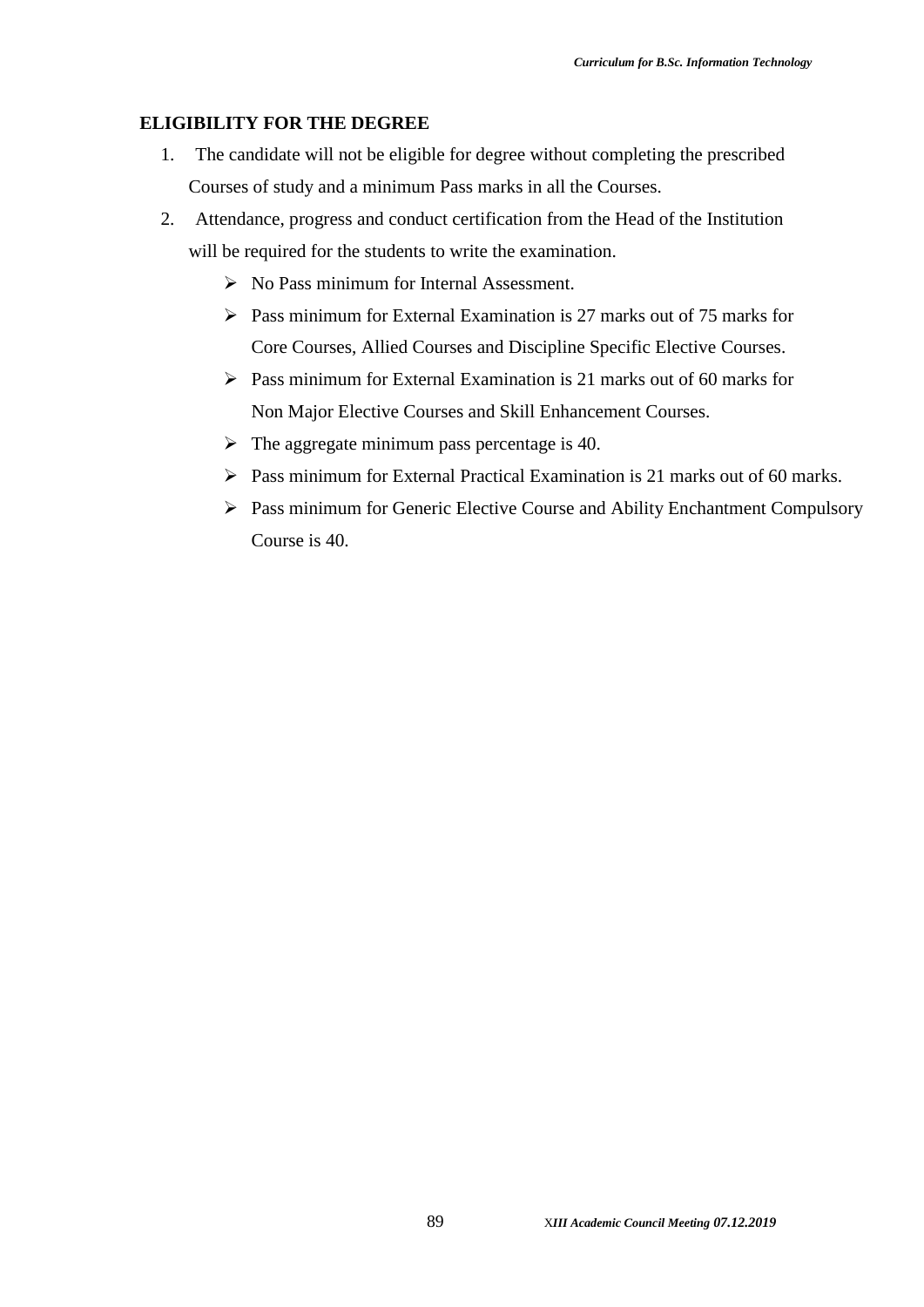## **BACHELOR OF INFORMATION TECHNOLOGY PROGRAM CODE - 2025**

#### **PROGRAMME OUTCOMES**

- $\triangleright$  Encourage intellectually disciplined process of thinking in analyzing, synthesizing, evaluating and applying scientific concepts.
- Develop good rapport with fellow-beings through efficient oral, written and technical communication.
- $\triangleright$  Connect with the society to transform ideas into action.
- $\triangleright$  Volunteer support in spreading scientific temperament and stand for the national cause in all core issues.
- $\triangleright$  Uphold the values and beliefs inherent in the nation's tradition and culture.
- $\triangleright$  Strive to preserve nature in all forms for a sustainable future.
- $\triangleright$  Develop an independent and self-disciplined specialized learning in tune with the changing socio-technological scenario

#### **PROGRAMME SPECIFIC OUTCOMES**

**PSO1:Acquiring the Knowledge of Components of Information Technology:** Obtain the knowledge of the components of Information Technology incorporating Hardware, Software, Database and Network to manage the hardware and software components in acomputer independently.

**PSO2:Understanding the Current Technology:**Gain Ability to familiarize the latest trends in technological development and thereby applying standard Software Engineering practices and strategies in software project development using opensource platforms to deliver a best quality product.

**PSO3: Applying Modern Tools on Developing Solutions**: Create, select, and apply appropriate techniques, resources and IT tools including current technical concepts and practices in the core information technologies of human computer interaction, information management, programming, Networking, Web systems and technologies with an understanding of the limitations.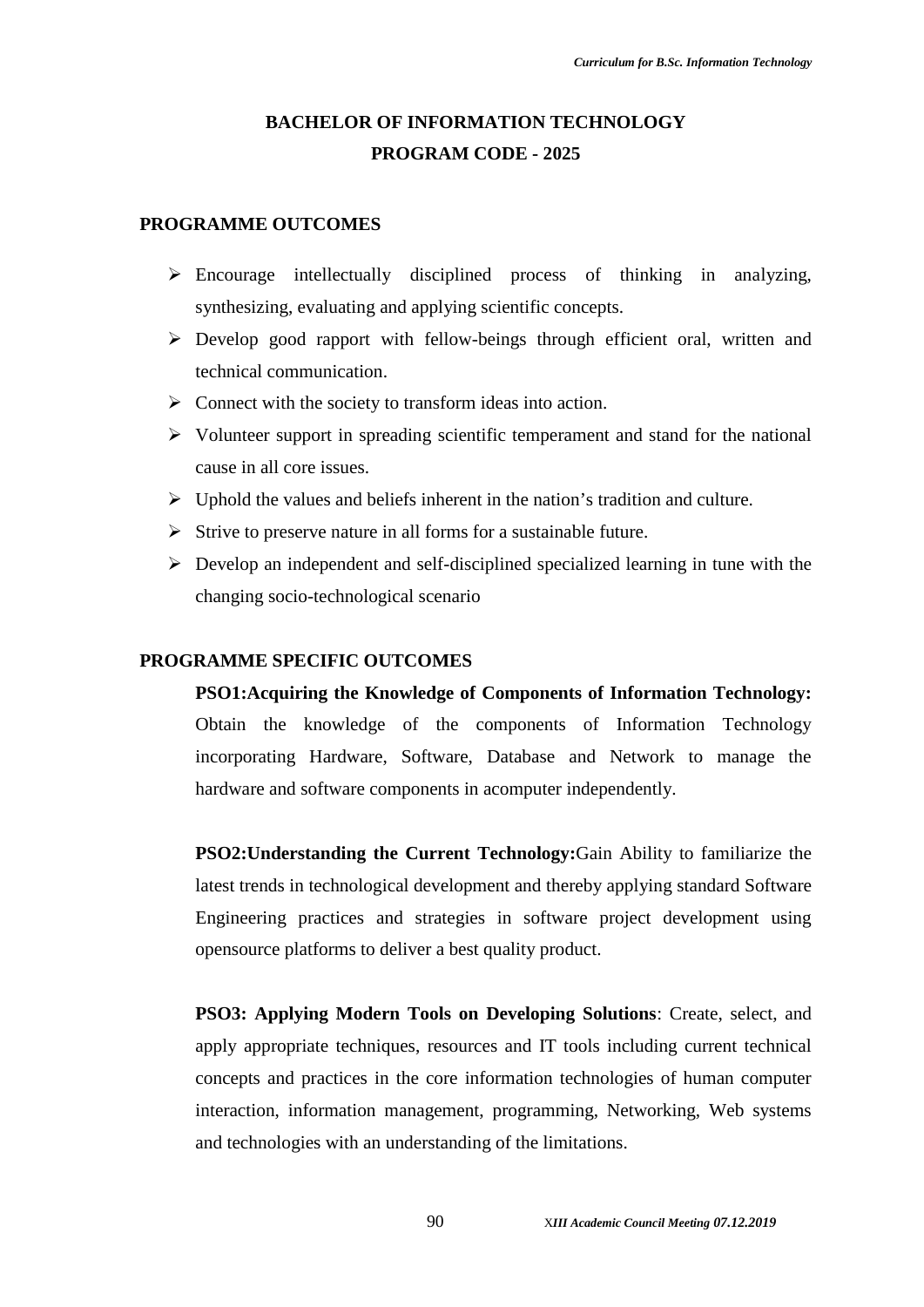**PSO4:Enhancing Communication and Team Work Skills:**As an individual and as a member or a leader in diverse teamslearns by working cooperatively, creatively and responsibly.

**PSO5:Acquiring Knowledge in Programming Languages:**Impart knowledge of software managed in a computer to analyse and develop computer programs in the areas related to algorithms, system software, multimedia, web design, big data analytics and networking to apply for computer-based systems of varying complexity.

**PSO6:Career Development:**Emerge as an entrepreneur to provide software based solutions byapplying the knowledge of technology, ethics, management principles and soft skills to carry out societal IT projects in assorted environments.

**PSO7: Contribution for the Society Needs:** Impart the knowledge of modern computer languages and technologies for the welfare of society by contributing team work skills and multidisciplinary techniques to the computer industries.

**PSO8:Integrating Higher Education:** Acquire a solid foundation on Information Technology by producing a pathway to pursue higher education.

**PSO9: Life Long Learning:** Recognize the need to engage in lifelong learning through continuing education and research in the broadest context of technological changes.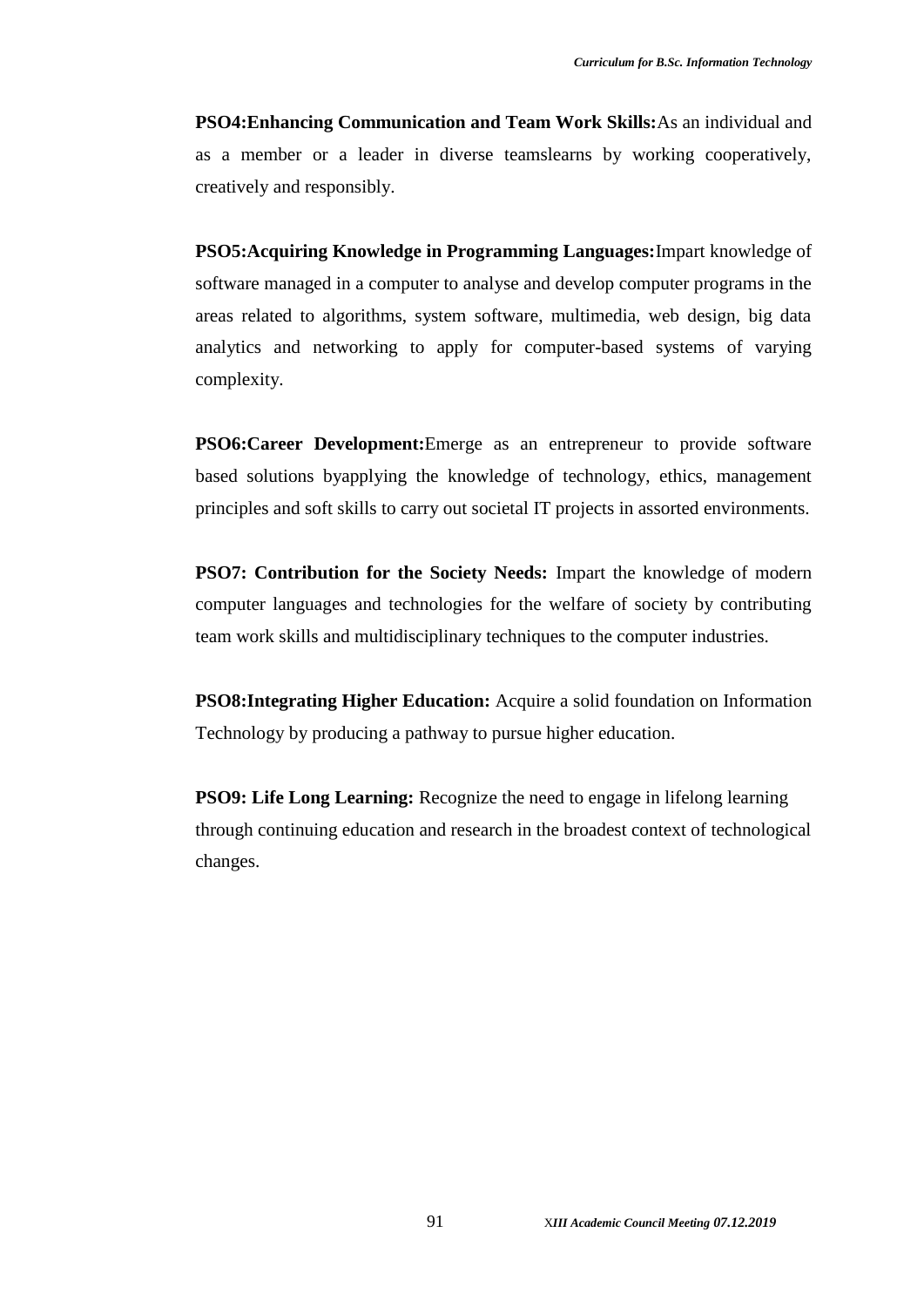

(Belonging to Virudhunagar Hindu Nadars)

An Autonomous Institution Affiliated to Madurai Kamaraj University, Madurai *Re-accredited with 'A' Grade (3rd Cycle) by NAAC* VIRUDHUNAGAR - 626 001

### **PART I-TAMIL**

| S.No. | Sem. | Code      | <b>Title of Paper</b>                  | <b>Credits</b> | <b>Marks</b> |
|-------|------|-----------|----------------------------------------|----------------|--------------|
| .,    |      | 18UTAG11  | தாள்: 1 பொதுத்தமிழ்                    |                | 100          |
| ۷.    |      | 18UTAG21N | தாள்: 2 பொதுத்தமிழ்                    |                | 100          |
| 3.    | Ш    | 18UTAG31C | தாள்: 3 கணினித் தமிழ் I                |                | 100          |
| 4.    | IV   |           | $18UTAG41C$   தாள்: 4 கணினித் தமிழ் II |                | 100          |
|       |      |           | <b>Total</b>                           | 12             | 400          |

### **PART I –HINDI**

| S.No. | Sem.      | Code     | <b>Title of the Course</b>                                                                            | <b>Credits</b> | <b>Marks</b> |
|-------|-----------|----------|-------------------------------------------------------------------------------------------------------|----------------|--------------|
| Ι.    |           | 18UHDG11 | Prose – I & II, Ancient Stories - I, General<br>Essays, Functional Hindi $-I & Grammar$               | 3              | 100          |
| 2.    | П         | 18UHDG21 | Drama, Ancient Stories - II, Letter<br>Correspondence, Functional Hindi-II &<br>Grammar               |                | 100          |
| 3.    | Ш         | 18UHDG31 | Ancient Poetry, Drama, Indian History, Hindi<br>Grammar & Functional Hindi III                        | 3              | 100          |
| 4.    | <b>IV</b> | 18UHDG41 | Modern Poetry, Hindi Literary Essays, Letter<br>Correspondence, Conversation & Functional<br>Hindi IV | 3              | 100          |
|       |           |          | <b>Total</b>                                                                                          | 12             | 400          |

### **PART II**

| S.No.            | Sem.         | Code      | <b>Title of the Course</b>               | <b>Credits</b> | <b>Marks</b> |
|------------------|--------------|-----------|------------------------------------------|----------------|--------------|
|                  |              | 18UENG11A | <b>English for Advanced Learners I</b>   | 3              | 100          |
|                  |              | 18UENG11B | English for Career Guidance - I          |                |              |
|                  |              | 18UENG11C | <b>English for Communicative</b>         |                |              |
|                  |              |           | Competence-I                             |                |              |
| 2.               | $\mathbf{I}$ | 18UENG21A | <b>English for Advanced Learners II</b>  | 3              | 100          |
|                  |              | 18UENG21B | English for Career Guidance - II         |                |              |
|                  |              | 18UENG21C | <b>English for Communicative</b>         |                |              |
|                  |              |           | Competence - II                          |                |              |
| 3.               | III          | 18UENG31A | <b>English for Advanced Learners III</b> | 3              | 100          |
|                  |              | 18UENG31B | English for Career Guidance – III        |                |              |
|                  |              | 18UENG31C | <b>English for Communicative</b>         |                |              |
|                  |              |           | Competence - III                         |                |              |
| $\overline{4}$ . | IV           | 18UENG41A | <b>English for Advanced Learners IV</b>  | 3              | 100          |
|                  |              | 18UENG41B | English for Career Guidance - IV         |                |              |
|                  |              | 18UENG41C | <b>English for Communicative</b>         |                |              |
|                  |              |           | Competence - IV                          |                |              |
|                  |              |           | <b>Total</b>                             | 12             | 400          |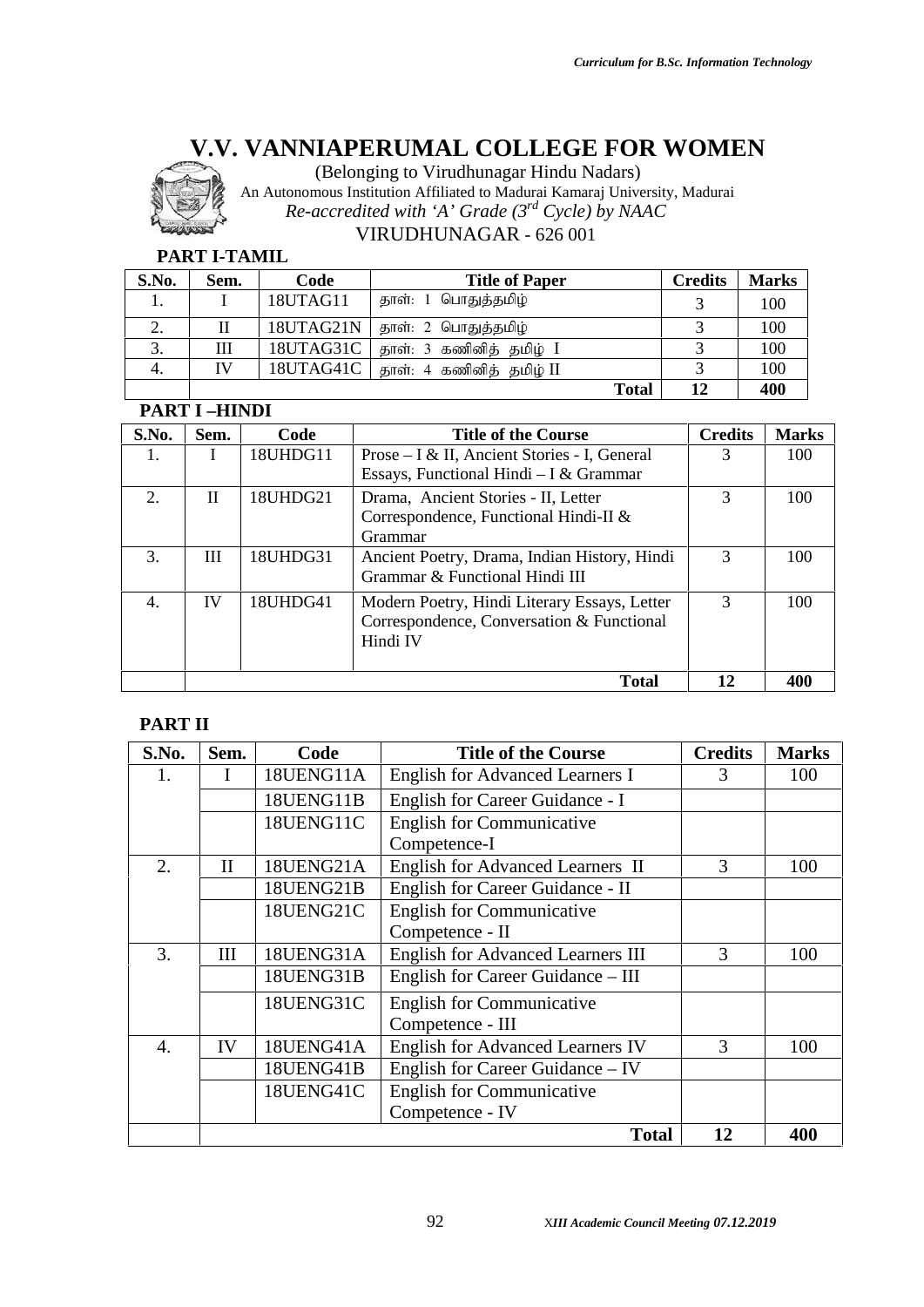| S.No.          | Sem.                    | Code                               | <b>Title of the Course</b>                                                  | <b>Credits</b> | <b>Marks</b> |
|----------------|-------------------------|------------------------------------|-----------------------------------------------------------------------------|----------------|--------------|
| 1              |                         | 18UITC11                           | Introduction to IT and Programming in C                                     | $\overline{4}$ | 100          |
| $\overline{2}$ | $\mathbf I$             | 18UITC11P                          | Programming in C lab                                                        | $\overline{3}$ | 100          |
| 3              | $\mathbf{I}$            | 18UITC21                           | Advanced Concepts in C and Data<br><b>Structures</b>                        | $\overline{4}$ | 100          |
| 4              | $\mathbf{I}$            | 18UITC21P                          | Data structures lab using C                                                 | 3              | 100          |
| $\overline{5}$ | III                     | 18UITC31                           | Data Base Management Systems                                                | $\overline{4}$ | 100          |
| 6              | III                     | 18UITC32                           | <b>Operating Systems</b>                                                    | $\overline{3}$ | 100          |
| $\overline{7}$ | III                     | 18UITC31P                          | <b>RDBMS</b> Lab                                                            | $\overline{2}$ | 100          |
| 8              | IV                      | 18UITC41                           | PHP and MYSQL                                                               | $\overline{4}$ | 100          |
| 9              | IV                      | 18UITC41P                          | Web Design using PHP Lab                                                    | $\overline{2}$ | 100          |
| 10             | $\mathbf{V}$            | 18UITC51                           | Java Programming                                                            | $\overline{5}$ | 100          |
| 11             | $\overline{V}$          | 18UITC52                           | <b>Computer Networks</b>                                                    | 5              | 100          |
| 12             | $\overline{\mathbf{V}}$ | 18UITC53                           | <b>Computer Algorithms</b>                                                  | 5              | 100          |
| 13             | $\overline{V}$          | 18UITC51P                          | Java Programming lab                                                        | $\overline{2}$ | 100          |
| 14             | $\overline{V}$          | 18UITO51                           | <b>Core Course Assessment-Online</b>                                        | $\mathbf{1}$   | 50           |
| 15             | $\mathbf V$             | 18UITE51/<br>18UITE52/<br>18UITE53 | Cloud Computing /<br>Information Security /<br><b>Information Retrieval</b> | $\overline{4}$ | 100          |
| 16             | $\mathbf V$             | 18UITE51P/<br>18UITE52P            | VB.NET Programming Lab/<br><b>Computer Graphics Programming Lab</b>         | $\overline{2}$ | 100          |
| 17             | VI                      | 18UITC61                           | <b>Mobile Computing</b>                                                     | 5              | 100          |
| 18             | VI                      | 18UITC62                           | Data Mining                                                                 | 5              | 100          |
| 19             | VI                      | 18UITC63                           | <b>Software Engineering</b>                                                 | $\overline{5}$ | 100          |
| 20             | VI                      | 18UITC61PR                         | Project                                                                     | $\overline{2}$ | 100          |
| 21             | VI                      | 18UITO61                           | <b>Core Course Assessment-Online</b>                                        | $\mathbf{1}$   | 50           |
|                |                         | 18UITE61/                          | Embedded System/                                                            |                |              |
| 22             | VI                      | 18UITE62/<br>18UITE63              | Wireless Adhoc Networks/<br><b>Cyber Security</b>                           | $\overline{4}$ | 100          |
| 23             | VI                      | 18UITE61P<br>18UITE62P             | Android Programming Lab/<br>Linux Programming Lab                           | $\overline{2}$ | 100          |
|                |                         |                                    | <b>Total</b>                                                                | 77             | 2200         |
|                |                         |                                    |                                                                             |                |              |

### **PART III – CORE COURSES, DISCIPLINE SPECIFIC ELECTIVE COURSES**

### **PART III – ALLIED COURSES**

| S.No. | Sem. | Code     | <b>Title of the Course</b>            | <b>Credits</b> | <b>Marks</b> |
|-------|------|----------|---------------------------------------|----------------|--------------|
| 1.    |      | 18UITA11 | Digital Principles and Applications   | 4              | 100          |
| 2.    | П    | 18UITA21 | <b>Discrete Mathematics</b>           |                | 100          |
| 3.    | Ш    | 18UITA31 | Numerical Methods                     |                | 100          |
| 4.    | IV   | 18UITA41 | <b>Resource Management Techniques</b> |                | 100          |
|       |      |          | <b>Total</b>                          | 16             | 400          |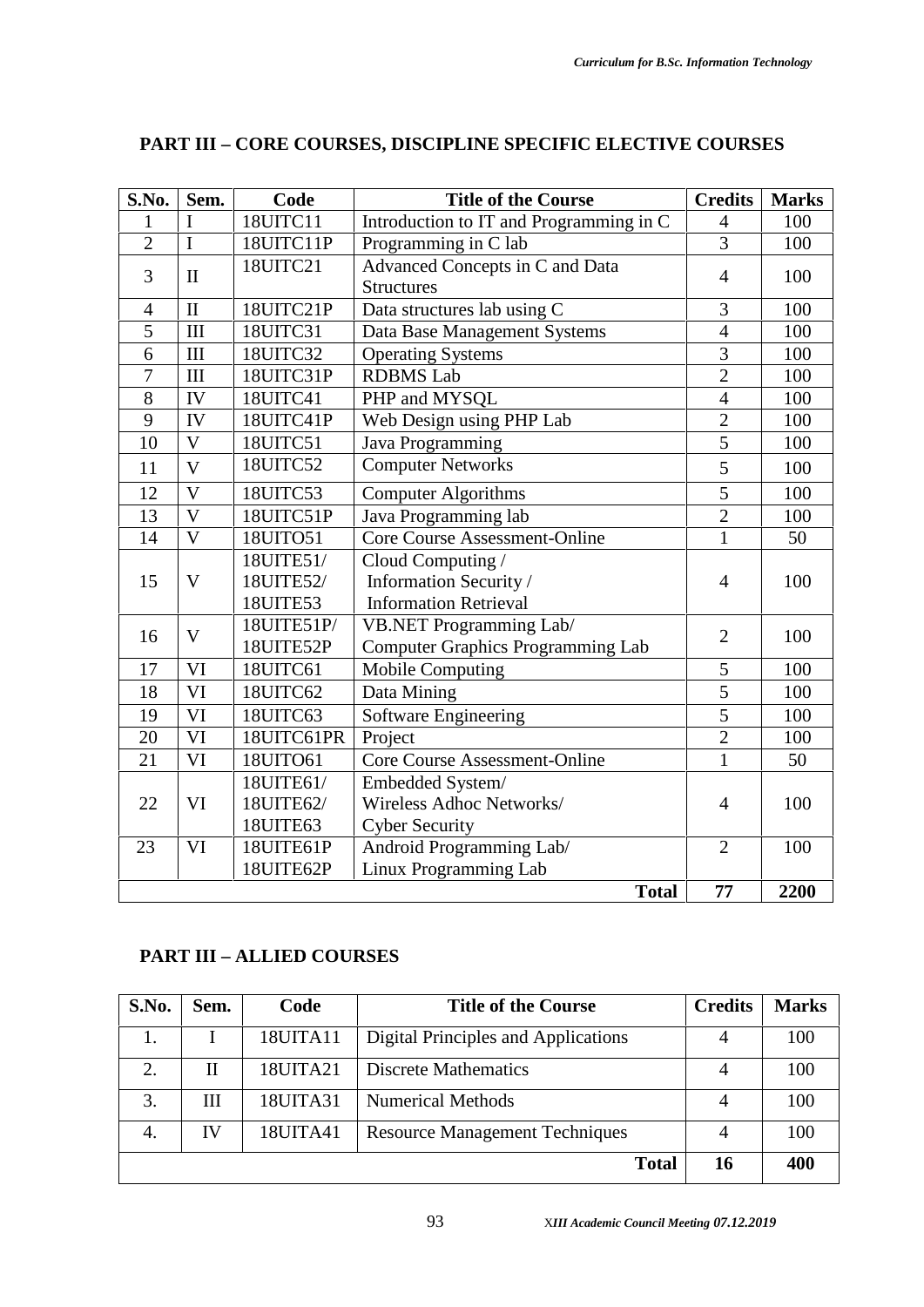| S.No. | Sem. | Code      | <b>Credits</b><br><b>Title of the Course</b> |                |     |
|-------|------|-----------|----------------------------------------------|----------------|-----|
| 1.    |      | 18UITS11P | Hardware Simulator Lab                       |                | 100 |
| 2.    | П    | 18UITS21  | Object Oriented Programming in $C++$         |                | 100 |
| 3.    | П    | 18UITS21P | Object Oriented Programming using C++        | $\overline{2}$ | 100 |
|       |      |           | Lab                                          |                |     |
| 4.    | IV   | 18UITS41  | <b>Numerical Aptitude</b>                    |                | 100 |
| 5.    | IV   | 18UITS41P | Multimedia Lab                               | 2              | 100 |
| 6.    | VI   | 18UITS61P | <b>Python Programming Lab</b>                | 2              | 100 |
|       |      |           | <b>Total</b>                                 | 12             | 600 |

#### **PART IV – SKILL ENHANCEMENT COURSES**

### **PART IV – NON MAJOR ELECTIVE COURSES**

| S.No. | Sem. | Code     | <b>Title of the Course</b> | Credits | <b>Marks</b> |
|-------|------|----------|----------------------------|---------|--------------|
|       | Ш    | 18UITN31 | Spreadsheet                |         | 100          |
|       |      | 18UITN41 | Introduction to HTML       |         | 100          |
|       |      |          | <b>Total</b>               |         | 200          |

### **PART IV–GENERIC ELECTIVE AND ABILITY ENHANCEMENT COMPULSORY COURSES**

| S.No.          | Sem. | Code      | <b>Title of the Course</b>   | <b>Credits</b> | <b>Marks</b> |
|----------------|------|-----------|------------------------------|----------------|--------------|
|                |      | 18UGVE11  | Value Education              | 2              | 100          |
| $\overline{2}$ | III  | 18UGEH31/ | Human Rights/                |                | 100          |
|                |      | 18UGEW32  | Women studies                |                |              |
| 3              |      | 18UGEC41/ | Constitution of India        |                | 100          |
| 4              |      | 18UGEM42/ | Modern Economics/            |                |              |
| 6              | IV   | 18UGEA43/ | Adolescent Psychology/       |                |              |
| 7              |      | 18UGED44  | Disaster Management          |                |              |
|                |      | 18UGED44N | Disaster Management          |                |              |
| 8              |      | Part V    | <b>Extension Activities</b>  |                |              |
| 9              | V    | 18UGES51  | <b>Environmental Studies</b> | $\bigcirc$     | 100          |
|                |      |           | <b>Total</b>                 |                | 400          |

### **PART –V - EXTENSION ACTIVITIES**

| S.No.          | Sem.     | Code           | <b>Title of the Course</b>      | <b>Credit</b> |
|----------------|----------|----------------|---------------------------------|---------------|
| 1              |          | <b>18UVNS1</b> | <b>National Service Scheme</b>  |               |
|                |          | 18UVNS2        |                                 |               |
| $\overline{2}$ |          | 18UVPE1        | <b>Physical Education</b>       |               |
|                | I, II,   | 18UVPE2        |                                 |               |
| 3              | III & IV | 18UVYR1        | <b>Youth Red Cross Society</b>  |               |
|                |          | 18UVYR2        |                                 |               |
| $\overline{4}$ |          | 18UVRR1        | Red Ribbon Club                 |               |
| 5              |          | <b>18UVSF1</b> | <b>Science Forum</b>            |               |
| 6              |          | 18UVEC1        | Eco Club                        |               |
| 7              |          | 18UVLI1        | Library and Information Science |               |
| 8              |          | 18UVCC1        | <b>Consumer Forum</b>           |               |
| 9              |          | 18UVHF1        | <b>Health and Fitness Club</b>  |               |
| 10             |          | 18UVNC1        | <b>National Cadet Corps</b>     |               |
|                |          | 18UVNC2        |                                 |               |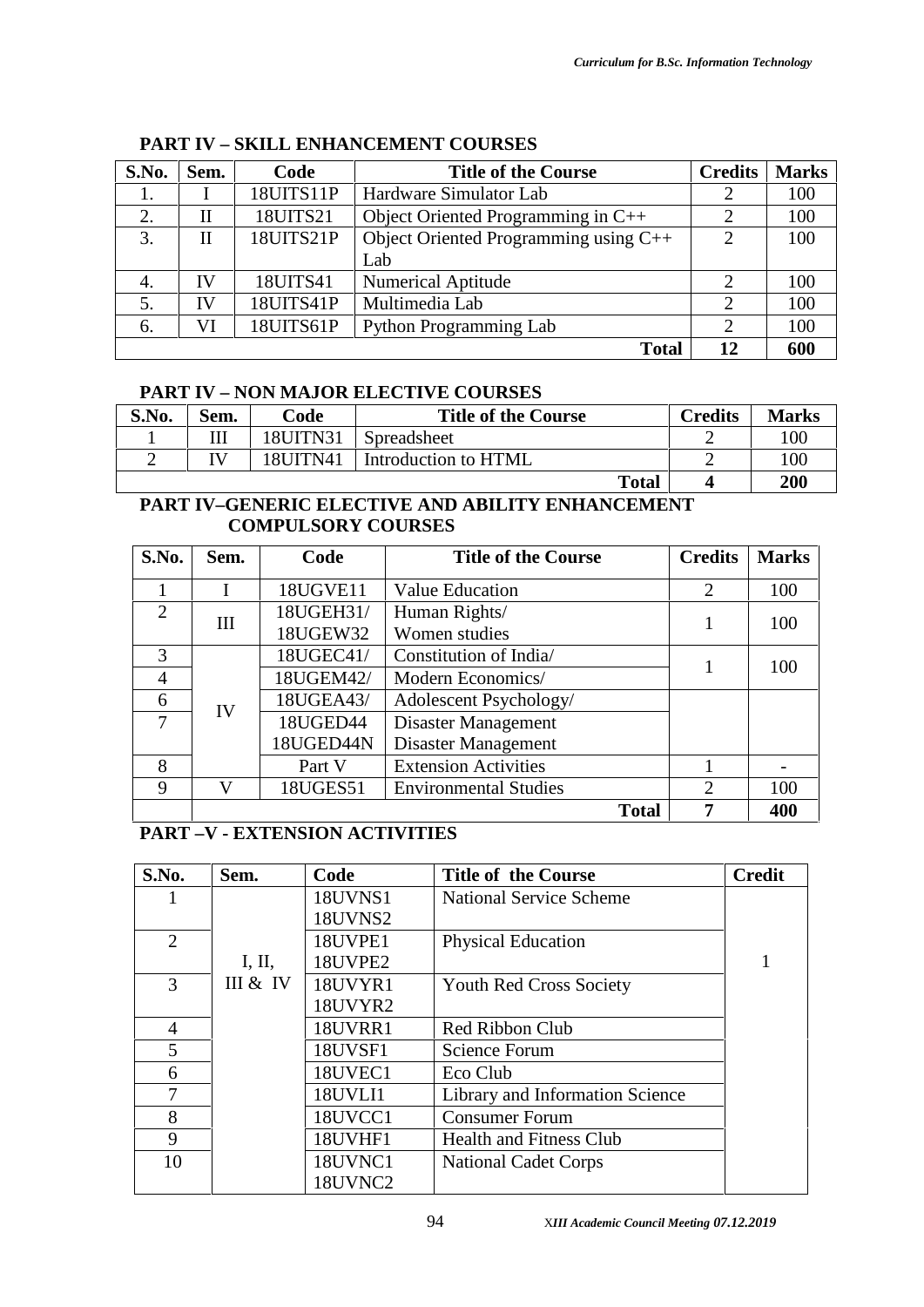

(Belonging to Virudhunagar Hindu Nadars) An Autonomous Institution Affiliated to Madurai Kamaraj University, Madurai *Re-accredited with 'A' Grade (3rd Cycle) by NAAC* VIRUDHUNAGAR - 626 001

### **INFORMATION TECHNOLOGY (UG) Course Structure - Allotment of Hours and Credits**

For those who join in the Academic Year 2018 - 2019 and after

|                                                       |                | <b>Total</b>   |                          |                          |                          |                          |                           |
|-------------------------------------------------------|----------------|----------------|--------------------------|--------------------------|--------------------------|--------------------------|---------------------------|
| <b>Components</b>                                     | I              | $\mathbf{I}$   | Ш                        | IV                       | $\mathbf{V}$             | VI                       | <b>Number</b><br>of Hours |
|                                                       |                |                |                          |                          |                          |                          | <b>Credits</b>            |
| Part I : Tamil /Hindi                                 | 6(3)           | 6(3)           | 5(3)                     | 5(3)                     | $\overline{a}$           |                          | 22(12)                    |
| Part II : English                                     | 6(3)           | 6(3)           | 6(3)                     | 6(3)                     |                          |                          | 24(12)                    |
| Part III : Core, Allied and DSEC Courses:             |                |                |                          |                          |                          |                          |                           |
| <b>Core Course</b>                                    | 5(4)           | 5(4)           | 4(4)                     | 4(4)                     | 5(5)                     | 5(5)                     | 28(26)                    |
| Core Course                                           |                |                | 4(3)                     |                          | 5(5)                     | 5(5)                     | 14(13)                    |
| <b>Core Course</b>                                    |                |                |                          | $\overline{a}$           | 5(5)                     | 5(5)                     | 10(10)                    |
| <b>Core Practical</b>                                 | 5(3)           | 5(3)           | 4(2)                     | 4(2)                     | 5(2)                     | 4(2)                     | 27(14)                    |
| Core Courses Assessment -<br>Online                   |                |                |                          |                          | 0(1)                     | 0(1)                     | 0(2)                      |
| <b>Allied Course</b>                                  | 4(4)           | 4(4)           | 4(4)                     | 4(4)                     | $\overline{\phantom{a}}$ | $\overline{\phantom{a}}$ | 16(16)                    |
| <b>DSEC</b>                                           | $\overline{a}$ |                |                          | $\overline{a}$           | 4(4)                     | 5(4)                     | 9(8)                      |
| <b>DSEC Practical</b>                                 | $\overline{a}$ | $\overline{a}$ | $\overline{a}$           | $\overline{a}$           | 4(2)                     | 4(2)                     | 8(4)                      |
| Part IV : Non Major Elective and Value Added Courses: |                |                |                          |                          |                          |                          |                           |
| <b>Value Education</b>                                | 2(2)           |                | $\overline{\phantom{a}}$ | $\overline{\phantom{a}}$ | $\overline{\phantom{a}}$ | $\overline{\phantom{a}}$ | 2(2)                      |
| <b>Environmental Studies</b>                          |                |                |                          |                          | 2(2)                     |                          | 2(2)                      |
| Non Major Elective                                    | $\overline{a}$ |                | 2(2)                     | 2(2)                     |                          |                          | 4(4)                      |
| Generic Elective                                      |                |                | 1(1)                     | 1(1)                     | $\overline{\phantom{0}}$ |                          | 2(2)                      |
| <b>SEC</b>                                            | 2(2)           | 2(2)           | $\blacksquare$           | 2(2)                     | $\overline{\phantom{a}}$ | 2(2)                     | 8(8)                      |
| <b>SEC</b>                                            | $\overline{a}$ | 2(2)           | $\overline{\phantom{a}}$ | 2(2)                     | $\overline{\phantom{0}}$ |                          | 4(4)                      |
| <b>Part V</b> – Extension Activities                  |                |                |                          | 0(1)                     |                          |                          | 0(1)                      |
| NSS/Physical<br>Education/YRC/RRC/                    |                |                |                          |                          |                          |                          |                           |
|                                                       |                |                |                          |                          |                          |                          |                           |
| Science Forum/ECO Club/                               |                |                |                          |                          |                          |                          |                           |
| Library and Information                               |                |                |                          |                          |                          |                          |                           |
| Science/ Consumer Club/                               |                |                |                          |                          |                          |                          |                           |
| Fitness Club/                                         |                |                |                          |                          |                          |                          |                           |
| <b>National Cadet Corps</b>                           |                |                |                          |                          |                          |                          |                           |
| <b>Total</b>                                          | 30(21)         | 30(21)         | 30(22)                   | 30(24)                   | 30(26)                   | 30 26)                   | 180(140)                  |

DSEC: Discipline Specific Elective Course SEC: Skill Enhancement Course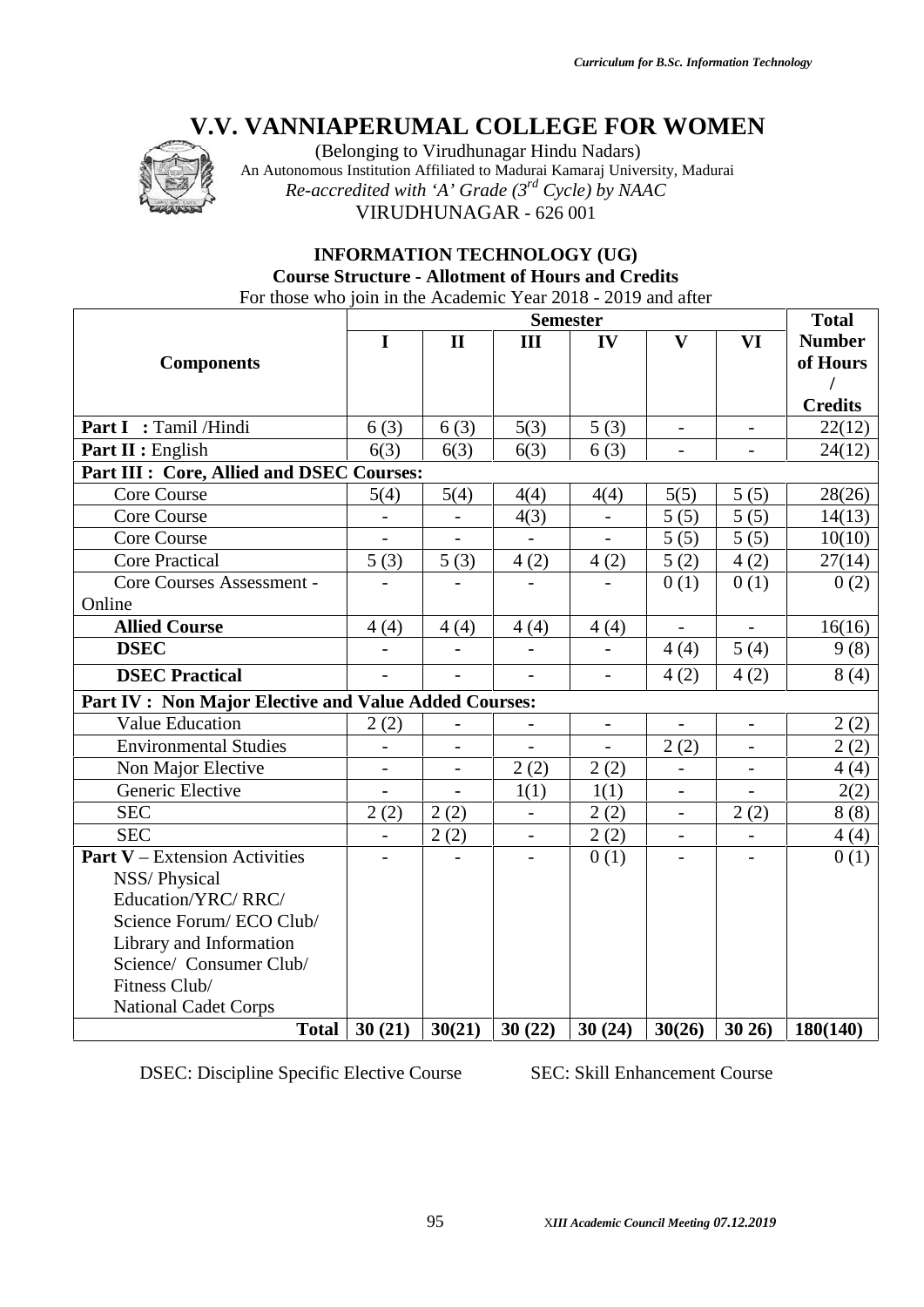

(Belonging to Virudhunagar Hindu Nadars) An Autonomous Institution Affiliated to Madurai Kamaraj University, Madurai *Re-accredited with 'A' Grade (3rd Cycle) by NAAC* VIRUDHUNAGAR - 626 001

### **B.Sc. INFORMATION TECHNOLOGY**

### **SEMESTER I**

| S.No.          |          | <b>Components</b>      | Title of the                                  | <b>Course</b>         | <b>Hours</b> | <b>Credits</b> | Exam.                    | <b>Marks</b> |                          |              |
|----------------|----------|------------------------|-----------------------------------------------|-----------------------|--------------|----------------|--------------------------|--------------|--------------------------|--------------|
|                |          |                        | <b>Course</b>                                 | Code                  | per<br>week  |                | <b>Hours</b>             | Int.         | Ext.                     | <b>Total</b> |
| $\mathbf{1}$   | Part I   |                        | Tamil / Hindi<br>Course I                     | 18UTAG11/<br>18UHDG11 | 6            | 3              | $\overline{3}$           | 25           | 75                       | 100          |
| 2              | Part II  |                        | English Course I                              | 18UENG11              | 6            | 3              | 3                        | 25           | 75                       | 100          |
| 3              |          | Core Course 1          | Introduction to IT<br>and Programming<br>in C | 18UITC11              | 5            | $\overline{4}$ | 3                        | 25           | 75                       | 100          |
| $\overline{4}$ | Part III | Core Practical 1       | Programming in C<br>Lab                       | 18UITC11P             | 5            | 3              | 3                        | 40           | 60                       | 100          |
| $\overline{5}$ |          | <b>Allied Course 1</b> | <b>Digital Principles</b><br>and Applications | 18UITA11              | 4            | $\overline{4}$ | 3                        | 25           | 75                       | 100          |
| 6              | Part IV  | <b>SEC Practical 1</b> | Hardware<br>Simulator Lab                     | 18UITS11P             | $T^*+1P'$    | $\overline{2}$ | $\overline{2}$           | 40           | 60                       | 100          |
| $\tau$         |          | $AECC - 1$             | Value Education                               | 18UGVE11              | 2            | 2              | $\overline{\phantom{0}}$ | 100          | $\overline{\phantom{0}}$ | 100          |
|                |          |                        |                                               | <b>Total</b>          | 30           | 21             |                          |              |                          | 700          |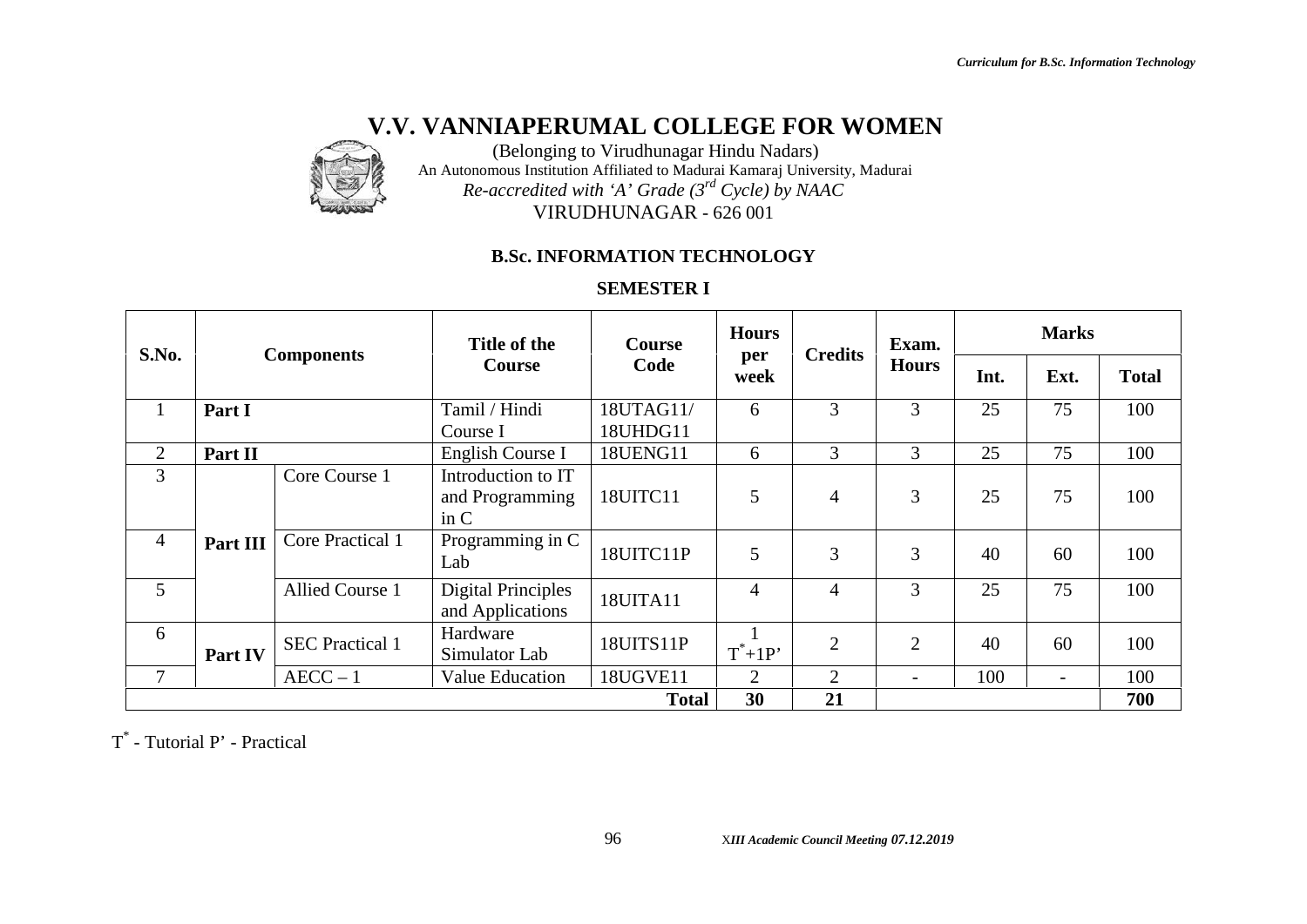| S.No.          |          |                         | Title of the                                             | <b>Course</b>         | <b>Hours</b><br>per | <b>Credits</b> | Exam.          | <b>Marks</b> |                                    |              |
|----------------|----------|-------------------------|----------------------------------------------------------|-----------------------|---------------------|----------------|----------------|--------------|------------------------------------|--------------|
|                |          | <b>Components</b>       | <b>Course</b>                                            | Code                  | week                |                | <b>Hours</b>   | Int.         | Ext.<br>75<br>75<br>75<br>60<br>75 | <b>Total</b> |
| $\mathbf{1}$   | Part I   |                         | Tamil / Hindi<br>Course II                               | 18UTAG21/<br>18UHDG21 | 6                   | 3              | $\overline{3}$ | 25           |                                    | 100          |
| $\overline{2}$ | Part II  |                         | English Course II                                        | <b>18UENG21</b>       | 6                   | 3              | $\overline{3}$ | 25           |                                    | 100          |
| 3              |          | Core Course 2           | Advanced<br>Concepts in C and<br>Data Structures         | 18UITC21              | 5                   | $\overline{4}$ | 3              | 25           |                                    | 100          |
| $\overline{4}$ | Part III | <b>Core Practical 2</b> | Data Structures<br>using $C$ Lab                         | 18UITC21P             | 5                   | 3              | 3              | 40           |                                    | 100          |
| 5              |          | <b>Allied Course 2</b>  | Discrete<br><b>Mathematics</b>                           | 18UITA21              | $\overline{4}$      | $\overline{4}$ | 3              | 25           |                                    | 100          |
| 6              |          | SEC <sub>1</sub>        | <b>Object Oriented</b><br>Programming in<br>$C++$        | 18UITS21              | $\overline{2}$      | $\overline{2}$ | $\overline{2}$ | 40           | 60                                 | 100          |
| 7              | Part IV  | <b>SEC Practical 2</b>  | <b>Object Oriented</b><br>Programming<br>using $C++$ Lab | 18UITS21P             | $T^*+1P'$           | $\overline{2}$ | $\overline{2}$ | 40           | 60                                 | 100          |
|                |          |                         |                                                          | <b>Total</b>          | 30                  | 21             |                |              |                                    | 700          |

### **B.Sc. INFORMATION TECHNOLOGY - SEMESTER II**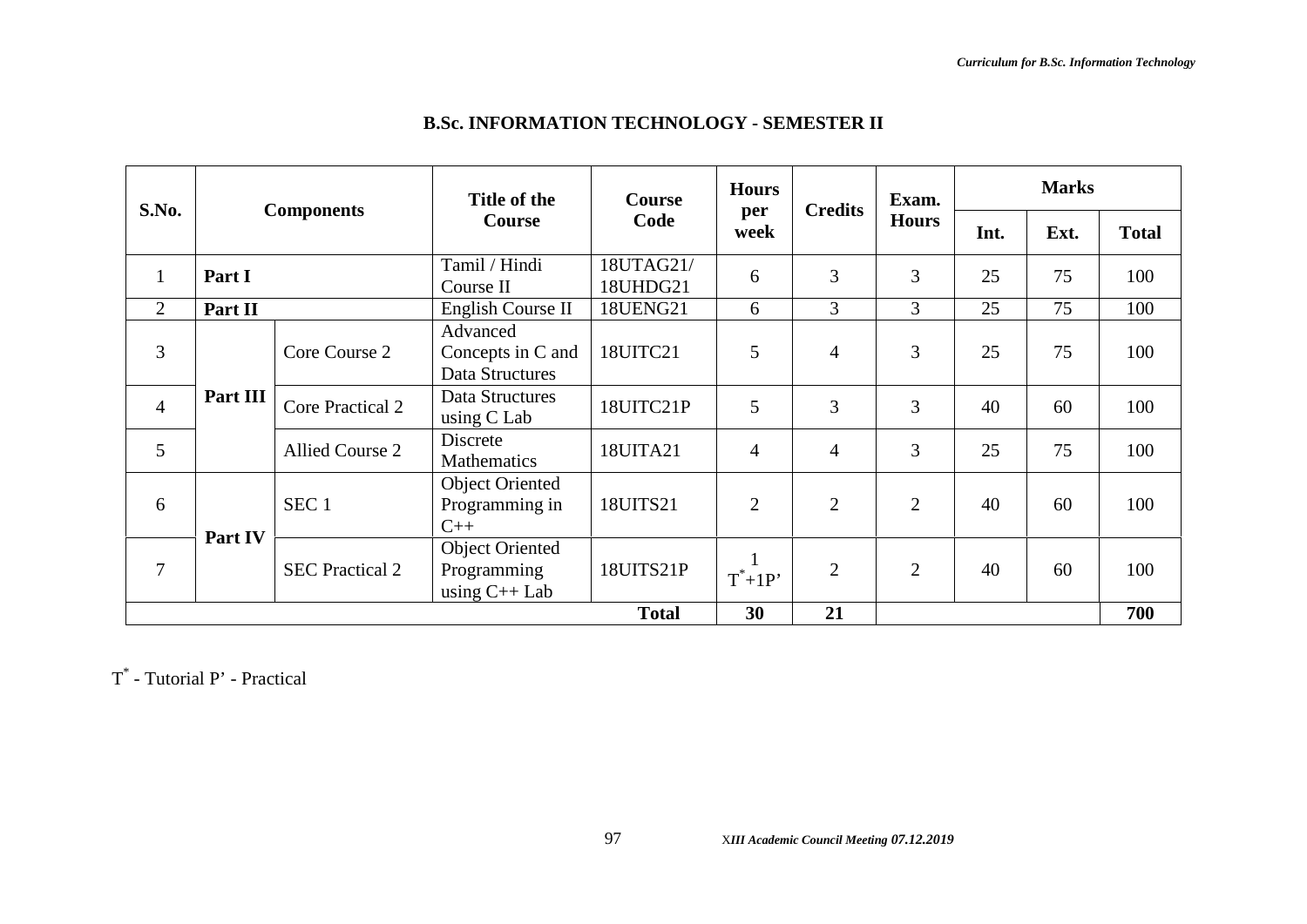|                                                                                                                                                                                                                                                                                                                                                                       |  |                           | <b>Course</b>          | <b>Hours</b><br>per | <b>Credits</b> | Exam.          | <b>Marks</b> |                          |     |
|-----------------------------------------------------------------------------------------------------------------------------------------------------------------------------------------------------------------------------------------------------------------------------------------------------------------------------------------------------------------------|--|---------------------------|------------------------|---------------------|----------------|----------------|--------------|--------------------------|-----|
| S.No.<br><b>Title of the Course</b><br><b>Components</b><br>Part I<br>$\overline{2}$<br>Part II<br>3<br>Core Course 3<br><b>Systems</b><br>$\overline{4}$<br>Core Course 4<br>Part III<br>5<br><b>RDBMS</b> Lab<br>Core Practical 3<br>6<br>Allied Course 3<br>7<br>NMEC <sub>1</sub><br>Spreadsheet<br>Part IV<br>8<br>GEC 1<br>2. Women Studies<br>GEC <sub>2</sub> |  | Code                      | week                   |                     | <b>Hours</b>   | Int.           | Ext.         | <b>Total</b>             |     |
|                                                                                                                                                                                                                                                                                                                                                                       |  | Tamil / Hindi Course III  | 18UTAG31C/<br>18UHDG31 | 5                   | $\overline{3}$ | 3              | 25           | 75                       | 100 |
|                                                                                                                                                                                                                                                                                                                                                                       |  | English Course III        | 18UENG31               | 6                   | $\overline{3}$ | $\overline{3}$ | 25           | 75                       | 100 |
|                                                                                                                                                                                                                                                                                                                                                                       |  | Data Base Management      | 18UITC31               | $\overline{4}$      | 4              | 3              | 25           | 75                       | 100 |
|                                                                                                                                                                                                                                                                                                                                                                       |  | <b>Operating Systems</b>  | 18UITC32               | $\overline{4}$      | 3              | 3              | 25           | 75                       | 100 |
|                                                                                                                                                                                                                                                                                                                                                                       |  |                           | 18UITC31P              | $\overline{4}$      | $\overline{2}$ | 3              | 40           | 60                       | 100 |
|                                                                                                                                                                                                                                                                                                                                                                       |  | <b>Numerical Methods</b>  | 18UITA31               | $\overline{4}$      | $\overline{4}$ | 3              | 25           | 75                       | 100 |
|                                                                                                                                                                                                                                                                                                                                                                       |  |                           | 18UITN31               |                     | $\overline{2}$ | $\overline{2}$ | 40           | 60                       | 100 |
|                                                                                                                                                                                                                                                                                                                                                                       |  |                           |                        | $T^*+1P'$           |                |                |              |                          |     |
|                                                                                                                                                                                                                                                                                                                                                                       |  | 1.Human Rights/           | 18UGEH31/<br>18UGEW32  | $\overline{0}$      |                | $\overline{2}$ | 100          | $\overline{\phantom{0}}$ | 100 |
|                                                                                                                                                                                                                                                                                                                                                                       |  | 1. Constitution of India/ | 18UGEC41/              |                     |                |                |              |                          |     |
|                                                                                                                                                                                                                                                                                                                                                                       |  | 2. Modern Economics/      | 18UGEM42/              |                     |                |                |              |                          |     |
|                                                                                                                                                                                                                                                                                                                                                                       |  | 3. Adolescent Psychology/ | 18UGEA43/              |                     |                |                |              |                          |     |
|                                                                                                                                                                                                                                                                                                                                                                       |  | 4. Disaster Management    | 18UGED44               |                     |                |                |              |                          |     |
|                                                                                                                                                                                                                                                                                                                                                                       |  | Disaster Management       | 18UGED44N              |                     |                |                |              |                          |     |
|                                                                                                                                                                                                                                                                                                                                                                       |  |                           | <b>Total</b>           | 30                  | 22             |                |              |                          | 800 |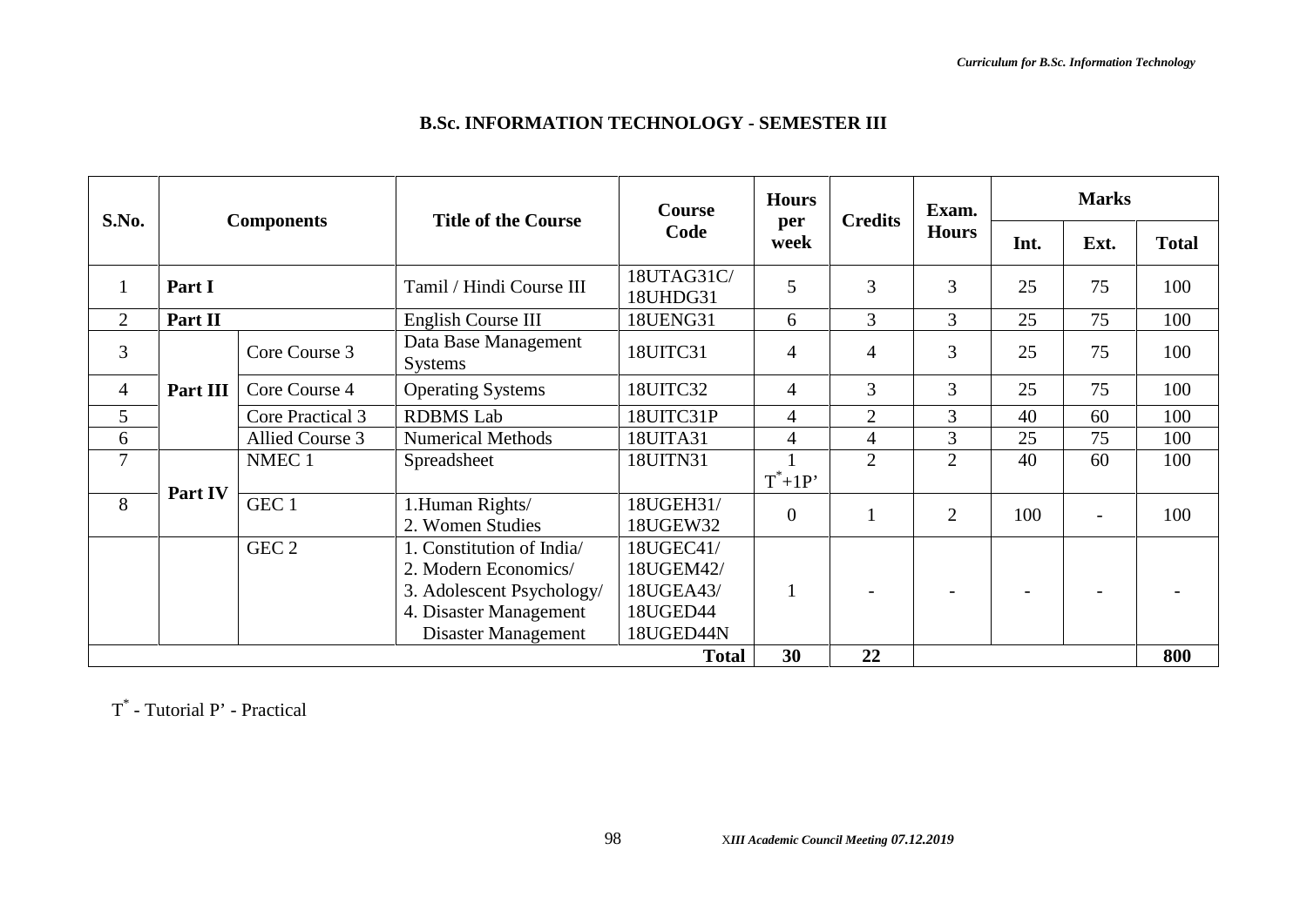|                |          |                        |                                          | <b>Course</b>          | <b>Hours</b>   | <b>Credits</b> | Exam.          | <b>Marks</b> |                          |              |
|----------------|----------|------------------------|------------------------------------------|------------------------|----------------|----------------|----------------|--------------|--------------------------|--------------|
| <b>S.No.</b>   |          | <b>Components</b>      | <b>Title of the Course</b>               | Code                   | per<br>week    |                | <b>Hours</b>   | Int.         | Ext.                     | <b>Total</b> |
|                | Part I   |                        | Tamil /<br>Hindi Course IV               | 18UTAG41C/<br>18UHDG41 | 5              | $\overline{3}$ | $\overline{3}$ | 25           | 75                       | 100          |
| $\overline{2}$ | Part II  |                        | <b>English Course IV</b>                 | 18UENG41               | 6              | $\overline{3}$ | 3              | 25           | 75                       | 100          |
| 3              |          | Core Course 5          | PHP and MYSQL                            | 18UITC41               | 4              | $\overline{4}$ | 3              | 25           | 75                       | 100          |
| $\overline{4}$ |          | Core Practical 4       | Web Design using PHP Lab                 | 18UITC41P              | $\overline{4}$ | $\overline{2}$ | 3              | 40           | 60                       | 100          |
| 5              | Part III | Allied Course 4        | <b>Resource Management</b><br>Techniques | 18UITA41               | $\overline{4}$ | $\overline{4}$ | 3              | 25           | 75                       | 100          |
| 6              |          | SEC <sub>3</sub>       | <b>Numerical Aptitude</b>                | 18UITS41               | $\overline{2}$ | $\overline{2}$ | $\overline{2}$ | 40           | 60                       | 100          |
| $\overline{7}$ |          | <b>SEC Practical 2</b> | Multimedia Lab                           | 18UITS41P              | $1T^*+1P'$     | $\overline{2}$ | $\overline{2}$ | 40           | 60                       | 100          |
| 8              |          | NMEC <sub>2</sub>      | Introduction to HTML                     | 18UITN41               | 2              | $\overline{2}$ | $\overline{2}$ | 40           | 60                       | 100          |
| 9              | Part IV  | GEC <sub>2</sub>       | 1. Constitution of India                 | 18UGEC41/              |                |                |                |              |                          |              |
|                |          |                        | 2. Modern Economics/                     | 18UGEM42/              |                |                |                |              |                          |              |
|                |          |                        | 3. Adolescent Psychology/                | 18UGEA43/              | $\mathbf{1}$   |                | 2              | 100          | $\overline{\phantom{0}}$ | 100          |
|                |          |                        | 4. Disaster Management                   | 18UGED44               |                |                |                |              |                          |              |
|                |          |                        | Disaster Management                      | 18UGED44N              |                |                |                |              |                          |              |
|                | Part V   |                        | <b>Extension Activity</b>                |                        |                |                |                |              | $\overline{\phantom{a}}$ |              |
|                |          |                        |                                          | <b>Total</b>           | 30             | 24             |                |              |                          | 900          |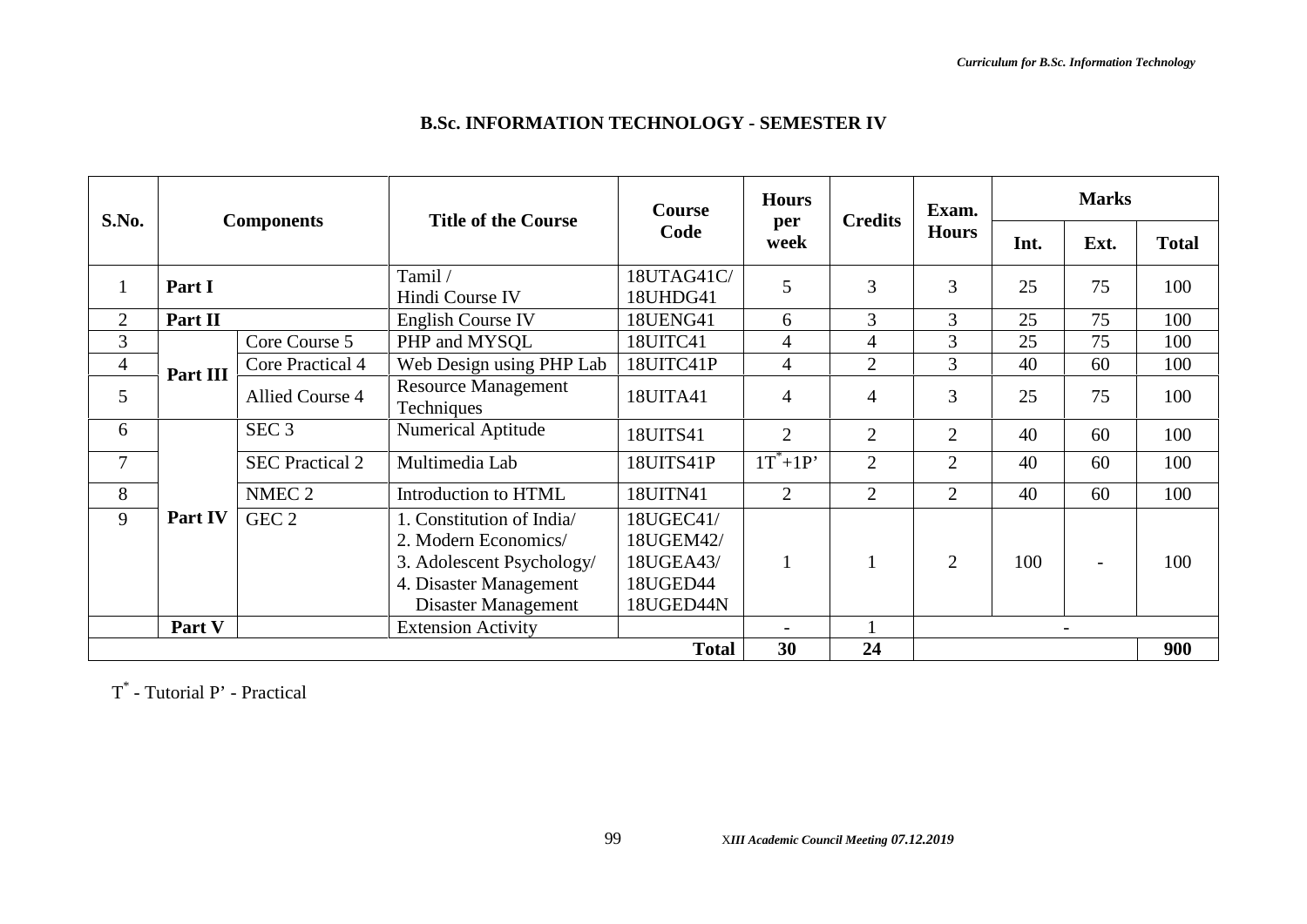|                |          |                         |                                                                              | <b>Course</b>                      | <b>Hours</b>             |                | Exam.          | <b>Marks</b> |                          |              |
|----------------|----------|-------------------------|------------------------------------------------------------------------------|------------------------------------|--------------------------|----------------|----------------|--------------|--------------------------|--------------|
| S.No.          |          | <b>Components</b>       | <b>Title of the Course</b>                                                   | Code                               | per<br>week              | <b>Credits</b> | <b>Hours</b>   | Int.         | Ext.                     | <b>Total</b> |
|                |          | Core Course 6           | Java Programming                                                             | 18UITC51                           | 5                        | 5              | 3              | 25           | 75                       | 100          |
| $\overline{2}$ |          | Core Course 7           | <b>Computer Networks</b>                                                     | 18UITC52                           | 5                        | 5              | 3              | 25           | 75                       | 100          |
| 3              |          | Core Course 8           | <b>Computer Algorithms</b>                                                   | 18UITC53                           | 5                        | 5              | 3              | 25           | 75                       | 100          |
| $\overline{4}$ |          | Core Practical 5        | Java Programming Lab                                                         | 18UITC51P                          | 5                        | $\overline{2}$ | 3              | 40           | 60                       | 100          |
| 5              | Part III | DSEC <sub>1</sub>       | Cloud Computing /<br>Information Security/<br><b>Information Retrieval</b> / | 18UITE51/<br>18UITE52/<br>18UITE53 | $\overline{4}$           | $\overline{4}$ | $\overline{3}$ | 25           | 75                       | 100          |
| 6              |          | <b>DSEC</b> Practical 1 | VB.Net Programming Lab/<br><b>Computer Graphics</b><br>Programming Lab       | 18UITE51P/<br>18UITE52P            | $\overline{4}$           | $\overline{2}$ | 3              | 40           | 60                       | 100          |
|                |          | <b>Online Courses</b>   | Core Courses Assessment-<br>Online                                           | 18UITOL51                          | $\overline{\phantom{0}}$ |                |                | 50           | $\overline{\phantom{0}}$ | 50           |
| $\overline{7}$ | Part IV  | AECC <sub>2</sub>       | <b>Environmental Studies</b>                                                 | <b>18UENV51</b>                    | $\overline{2}$           | $\overline{2}$ | $\overline{2}$ |              | 100                      | 100          |
|                |          |                         |                                                                              | <b>Total</b>                       | 30                       | 26             |                |              |                          | 750          |

### **B.Sc. INFORMATION TECHNOLOGY - SEMESTER V**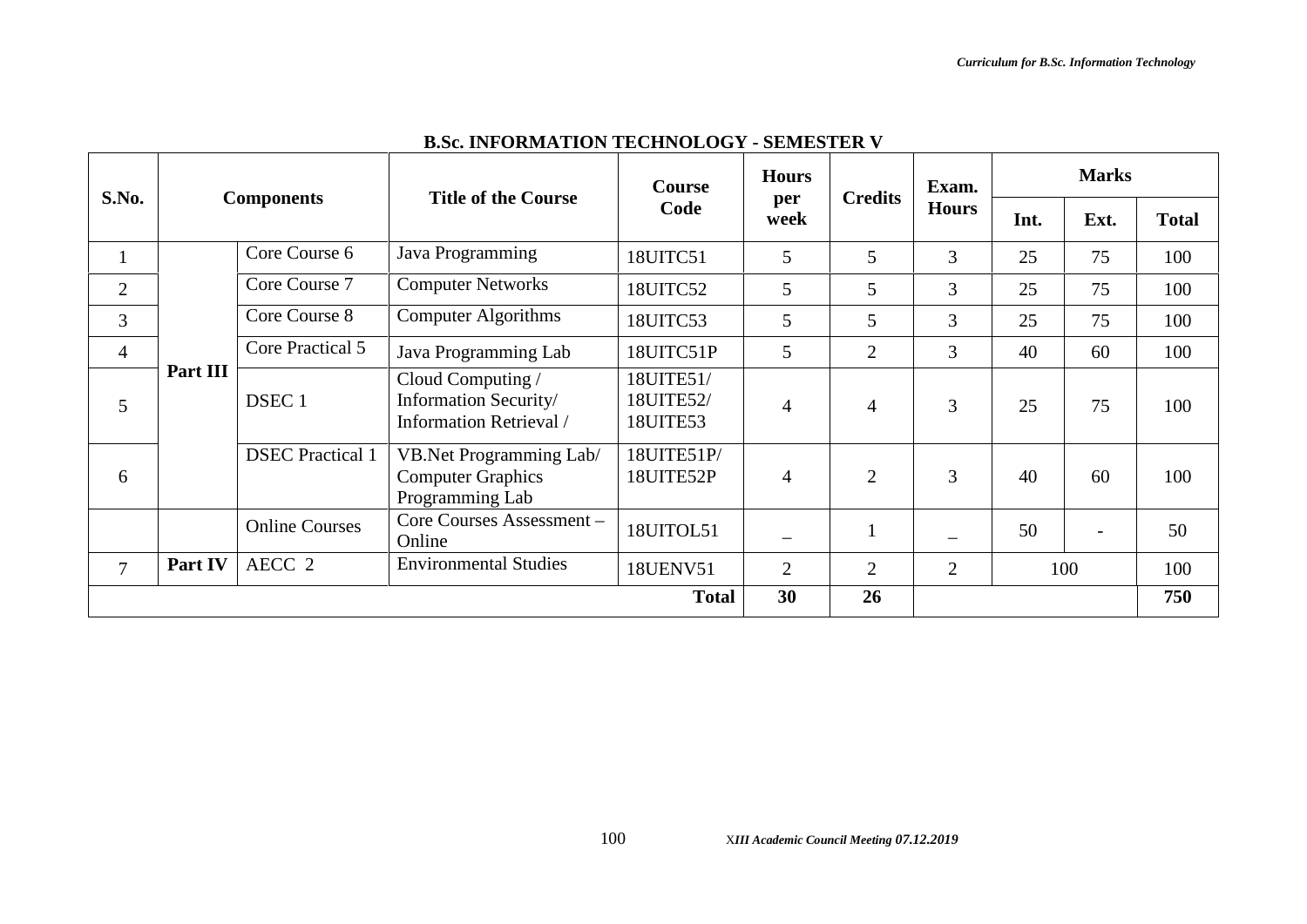| <b>SEMESTER VI</b> |  |
|--------------------|--|
|                    |  |

|                |          |                         | <b>Title of the Course</b>                                                       | <b>Course</b>                      | <b>Hours</b><br>per      | <b>Credits</b> | Exam.          | <b>Marks</b>                                                                                                                    |              |     |
|----------------|----------|-------------------------|----------------------------------------------------------------------------------|------------------------------------|--------------------------|----------------|----------------|---------------------------------------------------------------------------------------------------------------------------------|--------------|-----|
| S.No.          |          | <b>Components</b>       |                                                                                  | Code                               | week                     |                | <b>Hours</b>   | Ext.<br>Int.<br>3<br>25<br>75<br>3<br>25<br>75<br>3<br>25<br>75<br>$\overline{3}$<br>40<br>60<br>3<br>25<br>75<br>3<br>40<br>60 | <b>Total</b> |     |
| $\mathbf{1}$   |          | Core Course 9           | Mobile Computing                                                                 | 18UITC61                           | 5                        | 5              |                |                                                                                                                                 |              | 100 |
| $\overline{2}$ |          | Core Course 10          | Data Mining                                                                      | 18UITC62                           | 5                        | 5              |                |                                                                                                                                 |              | 100 |
| 3              |          | Core Course 11          | Software<br>Engineering                                                          | 18UITC63                           | 5                        | 5              |                |                                                                                                                                 |              | 100 |
| $\overline{4}$ |          | Core Practical 6        | Project                                                                          | 18UITC61PR                         | 5 <sup>5</sup>           | 2              |                |                                                                                                                                 |              | 100 |
| 5              | Part III | DSEC <sub>2</sub>       | Embedded Systems/<br><b>Wireless Adhoc</b><br>Networks/<br><b>Cyber Security</b> | 18UITE61/<br>18UITE62/<br>18UITE63 | $\overline{4}$           | $\overline{4}$ |                |                                                                                                                                 |              | 100 |
| 6              |          | <b>DSEC</b> Practical 2 | Android<br>Programming Lab/<br>Linux Programming<br>Lab                          | 18UITE61P<br>18UITE62P             | $\overline{4}$           | $\overline{2}$ |                |                                                                                                                                 |              | 100 |
| $\overline{7}$ | Part IV  | <b>SEC Practical 3</b>  | Python<br>Programming Lab                                                        | 18UITS61P                          | $T^*+1P'$                | $\overline{2}$ | $\overline{2}$ | 40                                                                                                                              | 60           | 100 |
|                |          | <b>Online Courses</b>   | Core Course<br>Assessment –<br>Online                                            | 18UITOL61                          | $\overline{\phantom{0}}$ | $\mathbf{1}$   |                | 50                                                                                                                              |              | 50  |
|                |          |                         | <b>Total</b>                                                                     |                                    | 30                       | 26             |                |                                                                                                                                 |              | 750 |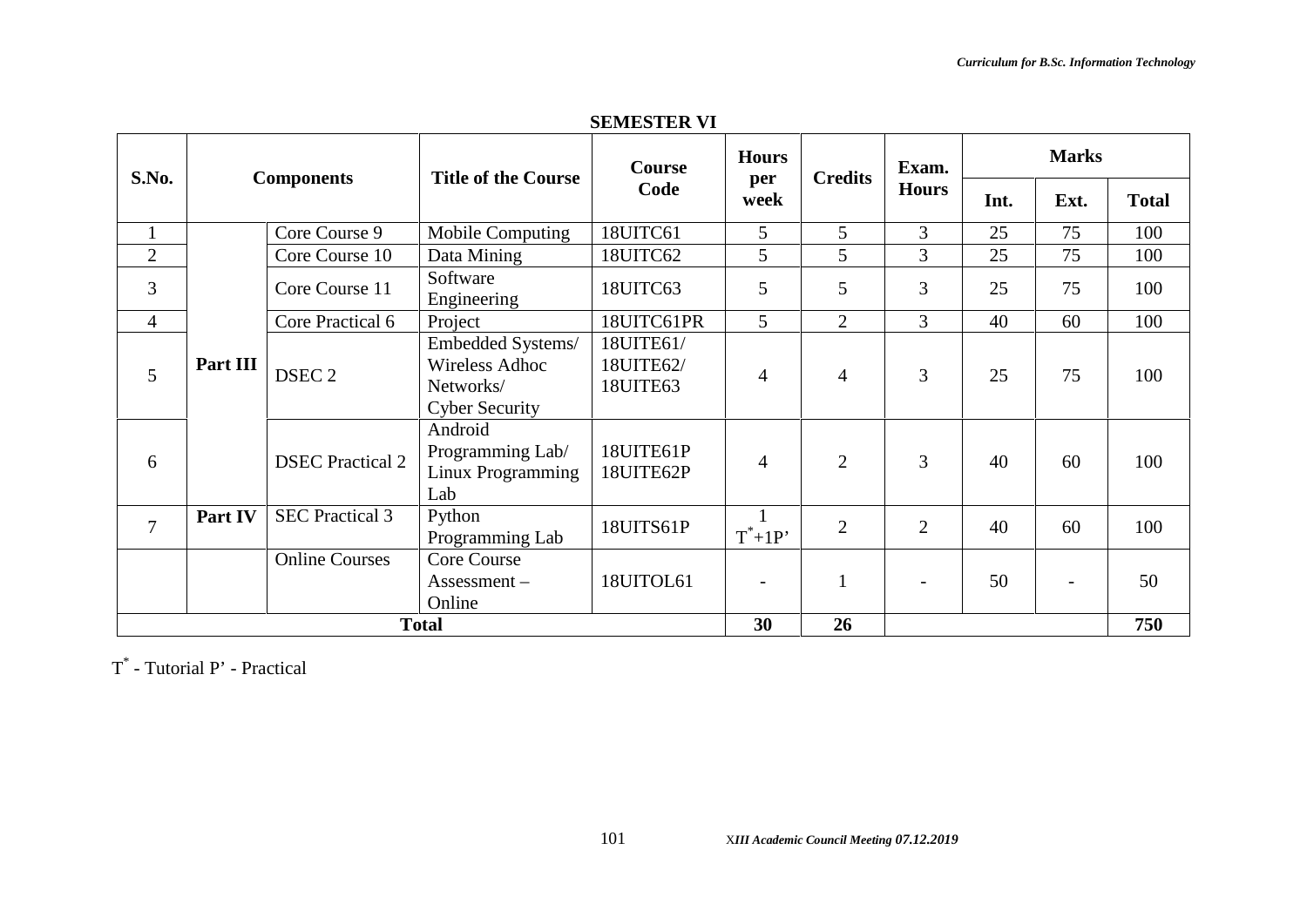

(Belonging to Virudhunagar Hindu Nadars) An Autonomous Institution Affiliated to Madurai Kamaraj University, Madurai *Re-accredited with 'A' Grade (3rd Cycle) by NAAC* VIRUDHUNAGAR - 626 001

**B.Sc. INFORMATION TECHNOLOGY (SEMESTER) (2018 – 19 onwards)**

| Semester V       |                         | Hours/Week: 5 |          |  |
|------------------|-------------------------|---------------|----------|--|
| Core Course $-6$ | <b>JAVA PROGRAMMING</b> | Credits: 5    |          |  |
| Course Code      |                         | Internal      | External |  |
| <b>18UITC51</b>  |                         | 25            | 75       |  |

#### **COURSE OUTCOMES**

On completion of the course, the students will be able to

- gain strong foundation on Java Programming syntax
- understand the concept of classes and inheritance
- know the importance of packages and interface
- apprehend the knowledge of Multithreading
- develop java programs to implement error handling techniques using exceptions
- comprehend the applet and graphics programming concepts

#### **UNIT I**

**Fundamentals of Object Oriented Programming:** Introduction – Object Oriented Paradigm – Basic Concepts of OOPS – Benefits of OOP – Applications of OOP. **Java Evolution:** Java History – Java Features – How Java differs from C and C++ – Java and Internet – Java and World Wide Web. **Overview of Java Language:** Introduction – Simple Java Program – More of Java – An Application with two classes – Java Program Structure – Java Tokens – Java Statements – Java Virtual Machine – Command Line Arguments. **Constants, Variables and Data Types:** Introduction – Constants – Variables – Data Types – Declaration of Variables – Giving Values to Variables – Scope of Variables – Symbolic Constants – Type Casting – Getting Values of Variables – Standard Default values. **Operators and Expression:** Introduction – Arithmetic Operators – Relational Operators – Logical Operators – Assignment Operators – Increment and Decrement Operators – Conditional Operators – Bitwise Operators – Special Operators –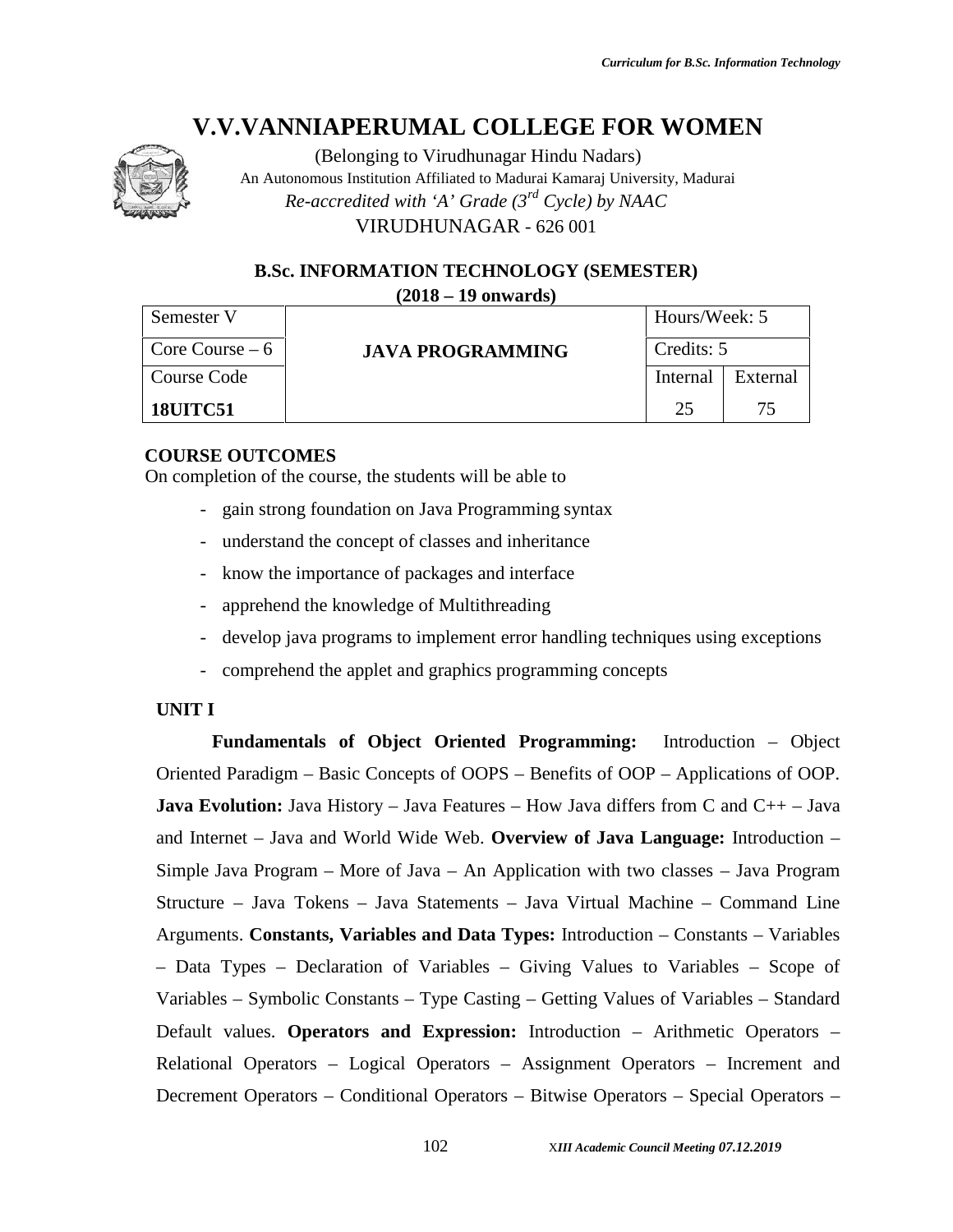Arithmetic Expressions – Evaluation of Expressions – Precedence of Arithmetic Operators – Type Conversions in Expressions – Operator Precedence and Associativity – Mathematical Functions. **Decision Making and Branching:** Introduction – Decision Making with If Statement – Simple If Statement – The if ….. Else Statement – Nesting of If … Else Statements – The Else If Ladder – The Switch Statement – The ? : Operator.

(15 Hours)

#### **UNIT II**

**Decision Making and Looping:** Introduction – While Statement – do Statement – for statement – Jumps in Loops – Labeled Loops. **Classes, Objects and Methods:** Introduction – Defining a Class – Fields Declaration – Methods Declaration – Creating Objects – Accessing Class Members – Constructors – Method Overloading – Static Members – Nesting of methods – Inheritance: Extending a class – Overriding Methods – Final Variables and Methods – Final Classes – Finalizer Methods – Abstract Methods and Classes – Methods with Varargs – Visibility Control.

**Self Study:** Simple If – The if ….. Else Statement – Nesting of If … Else Statement – The Else If Ladder. (12 Hours)

#### **UNIT III**

**Arrays Strings and Vectors:** Introduction – One-Dimensional Arrays – Creating an Array – Two-Dimensional Arrays – Strings – Vectors – Wrapper Classes – Enumerated Types. **Interfaces: Multiple Inheritance:** Introduction – Defining Interfaces – Extending Interfaces – Implementing Interfaces – Accessing Interface Variables. **Packages: Putting Classes Together:** Introduction – Java API Packages – Using System Packages – Naming Conventions – Creating Packages – Accessing a Package – Using a Package – Adding a Class to a Package – Hiding Classes – Static Import. (17 Hours)

#### **UNIT IV**

**Multithreaded Programming:** Introduction – Creating Threads – Extending the Thread Class – Stopping and Blocking a Thread – Life Cycle of a Thread – Using Thread Method – Thread Exception – Thread Priority – Synchronization – Implementing the 'Runnable' Interface. **Managing Errors and Exceptions:** Introduction – Types of Errors –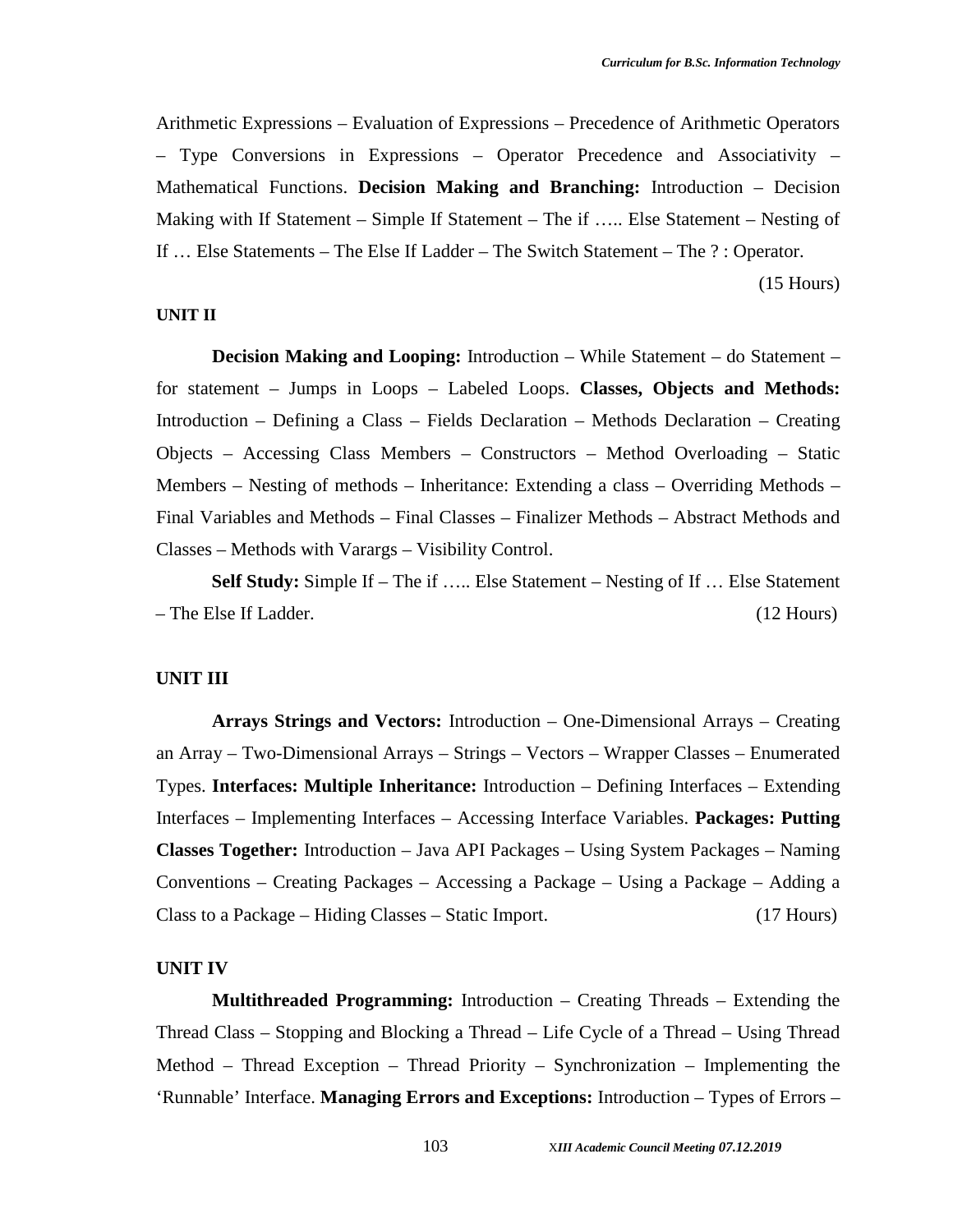Exceptions – Syntax of Exception Handling Code – Multiple Catch Statements – Using Finally Statement – Throwing Our Own Exceptions – Using Exceptions for Debugging.

(16 Hours)

#### **UNIT V**

**Applet Programming:** Introduction – How Applet Differ from A pplications – Preparing to Write Applets – Building Applet Code – Applet Life Cycle – Creating an Executable Applet – Designing a Web Page – Applet Tag – Adding Applet to HTML file – Running the Applet – More About Applet Tag – Passing Parameters to Applets – Aligning the Display – More About HTML Tags – Displaying Numerical Values – Getting Input from the User. **Graphics Programming:** Introduction – The Graphics Class – Lines and Rectangles – Circles and Ellipses – Drawing Arcs – Drawing Polygons – Line Graphs – Using Control Loops in Applets – Drawing Bar Charts. **Managing Input/ Output Files in Java:** Introduction – Concept of Streams – Stream Classes – Byte Stream Classes – Character Stream Classes – Using Streams – Other useful I/O Classes – Using the File Class – Input/ Output Exceptions – Creation of Files – Reading/ Writing Characters – Reading/Writing Bytes – Handling Primitive Data Types – Concatenating and Buffering Files. (15 Hours)

#### **TEXT BOOK**

Balagurusamy, E. (2015). *Programming with Java : A Primer*, Fifth Edition, New Delhi : Tata McGraw-Hill Education.

| <b>UNIT CHAPTERS SECTIONS</b> |                                           |
|-------------------------------|-------------------------------------------|
| $1 - 6$                       | $1.1-1.5$ , 2.1-2.5, 3.1-3.7, 3.10, 3.11, |
|                               | 4.1 - 4.11, 5.1 - 5.15, 6.1 - 6.8         |
| $7 - 8$                       | 7.1-7.6, 8.1-8.18                         |
|                               | $9.1 - 9.8$ , 10.1 - 10.5, 11.1 - 11.10   |
| 12, 13                        | 12.1-12.10, 13.1-13.7, 13.9               |
| 14, 15, 16                    | 14.1-14.16, 15.1-15.9, 16.1-16.14         |
|                               | 9, 10, 11                                 |

#### **REFERENCE BOOKS**

1. Daniel Liang, Y. (2011). *Introduction to Java Programming*, Eighth Edition, Delhi

: Pearson Higher Education.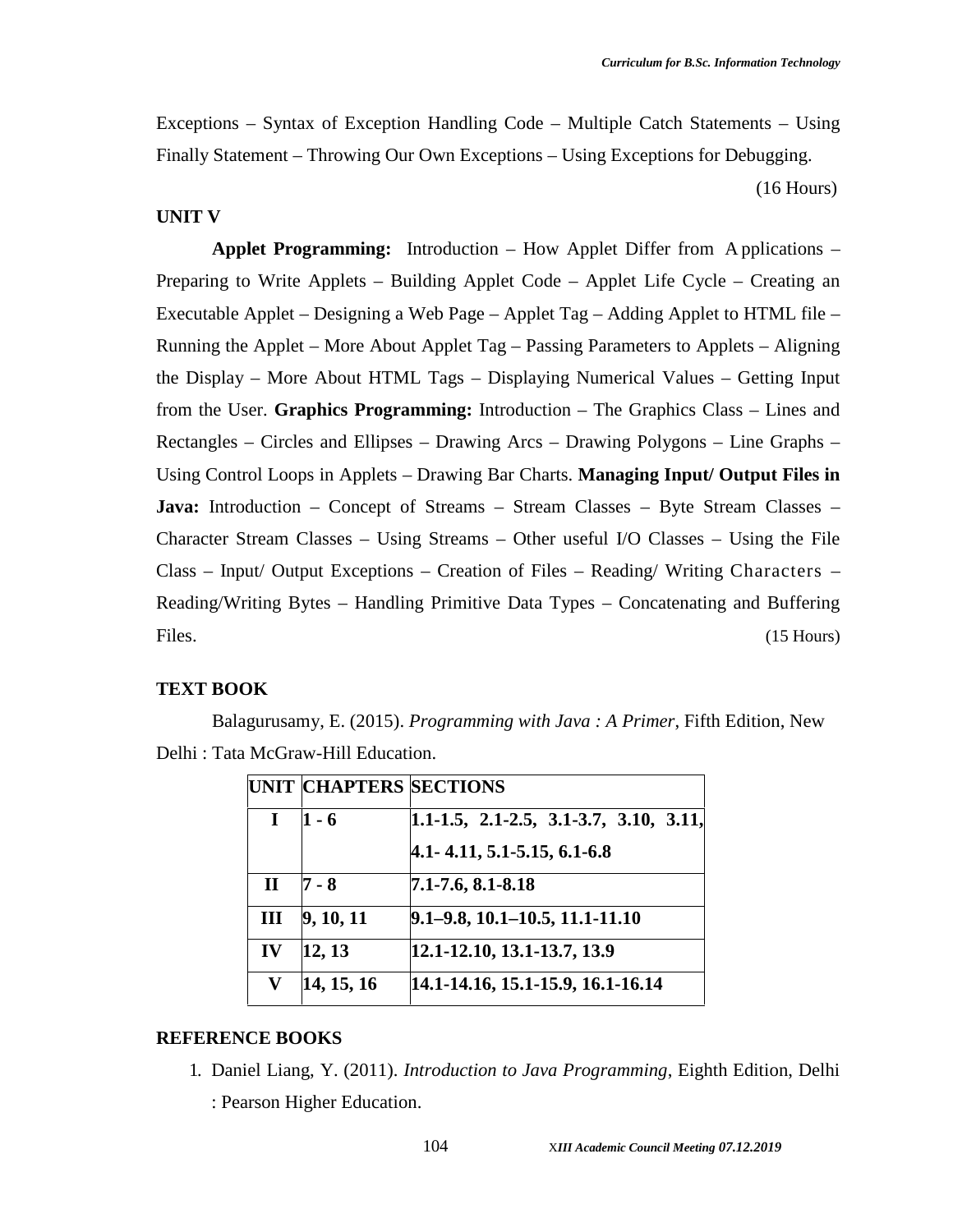- 2. Patrick Naughton, Herbert Schildt, (2002). *Java 2 – The Complete Reference*, Fifth Edition, New Delhi: Tata McGraw Hill.
- 3. Dr.Somasundaram, (2013). *Introduction to Java Programming*, India: Jaico Publishing House.

Tmty.S.Rajapriya Course Designer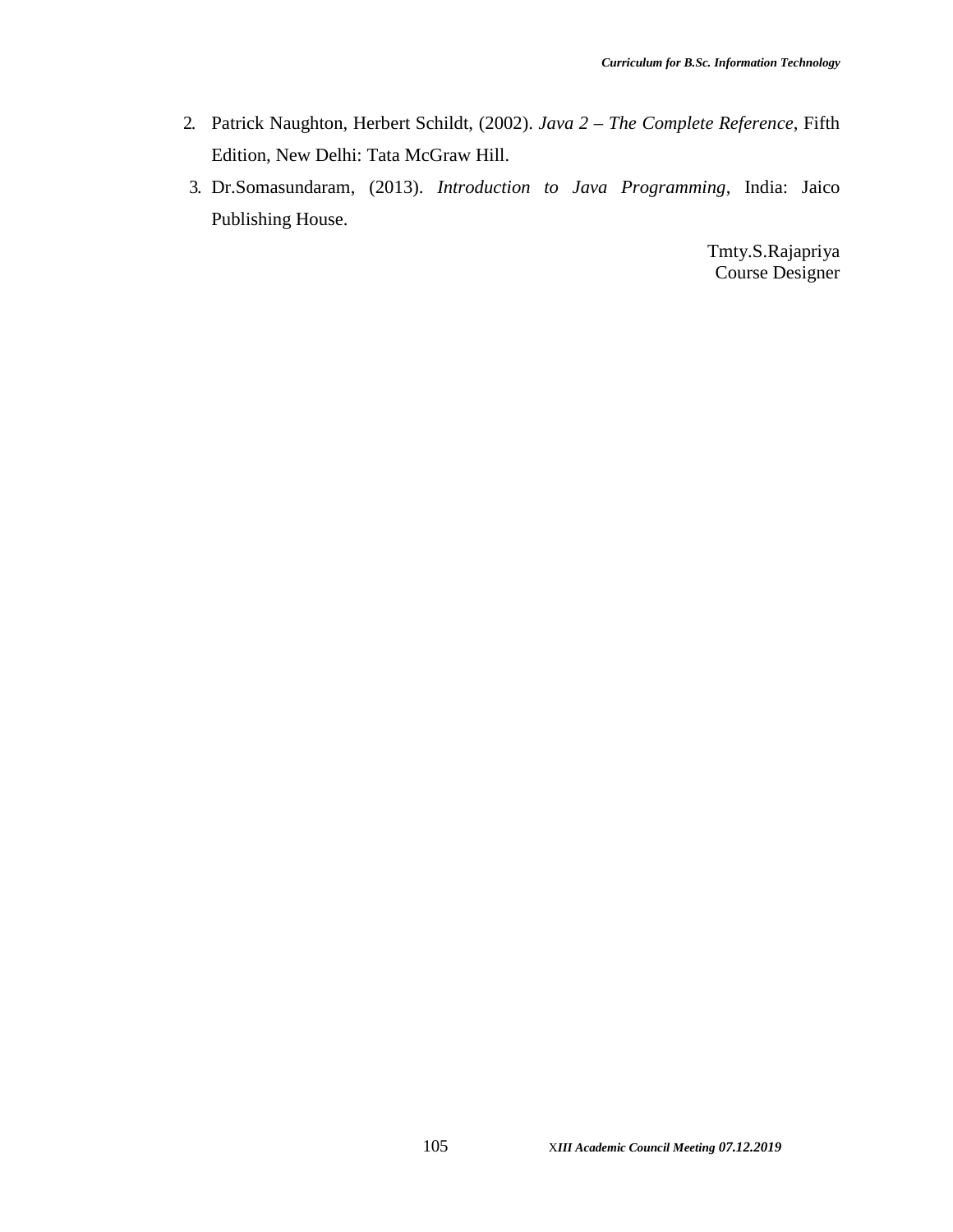

(Belonging to Virudhunagar Hindu Nadars)

An Autonomous Institution Affiliated to Madurai Kamaraj University, Madurai *Re-accredited with 'A' Grade (3rd Cycle) by NAAC* VIRUDHUNAGAR - 626 001

### **B.Sc. INFORMATION TECHNOLOGY (SEMESTER) (2018 – 19 onwards)**

| Semester V      |                          | Hours/Week: 5 |          |  |
|-----------------|--------------------------|---------------|----------|--|
| Core Course - 7 | <b>COMPUTER NETWORKS</b> | Credits: 5    |          |  |
| Course Code     |                          | Internal      | External |  |
| <b>18UITC52</b> |                          | 25            | 75       |  |

#### **COURSE OUTCOMES**

On completion of the course, the students will be able to

- know the fundamental concepts of applications on networks
- understand the protocols in Data Link Layer
- apply the routing algorithms in Network Layer
- establish connect and disconnect the transport layer
- familiar with wireless transmissions
- apprehend the concepts of world wide web, domain name system

### **UNIT I**

**Introduction:** Network Hardware – Personal Area Network – Local Area Network – Metropolitan Area Network – Wide Area Network – Network Software – Reference Models – The OSI Reference Model – The TCP/IP Reference Model. **The Physical Layer:** Guided Transmission Media – Wireless Transmission. (16 Hours)

# **UNIT II**

**The Data Link Layer:** Data Link Layer Design Issues – Error Detection and Correction – Elementary Data Link Protocols – Sliding Window Protocols – A One-Bit Sliding Window Protocol – A Protocol using Go-Back N. (12 Hours)

### **UNIT III**

**The Medium Access Control Sublayer:** The Channel Allocation problem – Multiple Access Protocols: ALOHA, Carrier Sense Multiple Access Protocol, Collision –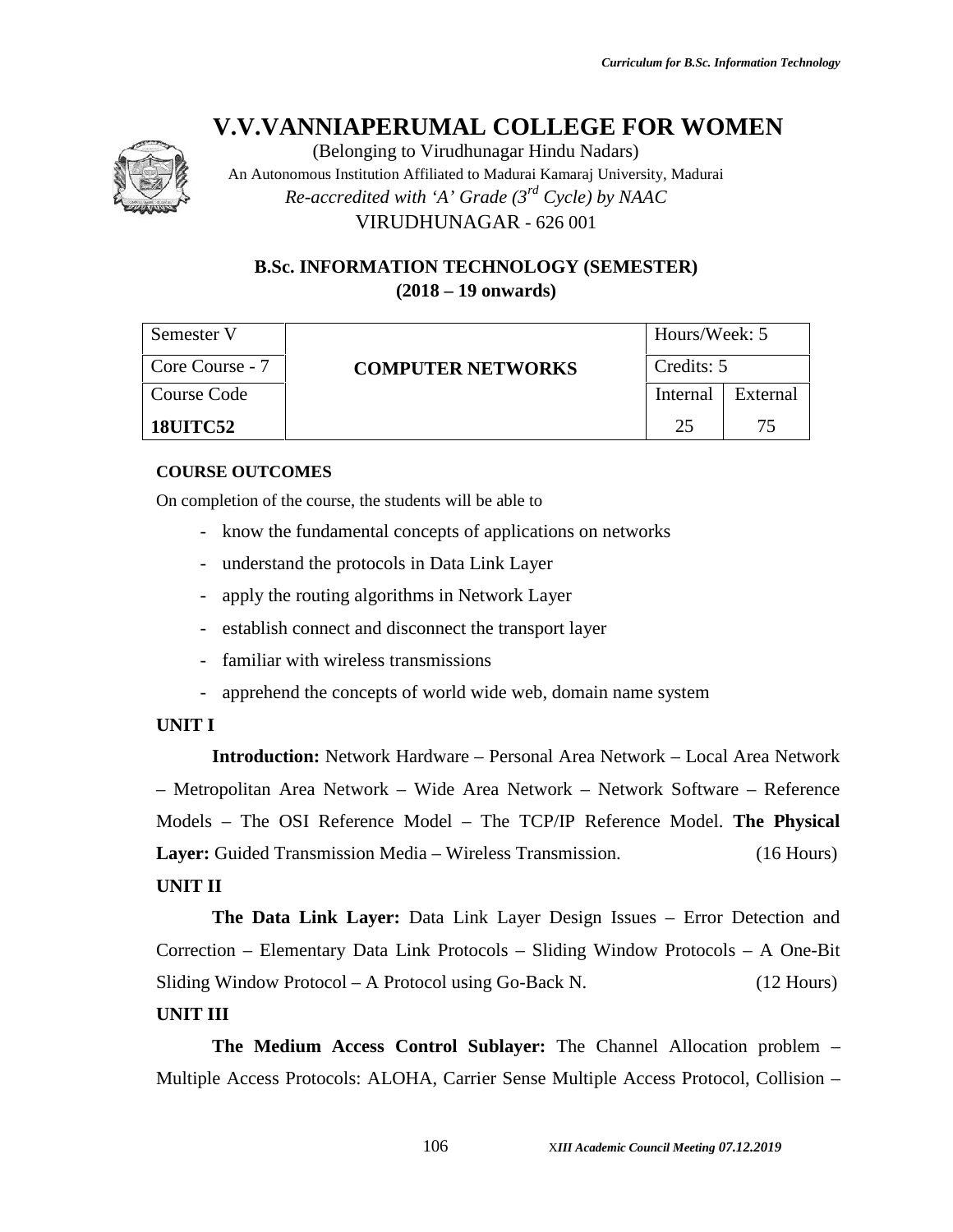Free protocols. **The Network Layer:** Network Layer Design Issues – Routing Algorithms: Shortest Path Algorithm, Flooding, Distance vector routing. (17 Hours)

### **UNIT IV**

**The Transport Layer:** The Transport Service – Services Provided to Upper Layers – Transport Service Primitives – Berkeley Sockets – Elements of Transport Protocols – Addressing – Connection Establishment – Connection Release – Error control and Flow control. (15 Hours)

#### **UNIT V**

**The Application Layer:** DNS – The Domain Name System – The DNS Name Space – Electronic Mail – Architecture and Services – The World Wide web – Static Web pages – Dynamic Web pages and Web applications – Streaming Audio and Video – Digital Audio – Digital Video. (15 Hours)

**Self Study:** Electronic Mail.

#### **TEXT BOOK**

Andrew Tanenbaum, S., David Wetherall, J., (2011). *Computer Networks*, 5th Edition, Delhi : Pearson Education Inc.

| <b>UNIT</b>  | <b>CHAPTERS</b> | <b>SECTIONS</b>                            |
|--------------|-----------------|--------------------------------------------|
|              | 1, 2            | 1: 2,2,1 – 2,4, 3, 4, 4,1, 4,2 2: 2, 3     |
| $\mathbf H$  |                 | 1, 2, 3, 4, 4, 1, 4.2                      |
| Ш            | 4, 5            | 4:1, 2, 2.1, 2.2, 2.3                      |
|              |                 | $5:1, 2, 2.2 - 2.4$                        |
| $\mathbf{I}$ |                 | $1, 1.1, 1.2, 1.3, 2, 2.1 - 2.4$           |
|              |                 | $1, 1.1, 2, 2.1, 3, 3.2, 3.3, 4, 4.1, 4.2$ |

#### **REFERENCE BOOKS**

- 1. William Stallings, (2007). *Data and Computer Communications*, Eighth Edition, Delhi: Pearson Education.
- 2. James Kurose, F., *Computer Networking : A Top-Down Approach*, 6th Edition, Delhi : Pearson Intl.
- 3. Behrouz Forouzan, *Data Communications and Networking*, 4th edition, New Delhi : McGraw Hill,

Tmty.J.Kalavathi

Course Designer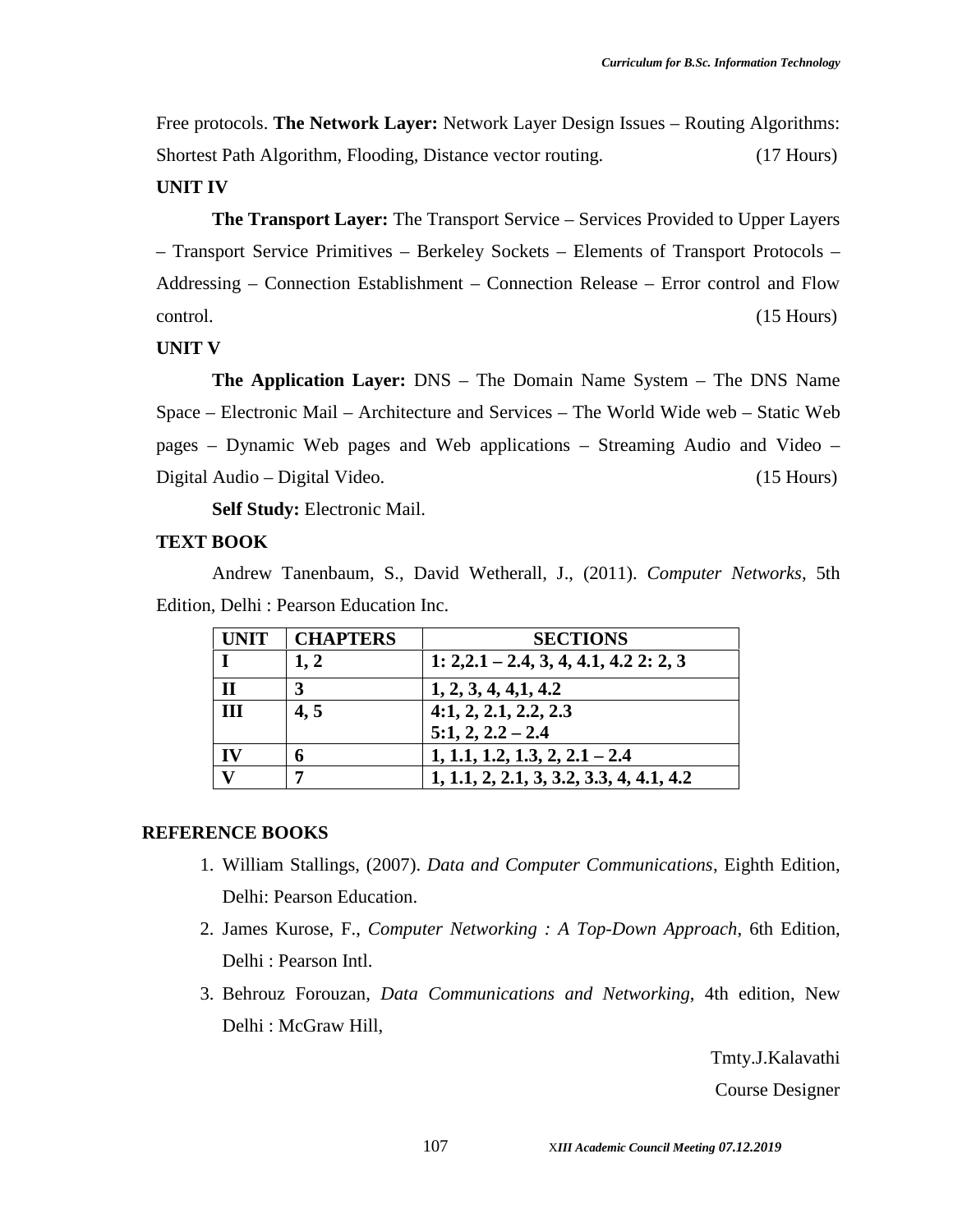

(Belonging to Virudhunagar Hindu Nadars) An Autonomous Institution Affiliated to Madurai Kamaraj University, Madurai *Re-accredited with 'A' Grade (3rd Cycle) by NAAC* VIRUDHUNAGAR - 626 001

### **B.Sc. INFORMATION TECHNOLOGY (SEMESTER) (2018 – 19 onwards)**

| Semester V       |                            | Hours/Week: 5 |          |  |
|------------------|----------------------------|---------------|----------|--|
| Core Course $-8$ | <b>COMPUTER ALGORITHMS</b> | Credits: 5    |          |  |
| Course Code      |                            | Internal      | External |  |
| <b>18UITC53</b>  |                            | つく            | 75       |  |

### **COURSE OUTCOMES**

On completion of the course, the students will be able to

- analyse the fundamental concepts of algorithms
- understand the concept of writing efficient algorithms
- gain the knowledge of efficient sorting and searching techniques
- apprehend the basic concepts of Dynamic Programming analyse the trees with greedy approach and knapsack problem
- analyse the time complexity to solve the problem
- comprehend the knowledge of Backtracking techniques.

### **UNIT I**

**Algorithms: Efficiency, Analysis and Order:** Algorithms – Importance of developing efficient algorithms – Analysis – Order. (15 Hours)

#### **UNIT II**

**Divide – and – Conquer:** Binary Search – Merge Sort – Divide and Conquer Approach – Quick Sort – Arithmetic with Large Numbers. (15 Hours)

### **UNIT III**

**Dynamic Programming:** Binomial coefficients – Floyd's algorithm for Shortest Paths – Dynamic programming and Optimization problems – Chained Matrix Multiplication – Optimal Binary Search tree – The Travelling Salesperson problem.

(15 Hours)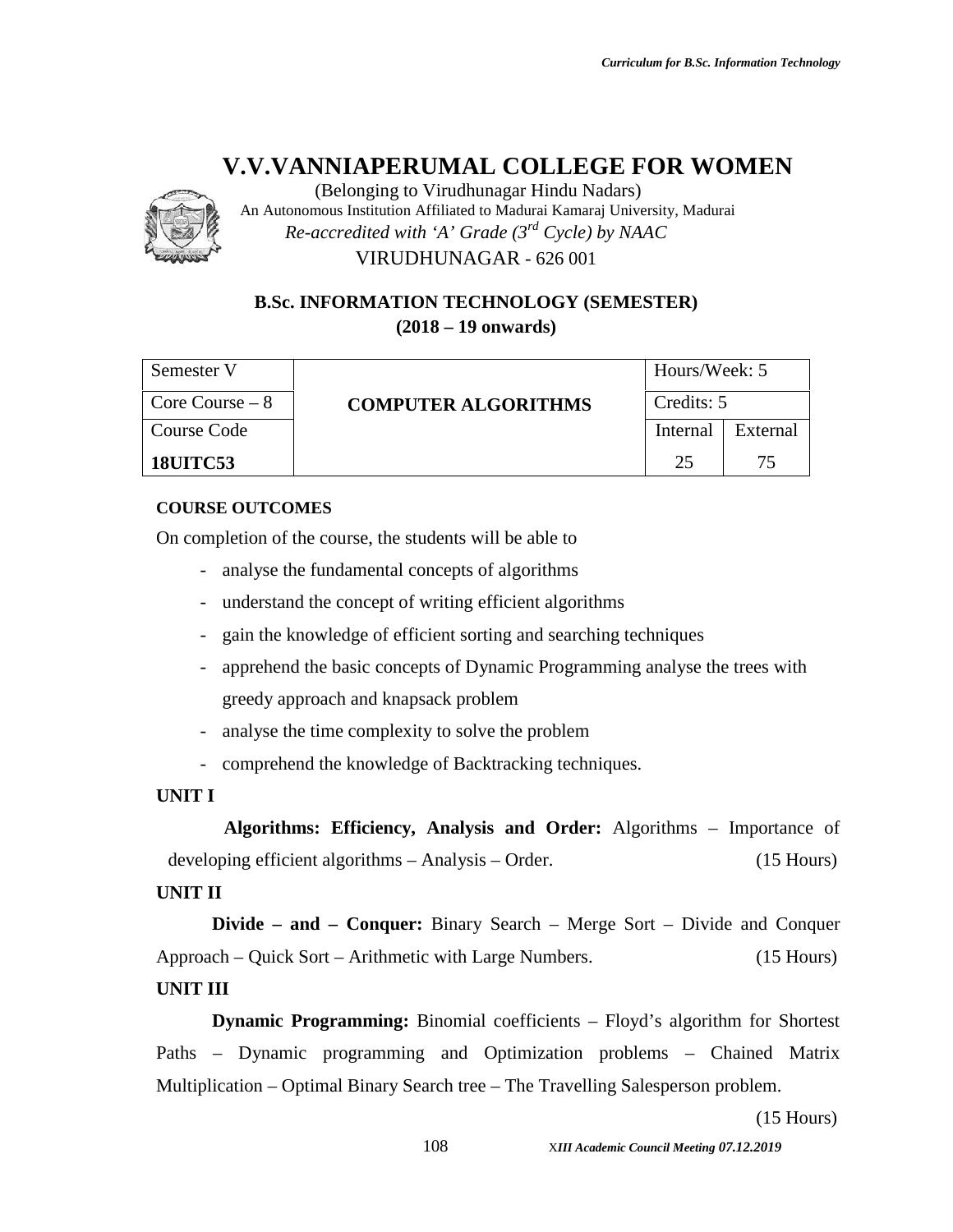#### **UNIT IV**

**Greedy Approach:** Minimum Spanning Trees – Dijkstra's algorithm for Single source shortest path – Scheduling – Huffman Code – A Greedy Approach to the  $0/1$ Knapsack problem. (15 Hours)

#### **UNIT V**

**Backtracking:** The Backtracking Techniques – n Queens Problem – Sum of Subsets Problem – Graph Coloring – Hamiltonian Circuits. (15 Hours)

#### **TEXT BOOK**

Richard Neapolitan, Kumarss Naimipour, (2004). *Foundations of Algorithms Using C++ Pseudo code*, Third edition, New Delhi : Narosa Publication.

|    | <b>UNIT CHAPTERS SECTIONS</b> |                       |
|----|-------------------------------|-----------------------|
| T  |                               | $1.1 - 1.4$           |
| П  | 2                             | $2.1 - 2.4, 2.6$      |
| Ш  |                               | $3.1 - 3.6$           |
| IV |                               | $4.1 - 4.4, 4.5.1$    |
|    |                               | $5.1, 5.2, 5.4 - 5.6$ |

#### **REFERENCE BOOKS**

- 1. Ellis Horowitz, Sartaj Sahni, Sanguthevar Rajasekaran, (2005). *Fundamentals of Computer Algorithms*, Delhi : Galgotia publications.
- 2. Thomas Cormen, H., Charles Leiserson, E., Ronald Rivest, L., Clifford Stein, (2006). *Introduction to Algorithms,* Delhi : Prentice Hall of India.
- 3. Hemant Jain, (2006). *Problem Solving in Data Structures & Algorithms*, Delhi : Pearson Education.

Tmty.D.Shunmuga Kumari Course Designer

109 X*III Academic Council Meeting 07.12.2019*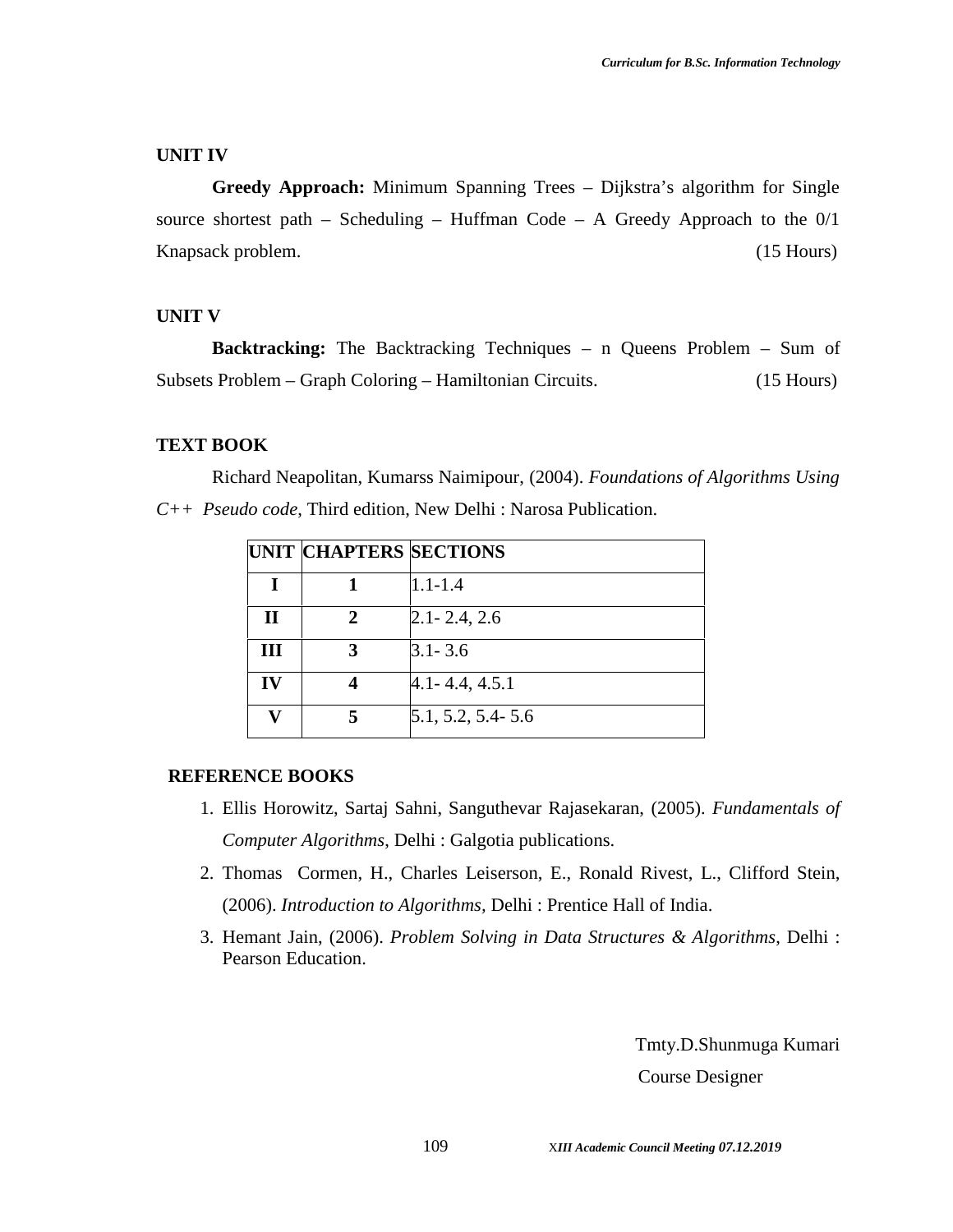

(Belonging to Virudhunagar Hindu Nadars) An Autonomous Institution Affiliated to Madurai Kamaraj University, Madurai *Re-accredited with 'A' Grade (3rd Cycle) by NAAC* VIRUDHUNAGAR - 626 001

### **B.Sc. INFORMATION TECHNOLOGY (SEMESTER) (2018-19 onwards)**

| Semester V          |                             | Hours/Week: 5 |          |
|---------------------|-----------------------------|---------------|----------|
| Core Practical $-5$ | <b>JAVA PROGRAMMING LAB</b> | Credits: 2    |          |
| Course Code         |                             | Internal      | External |
| 18UITC51P           |                             | 40            | 60       |

### **Using Class and Object concept**

- 1. Write a Java program to find
	- i) Largest number
	- ii) Small numbr
- 2. Write a Java program to find sum of digits

### **Using Function Overloading and Constructors**

3. Write a Java program to find the volume of different shapes.

### **Using Decision making and branching**

4. Write a Java program to check whether the given number is prime, perfect, adam, armstrong.

#### **Using Array Concepts**

- 5. Write a Java program for Matrix Manipulation
- 6. Write a Java program to sort the names in alphabetical order

### **Using Inheritance**

- 7. Write a Java program for student details
- 8. Write a Java program for Employee details
- 9. Write a Java program to Implement multiple inheritance using interface for payroll processing

### **Using Multithreading**

10. Write a Java program to perform multiplication table and sum of digit.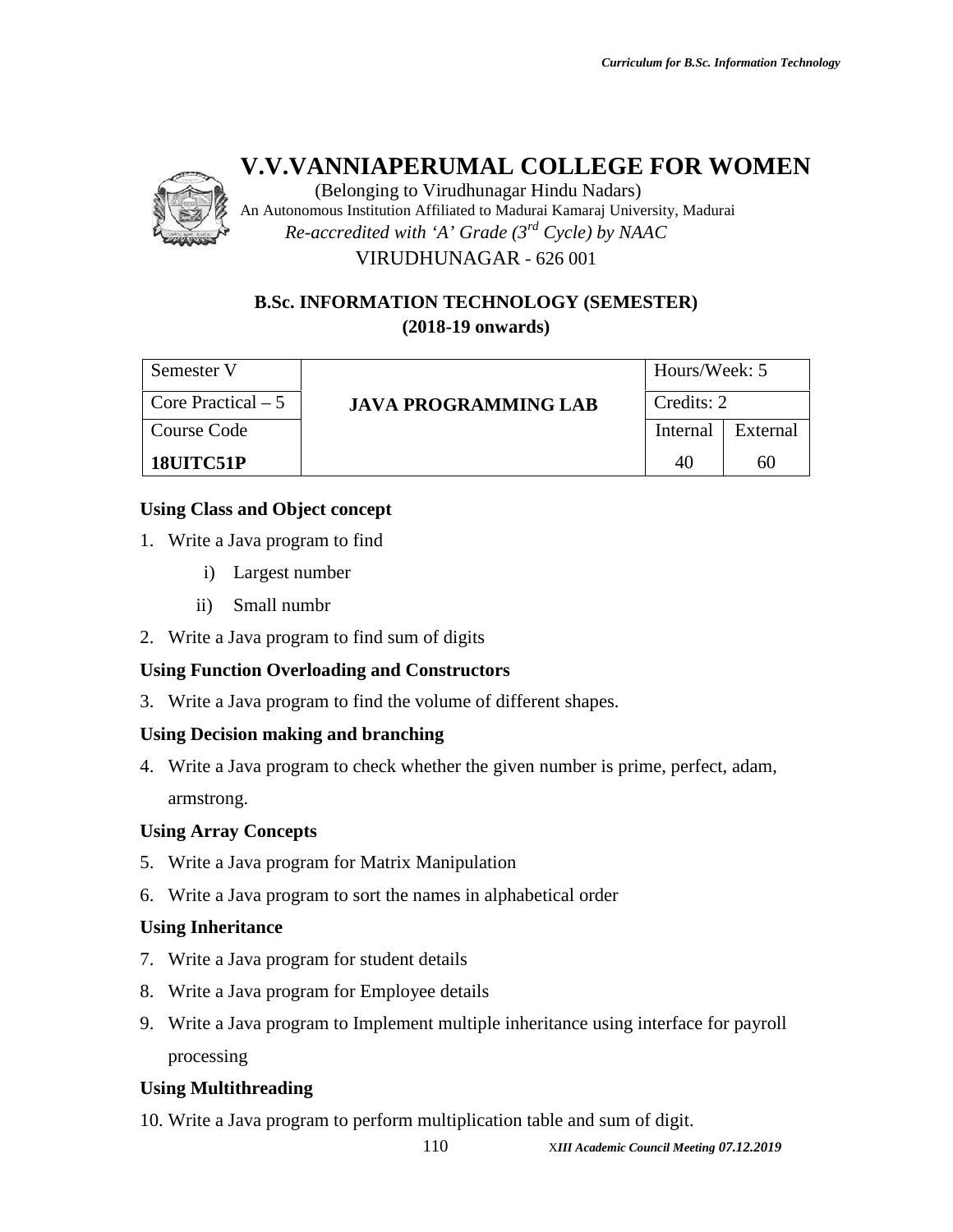11. Write a Java program to check whether the number is odd or even

#### **Using Exception**

- 12. Write a Java program to perform Any 3 Built in Exception
- 13. Write a Java program to implement User defined Exception

#### **Using Package**

14. Write a Java program to perform Arithmetic operation.

#### **Using Applet**

- 15. Write a Java program to Animate a Face
- 16. Write a Java program to design a Traffic signal

#### **Using AWT/Event Handling**

17. Write a Java program to find volume of different shapes.

Tmty.T.Veiluvanthal Course Designer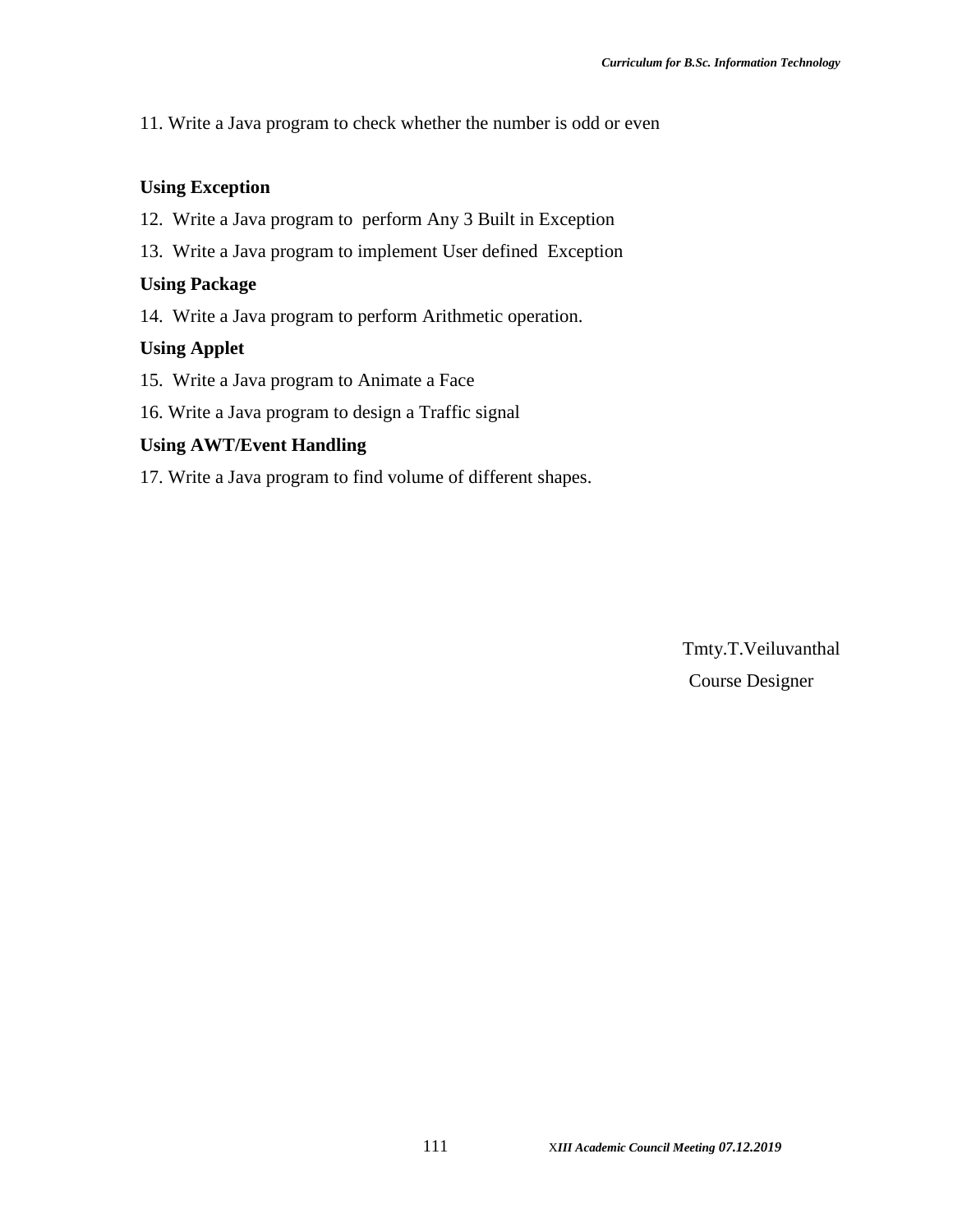

(Belonging to Virudhunagar Hindu Nadars) An Autonomous Institution Affiliated to Madurai Kamaraj University, Madurai *Re-accredited with 'A' Grade (3rd Cycle) by NAAC* VIRUDHUNAGAR - 626 001

### **B.Sc. INFORMATION TECHNOLOGY (SEMESTER) (2018 – 19 onwards)**

| Semester V      |                        | Hours/Week: 4 |          |
|-----------------|------------------------|---------------|----------|
| $DSEC - 1$      | <b>CLOUD COMPUTING</b> | Credits: 4    |          |
| Course Code     |                        | Internal      | External |
| <b>18UITE51</b> |                        | つち            | 75       |

### **COURSE OUTCOMES**

On completion of the course, the students will be able to

- know the technologies of network based systems.
- understand the cloud deployment models.
- gain the concept of Virtualization and Virtual Clusters.
- apprehend the knowledge of cloud resource management and platform deployment.
- analyze the Challenges faced by the cloud data in security.

#### **UNIT I**

**Cloud Architecture:** An Overview – Technologies For Network – Based System – System Models for Distributed and Cloud Computing – NIST Cloud Computing Reference Architecture. (15 Hours) (15 Hours)

#### **UNIT II**

**Cloud Computing Models:** Introduction – Characteristics of a Cloud – Cloud Service and Models (IaaS, PaaS, SaaS) – Cloud Deployment Models – Public vs Private Cloud – Cloud Solution – Cloud Ecosystem – Service Management – Computing On Demand. (12 Hours) (12 Hours)

#### **UNIT III**

**Virtualization:** Introduction – Basic of Virtualization – Types of Virtualization – Implementation Levels of Virtualization – Virtualization Structures / Tools and Mechanisms – Virtualization of CPU, Memory, I/O Devices – Virtual Clusters and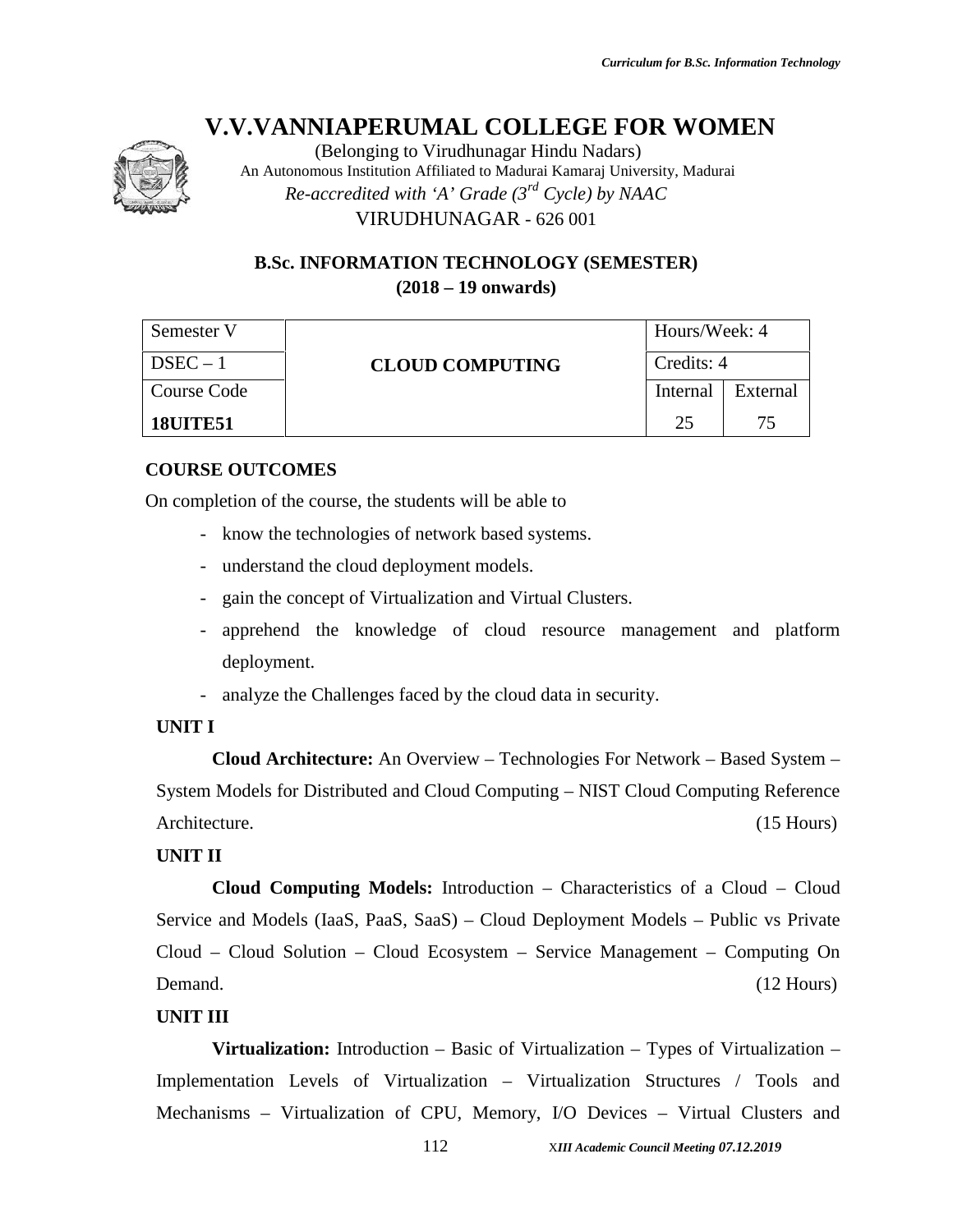Resource Management – Virtualization for Data – Center Automation. (13 Hours) **UNIT IV**

**Cloud Infrastructure:** Architectural Design of Compute and Storage Clouds – Layered Cloud Architectural Development – Virtualization Support and Disaster Recovery – Architectural Design Challenges – Inter Cloud Resource Management – Resource Provisioning and Platform Deployment – Virtual Machine Creation and Management – Global Exchange of Cloud Resources. (18 Hours)

#### **UNIT V**

**Security in the Cloud:** Security Overview – Cloud Security Challenges – Software – As – A – Service Security – Autonomic Security. (12 Hours)

### **TEXT BOOK**

Dr. Priya, A. (2016 reprint). *Cloud Computing*, Chennai : Margham Publications.

|              | UNIT   CHAPTER |
|--------------|----------------|
| I            |                |
| $\mathbf{I}$ | 2              |
| III          | 3              |
| IV           |                |
|              | ĸ              |

#### **REFERENCE BOOKS**

- 1. Thomas Erl, Ricardo Puttini, Zaigham Mahmood, (2013). *Cloud Computing: Concepts, Technology & Architecture*, Delhi : Prentice Hall.
- 2. Lars Nielsen, *The Little Book of Cloud Computing*, Newport: New Street Communications.
- 3. Ray Rafaels, (2015). *Cloud Computing: From Beginning to End*, California: CreateSpace Independent Publishing Platform.

Tmty.G.Chandra Prabha Course Designer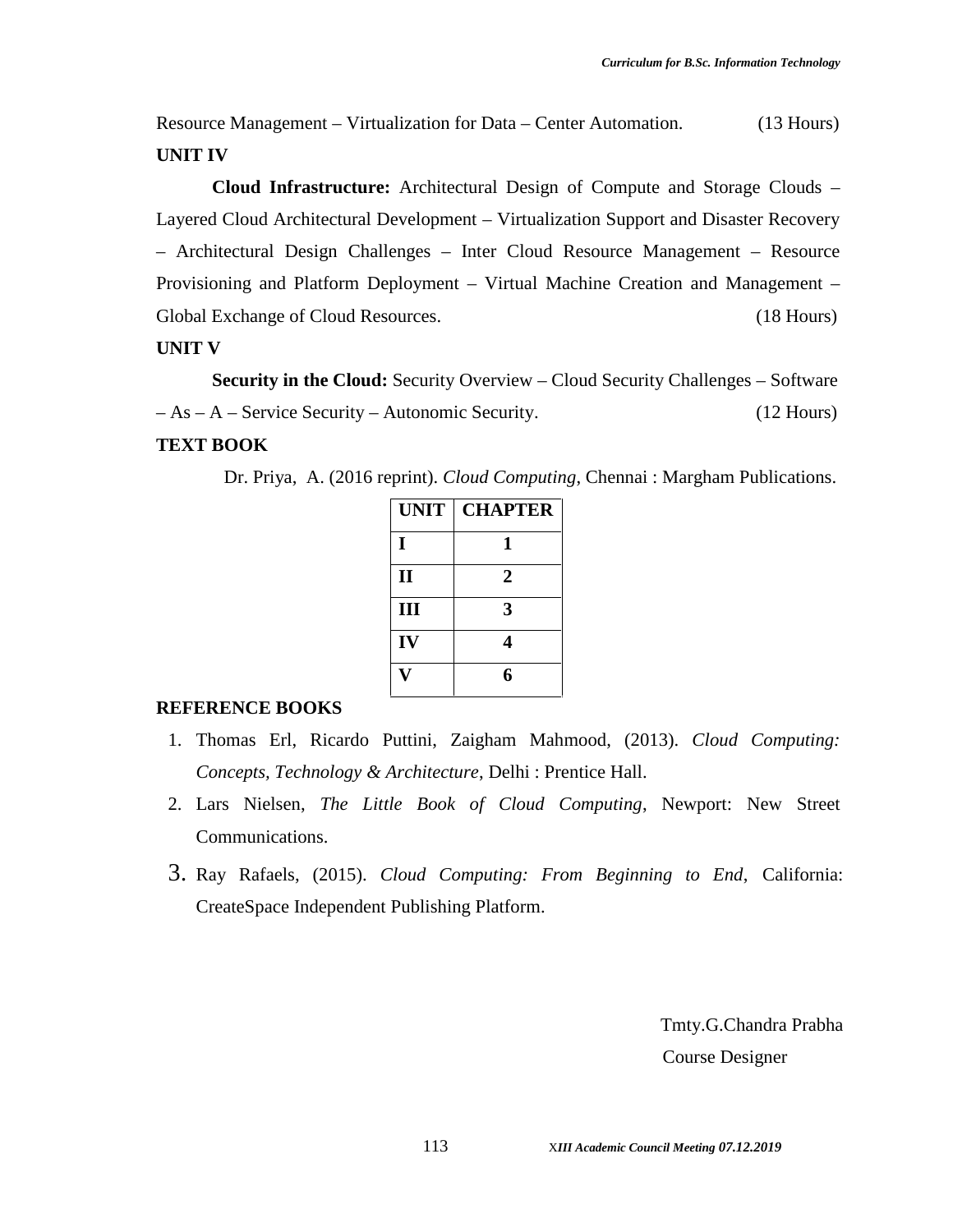

(Belonging to Virudhunagar Hindu Nadars) An Autonomous Institution Affiliated to Madurai Kamaraj University, Madurai *Re-accredited with 'A' Grade (3rd Cycle) by NAAC* VIRUDHUNAGAR - 626 001

### **B.Sc. INFORMATION TECHNOLOGY (SEMESTER) (2018 – 19 onwards)**

| Semester V      |                             | Hours/Week: 4 |          |
|-----------------|-----------------------------|---------------|----------|
| $DSEC - 1$      | <b>INFORMATION SECURITY</b> | Credits: 4    |          |
| Course Code     |                             | Internal      | External |
| <b>18UITE52</b> |                             | つう            | 75       |

### **COURSE OUTCOMES**

On completion of the course, the students will be able to

- understand the basics of Information Security
- know the legal, ethical and professional issues in Information Security apprehend the aspects of risk management
- analyze various standards in security
- apply the technological aspects of Information Security

#### **UNIT I**

**Introduction Security: An Introduction –** Introduction – History of Information Security – Security – CNSS Security Model – Components of an Information System – Balancing Information Security and Access – The System Development Life Cycle – The Security System Development Life Cycle. (15 Hours)

#### **UNIT II**

**Necessity of Security:** Introduction – Business Needs First – Threats – Attacks.

(15 Hours)

### **UNIT III**

**Professional, Legal and Ethical Issues in Information Security**: Introduction – Law and Ethics in Information Security – Relevant U.S. Laws –International Laws and Legal Bodies – Ethics and Information Security – Code of Professional Organization – Key U.S. Federal Agencies. (15 Hours)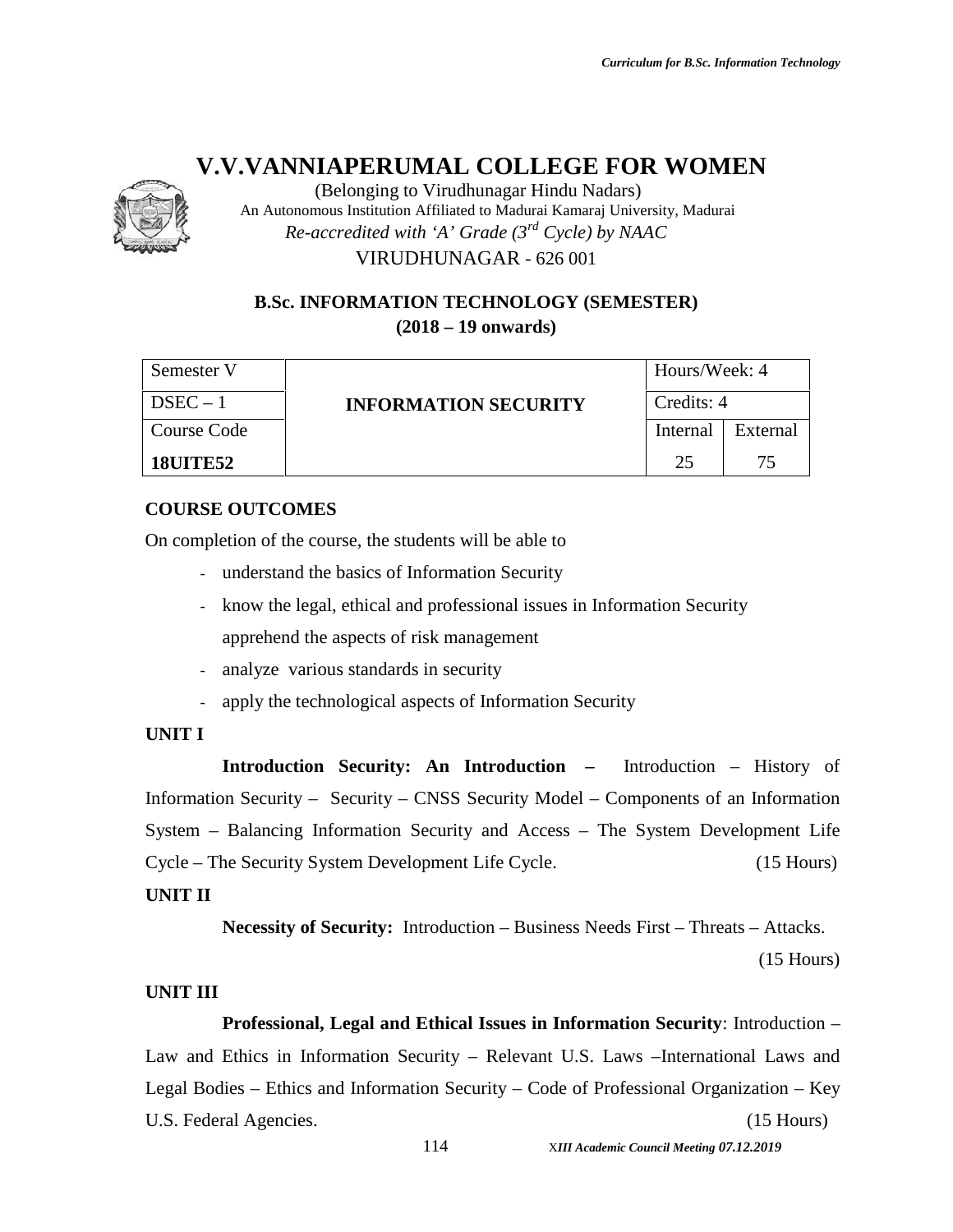#### **UNIT IV**

**Managing IT Risk:** Introduction **–** An overview of Risk Management – Risk Identification – Risk Assessment – Risk Control Strategies – Selecting a Risk Control Strategy – Risk Management Discussion Points (15 Hours) **UNIT V**

**Plan for Security:** Introduction – Information Security Planning and Governance Information Security Policy, Standards and Practices – The Information Security Blueprint – Security Education, Training and Awareness Program – Continuity Strategies

(15 Hours)

#### **TEXT BOOK:**

Michael Whitman, E., and Herbert Mattord, J., (2003). *Principles of Information* Security, 4<sup>th</sup> edition, Delhi : Cengage Learning India Pvt. Ltd.

|   | UNIT   CHAPTER   Page No. |                           |
|---|---------------------------|---------------------------|
|   |                           | $1 - 29$                  |
|   | $\mathcal{D}_{\cdot}$     | $37 - 72$                 |
| Ш | 3                         | $87 - 111$                |
|   |                           | $115 - 153$ , $161 - 164$ |
|   |                           | $167 - 234$               |

#### **REFERENCE BOOKS**

- 1. Micki Krause, Harold Tipton, F., (2004). *Handbook of Information Security Management*, Vol 1-3 Florida : CRC Press LLC.
- 2. Stuart McClure, Joel Scram bray, George Kurtz, (2003). *Hacking Exposed*, New Delhi : Tata McGraw-Hill.
- 3. Matt Bishop, (2002). *Computer Security Art and Science*, Delhi : Pearson/PHI.

Tmty.T.Veiluvanthal Course Designer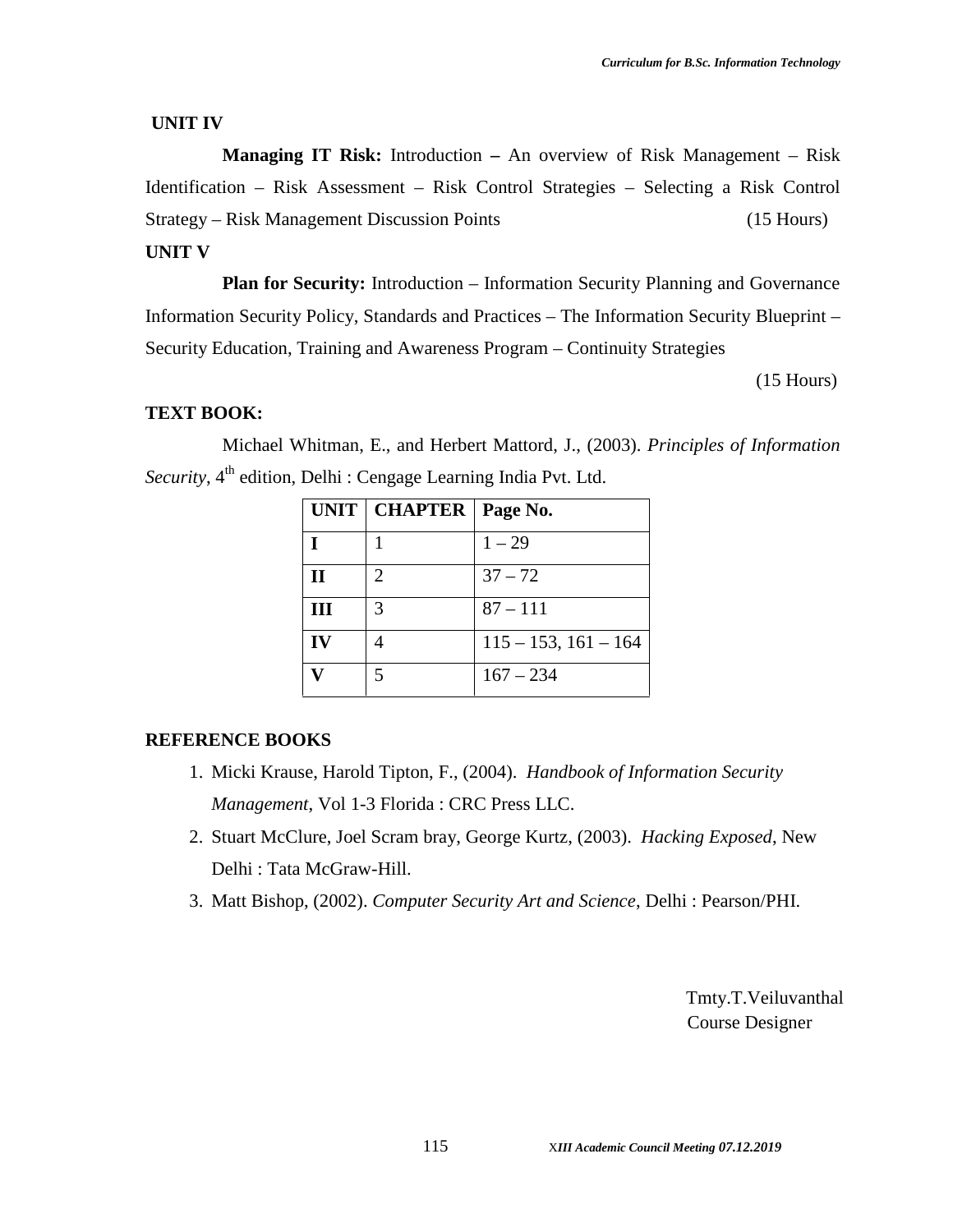

(Belonging to Virudhunagar Hindu Nadars) An Autonomous Institution Affiliated to Madurai Kamaraj University, Madurai *Re-accredited with 'A' Grade (3rd Cycle) by NAAC*

VIRUDHUNAGAR - 626 001

### **B.Sc. INFORMATION TECHNOLOGY (SEMESTER) (2018 – 19 onwards)**

| Semester V      |                              | Hours/Week: 4 |          |
|-----------------|------------------------------|---------------|----------|
| $DSEC - 1$      | <b>INFORMATION RETRIEVAL</b> | Credits: 4    |          |
| Course Code     |                              | Internal      | External |
| <b>18UITE53</b> |                              | 25            | 75       |

### **COURSE OUTCOMES**

On completion of the course, the students will be able to

- know the basics of Information Retrieval concepts.
- understand several topics of Information retrieval such as Boolean retrieval model, Vector space model, Latent semantic indexing.
- apply the index compression techniques
- analyze comprehensive details about various Evaluation methods.
- implement insight about the topics covered in the course.

#### **UNIT I**

**Boolean Retrieval:** An example information retrieval problem – A first take at building an inverted index – Processing Boolean queries – The extended Boolean model versus ranked retrieval. **The term vocabulary and postings lists:** Document delineation and character sequence decoding – Determining the vocabulary of terms – Faster postings list intersection via skip pointers – Positional postings and phrase queries. (12 Hours)

### **UNIT II**

**Dictionaries and tolerant retrieval**: Search structures for dictionaries – Wildcard queries – Spelling correction – Phonetic correction. **Index construction:** Hardware basics – Blocked sort – based indexing – Single – pass in-memory indexing – Distributed indexing – Dynamic indexing – Other types of indexes. (12 Hours)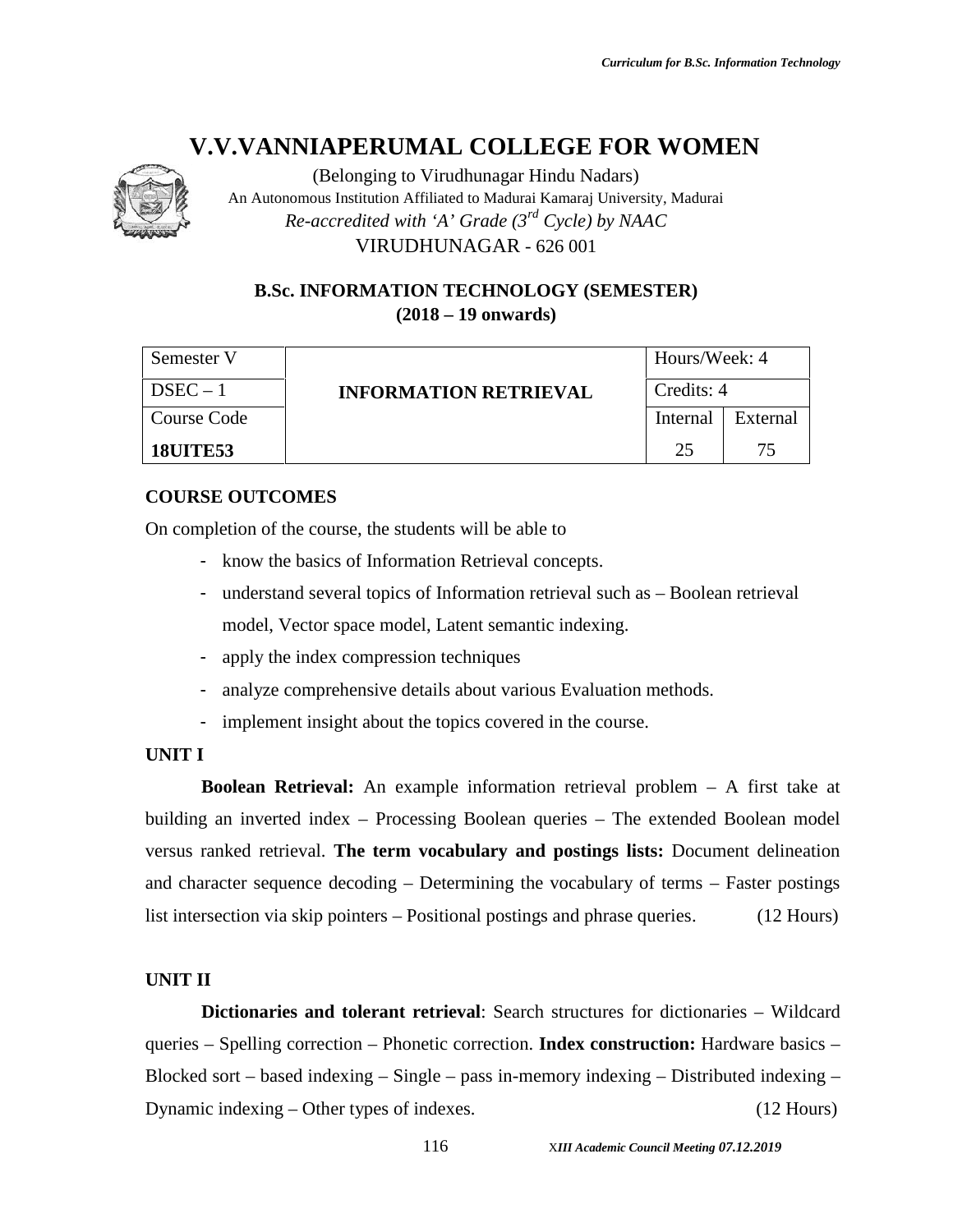#### **UNIT III**

Index compression: Statistical properties of terms in information retrieval – Dictionary compression – Postings file compression. **Scoring, term weighting and the vector space model:** Parametric and zone indexes – Term frequency and weighting – The vector space model for scoring – Variant tf-idf functions. (13 Hours)

#### **UNIT IV**

**Computing scores in a complete search system:** Efficient scoring and ranking – Components of an information retrieval system – Vector space scoring and query operator interaction. **Evaluation in information retrieval:** Information retrieval system evaluation – Standard test collections – Evaluation of unranked retrieval sets – Evaluation of ranked retrieval results – Assessing relevance – A broader perspective: System quality and user utility – Results snippets. (12 Hours)

#### **UNIT V**

**Relevance feedback and query expansion:** Relevance feedback and pseudo relevance feedback – Global methods for query reformulation. **XML retrieval:** Basic XML concepts – Challenges in XML retrieval – A vector space model for XML retrieval – Evaluation of XML retrieval – Text - centric vs. data-centric XML retrieval. (11 Hours)

#### **TEXT BOOK**

Christopher Manning , D., Prabhakar Raghavan, Hinrich Schütze, *Introduction to Information Retrieval*, Cambridge : Cambridge University Press, England.

| <b>UNIT</b>  | <b>CHAPTER</b> |
|--------------|----------------|
| I            | 1,2            |
| $\mathbf{I}$ | 3,4            |
| III          | 5,6            |
| IV           | 7,8            |
|              | 9,10           |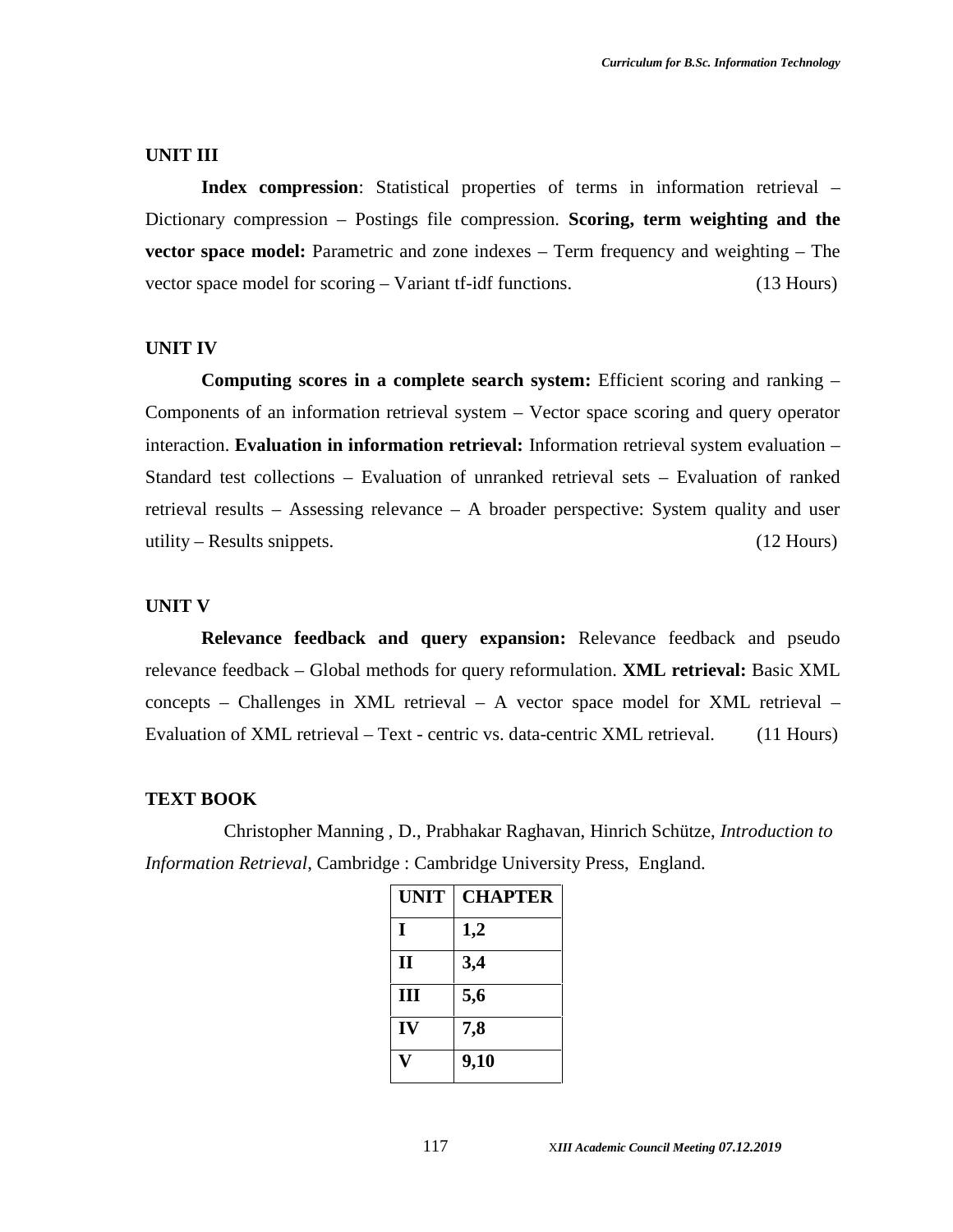#### **REFERENCE BOOKS**

- 1. Tanveer Siddiqui, Tiwary, U. S., *Natural Language Processing And Information Retrieval*, Cambridge : Cambridge University Press, England.
- 2. Van Rijsbergen, C.J., *Information Retrieval*, Cambridge : Cambridge University press, England.
- 3. Bruce Croft, Donald Metzler, Trevor Strohman, (2009). *Search Engines: Information Retrieval in Practice*, 1<sup>st</sup> Edition, Boston : Addison Wesley.
- 4. Mark Levene, (2010). *An Introduction to Search Engines and Web Navigation*, 2nd Edition, New Jersey : Wiley.

Tmty.K.Kasthuri Course Designer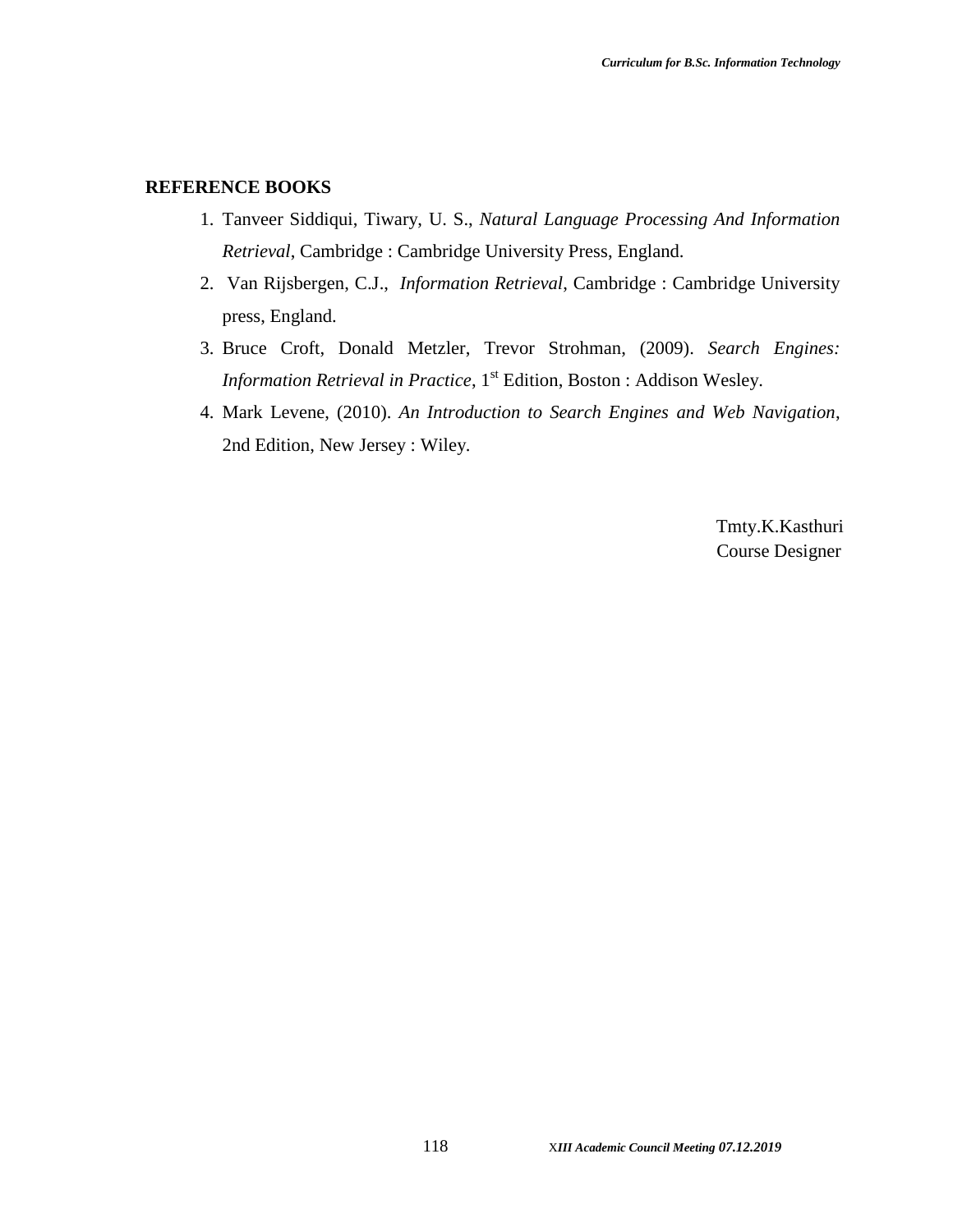(Belonging to Virudhunagar Hindu Nadars) An Autonomous Institution Affiliated to Madurai Kamaraj University, Madurai *Re-accredited with 'A' Grade (3rd Cycle) by NAAC*

VIRUDHUNAGAR - 626 001

### **B.Sc. INFORMATION TECHNOLOGY (SEMESTER) (2018 – 19 onwards)**

| Semester V                |                               | Hours/Week: 4 |          |  |
|---------------------------|-------------------------------|---------------|----------|--|
| <b>DSEC</b> Practical – 1 | <b>VB.NET PROGRAMMING LAB</b> | Credits: 2    |          |  |
| Course Code               |                               | Internal      | External |  |
| 18UITE51P                 |                               | 40            | 60       |  |

### **Console Applications:**

### **Using Structure and Enum**

- 1. Write a VB.Net program to Create, Delete and search an address in an address book using array of Structures.
- 2. Write a VB.Net Program to Display Students' mark list using enumeration.

#### **Using Class and Methods**

- 3. Write a VB.Net Program to perform following string operations
	- i) Length
	- ii) Substring
	- iii) Replacing
	- iv) String Comparison
	- v) String Reverse
	- vi) Uppercase
	- vii) Lowercase
	- viii) Concatenation
	- ix) Trim
- 4. Write a VB.Net Program to find the Volume for different Shapes.
- 5. Write a VB.Net Program to sort a given set of names.

### **Using Functions**

6. Write a VB.Net Program to generate prime and perfect numbers.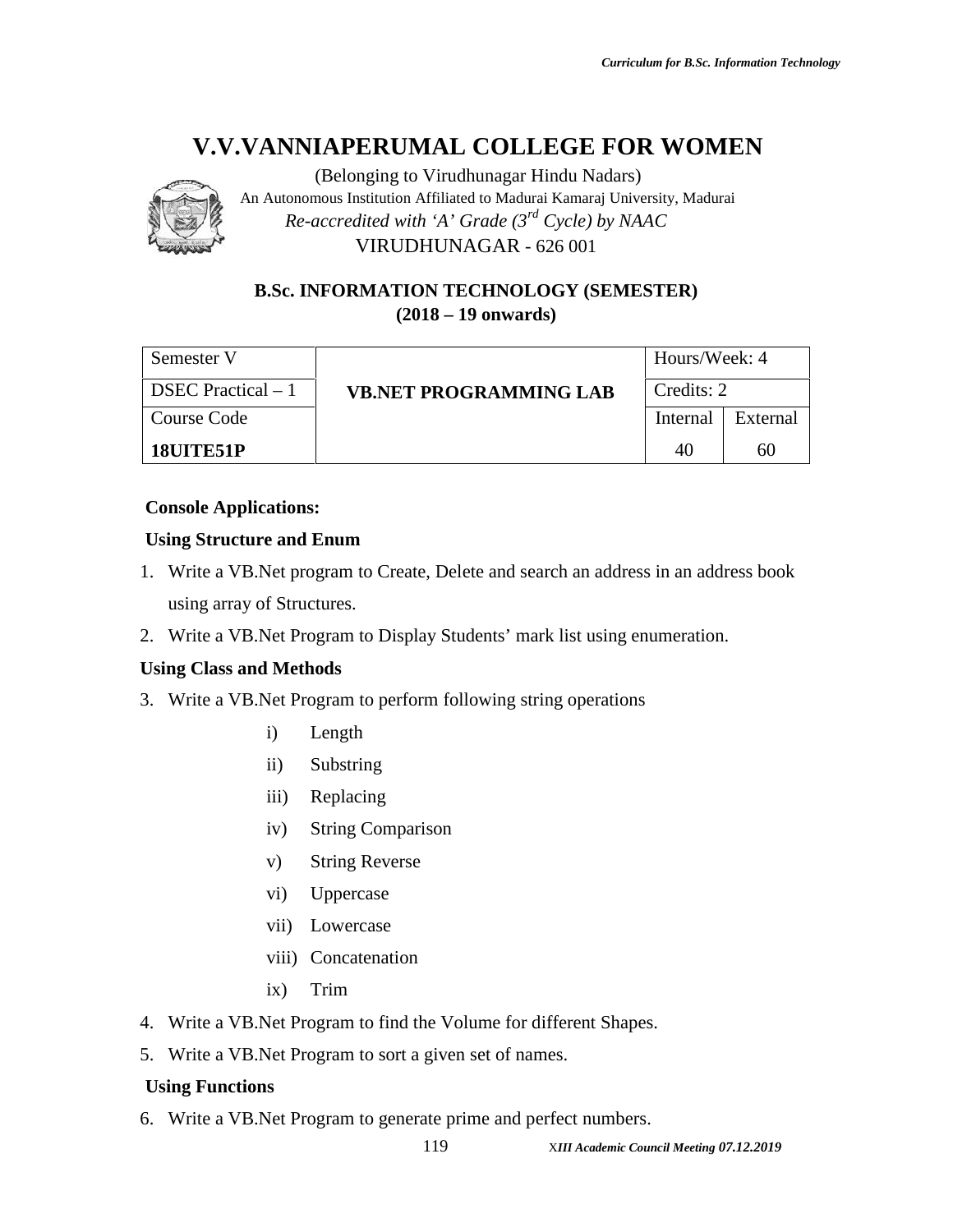#### **Using Built-in Classes**

- 7. Write a VB.Net Program to perform
- i) Array List ii) Bit Array iii) Queue iv) Stack Operations.

### **Windows Applications**

#### **Using Constructor**

8. Write a VB.Net Program to find Square and cube of a given number.

#### **Using Constructor Overloading**

9. Write a VB.Net Program to display the hour, Minute and Second using Constructor Overloading.

#### **Using Inheritance and Form Inheritance**

- 10. Write a VB.Net Program to find Volume of different Shapes
- 11. Write a VB.Net Program to display date and time using form inheritance.

#### **Using Interface and Exception**

- 12. Write a VB.Net Program to set and display the next value.
- 13. Write a VB.Net Program to perform system defined exception.

#### **Windows Control Applications**

- 14. Design a calculator.
- 15. Perform Date Functions.
- 16. Design a Digital Clock
- 17. Display image Manually and Automatically in the Picture Box using Track Bar.

#### **Using File Streams**

18. Write a VB.Net Program to count Words, Characters and Sentences present in a file using Streams.

#### **ADO.NET PROGRAMMING**

- 19. Develop a package for student data processing.
- 20. Develop a package for employee data processing.

Tmty.D.Shunmuga Kumari Course Designer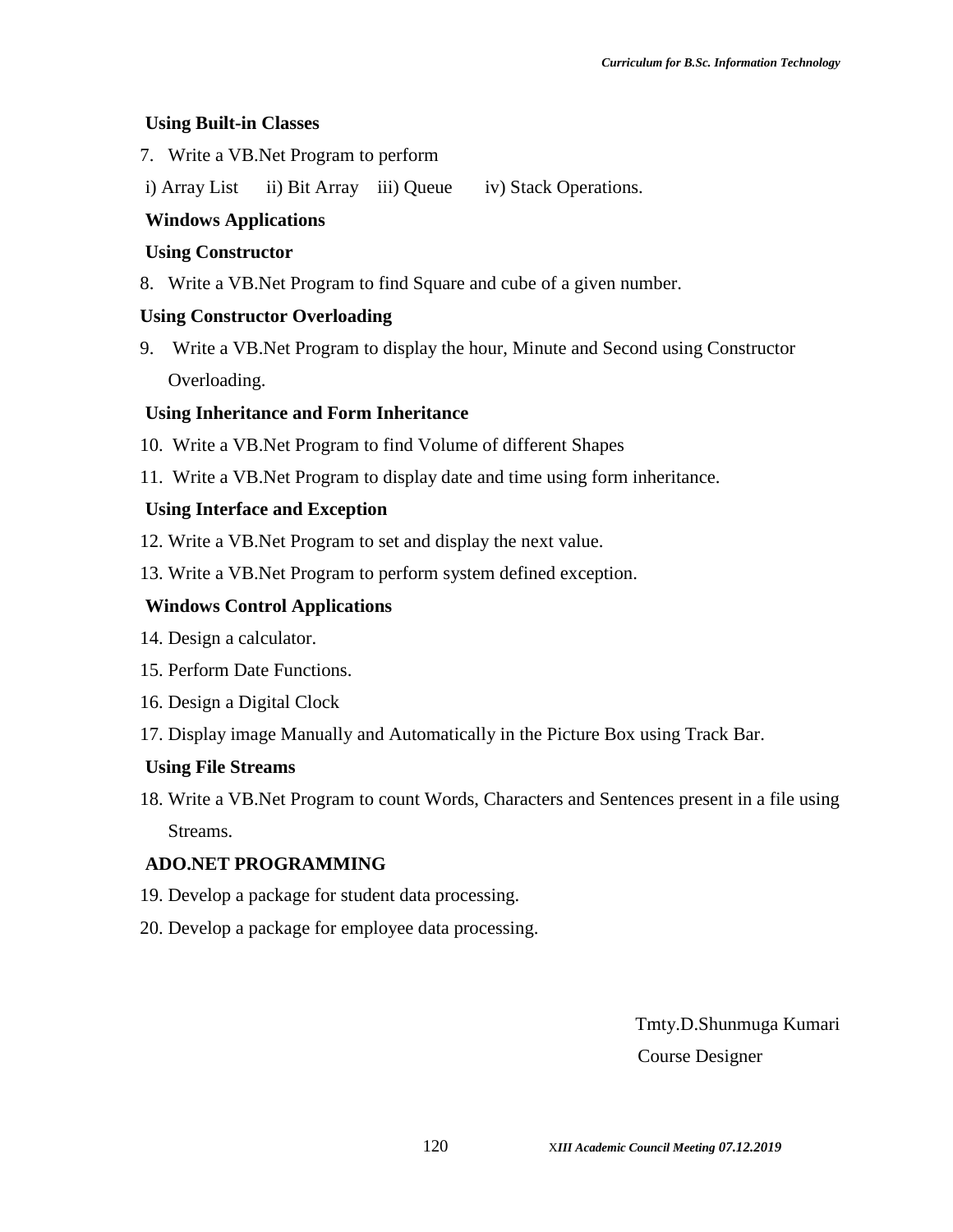

(Belonging to Virudhunagar Hindu Nadars) An Autonomous Institution Affiliated to Madurai Kamaraj University, Madurai *Re-accredited with 'A' Grade (3rd Cycle) by NAAC* VIRUDHUNAGAR - 626 001

**B.Sc. INFORMATION TECHNOLOGY (SEMESTER) (2018 – 19 onwards)**

| Semester V          |                          | Hours/Week: 4 |          |  |
|---------------------|--------------------------|---------------|----------|--|
| DSEC Practical $-1$ | <b>COMPUTER GRAPHICS</b> | Credits: 2    |          |  |
| Course Code         | PROGRAMMING LAB          | Internal      | External |  |
| <b>18UITE52P</b>    |                          | 40            | 60       |  |

#### **Algorithm**

- 1. Draw a blue print of a house using some O/P primitives of Computer Graphics.
- 2. Implementation of Bresenham's line drawing algorithm
- 3. Implementation of midpoint circle drawing algorithm.
- 4. Implementation of boundary fill algorithm
- 5. Implementation of flood fill algorithm
- 6. Using Line drawing Algorithm to draw a house.
- 7. Implementation of Basic transformation (Translation, Scaling).
- 8. Implementation of Shearing and Reflection Transformation.

#### **Animation**

- 9. Car
- 10. Rocket
- 11. Man doing any one exercise.
- 12. Flying Kite
- 13. Fish Movement

Tmty.G.Chandra Prabha Course Designer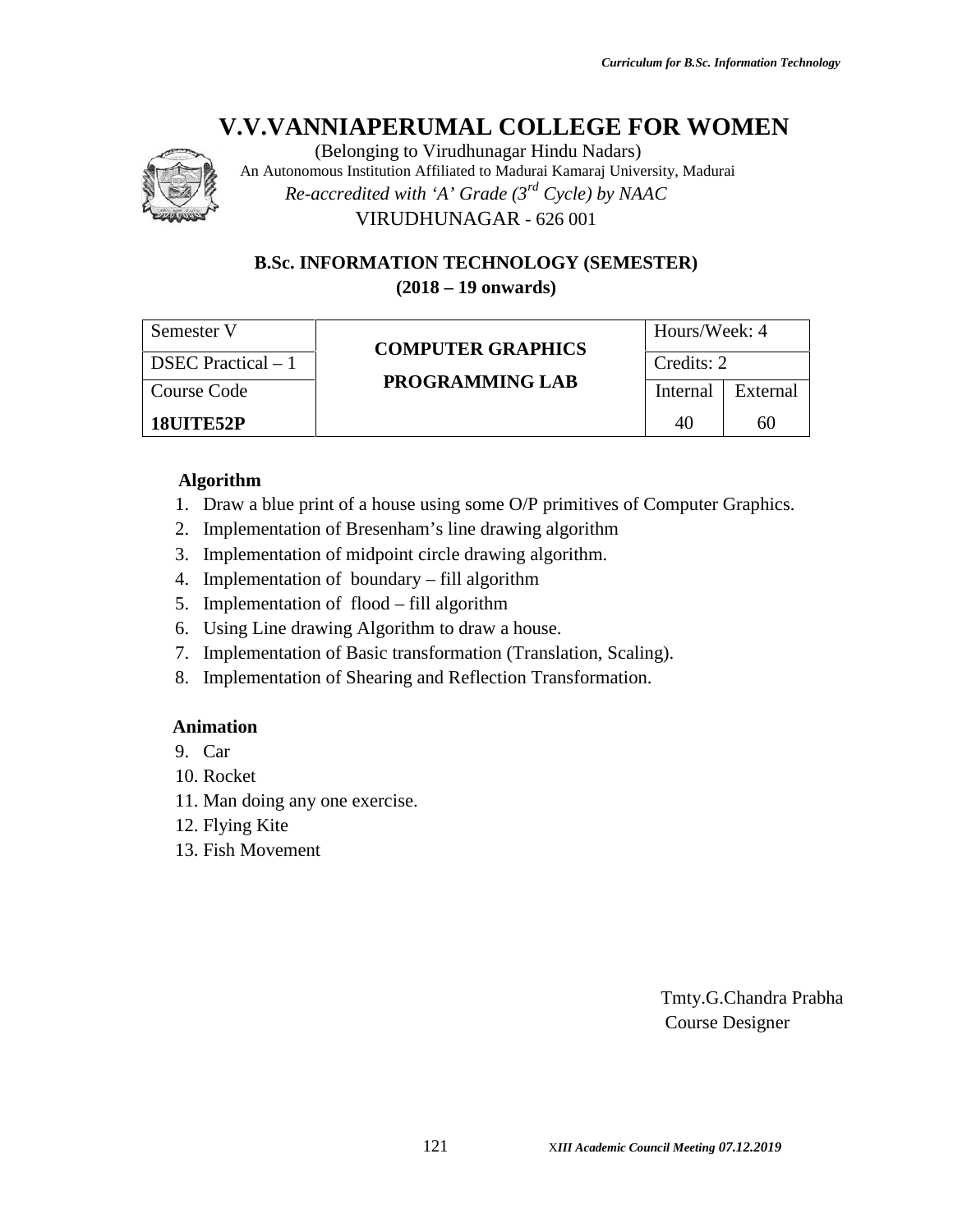

(Belonging to Virudhunagar Hindu Nadars) An Autonomous Institution Affiliated to Madurai Kamaraj University, Madurai *Re-accredited with 'A' Grade (3rd Cycle) by NAAC* VIRUDHUNAGAR - 626 001

### **B.Sc. INFORMATION TECHNOLOGY (SEMESTER) (2018 – 19 onwards)**

| Semester VI      | <b>MOBILE COMPUTING</b> | Hours/Week: 5 |          |  |
|------------------|-------------------------|---------------|----------|--|
| Core Course $-9$ |                         | Credits: 5    |          |  |
| Course Code      |                         | Internal      | External |  |
| <b>18UITC61</b>  |                         | 25            | 75       |  |

#### **COURSE OUTCOMES**

On completion of the course, the students will be able to

- understand WML variables, elements and events.
- study the WML script operators, functions and datatypes.
- learn WML Scripting for Lang, Float and String library.
- develop applications using Android simulator.
- design a graphical user interface.
- plan, prepare and build an original Android from concept to working program.

### **UNIT I**

**Introduction to WML:** A Complete example – Cards – Empty – Element tags – Elements-attributes – entities – comments. **WML Variables and Contexts:** Variable Substitution – Setting variables – browser context. **WML tasks and Events:** tasks – Events. **WML user Interactions:** problems with web interactions – interaction in WAP – the input>, <select>, <option>, <optgroup>, <do>, <anchor>, <a> elements – the tabindex attribute. **WML Timers:** Using Timers with WML – the <timer> element. (15 Hours)

#### **UNIT II**

**WML Decks, templates and cards:** The <wml>, <head>, <access>,< meta>, <card> and Template Elements. **WML Text and Text Formatting:** The <P> and <br>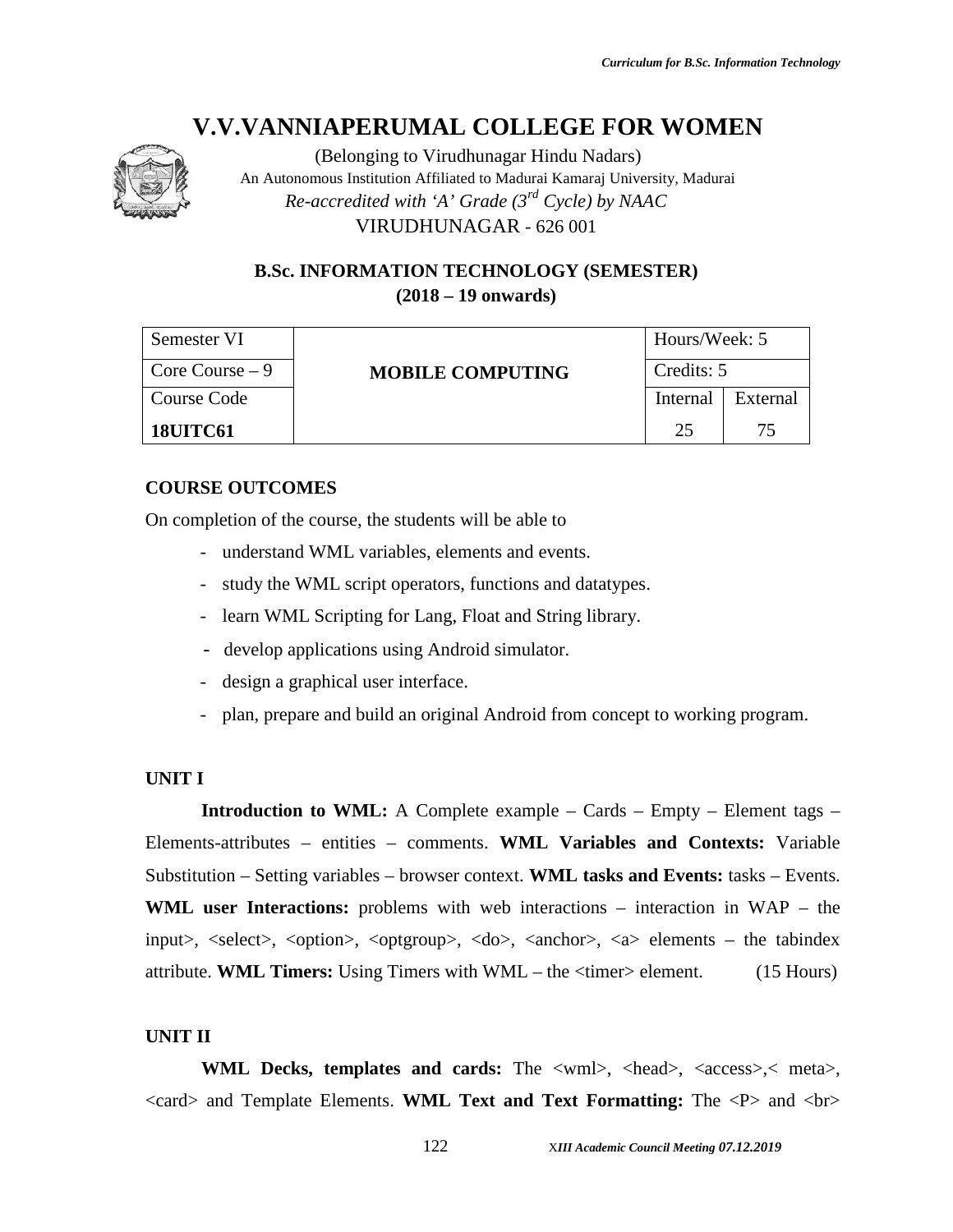Elements – Character Formatting – Tables. **WML Images:** The <IMG> tag –The WBMP Image Format. **Introduction to WMLScript:** WML Script with WML – Definition of WML Script. **WML Script Datatypes, Variables and Conversations:** Data Types and Literals – Variables – Type Conversion. **WML Script Operators and Expressions:** Operand Conversions – Assignment, Arithmetic, Bitwise, Shift, Logical, Increment and Decrement, Comparison, Type, Conditional and Comma Operators – Precedence and Associativity. (15 Hours)

#### **UNIT III**

**WML Script statements:** Expressions as Statements – Blocks of Statements – Conditions – Loops – Returning from a Function – Other Statements. **WML Script Functions:** Function Declarations – Function Calls – Calls to Other Script UNITs – Calling WML Script from Wml-Standard Libraries. **WML Script Pragmas:** The Access Pragma – the Meta Pragma. **The Lang Library:** abort – abs – character set – exit – float – isFloat – isInt – max – maxInt – min – minInt – parseFloat – parseInt – random-seed. **The Float library:** ceil – floor – int – maxFloat – minFloat – pow – round – sqrt. **The String Library:**  $charAt - compare - elementAt - elements - find - format - insertAt - isEmpty - length$ removeAt – replace – replaceAt – squeeze – substring – toString – trim.  $(15 \text{ Hours})$ 

#### **UNIT IV**

**Definition for Android:** Brief history of embedded device programming –Open handset alliance and android – Introduction to Android. **Application Hello World!:** Creating your first Android projects in Eclipse – examining the Android – created files – Hello world! Again – Hello World! Using an image. **Using the Command – Line Tools and the Android Emulator:** Creating a shell Activity using the Windows CLI – Creating the Hello World! Activity in the Windows CLI – Hello World! On Linux. **Using Intents and the Phone Dialer:** What are Intents? – Using the Dialer – placing a call from your Activity – Modifying the Android Phone Dialer. (15 Hours)

#### **UNIT V**

123 X*III Academic Council Meeting 07.12.2019* **List, Menus, and other views:** Building the Activities – Using the Menu. **Using the Cell Phone's GPS Functionality:** Using the Android Location – Based API – Reading the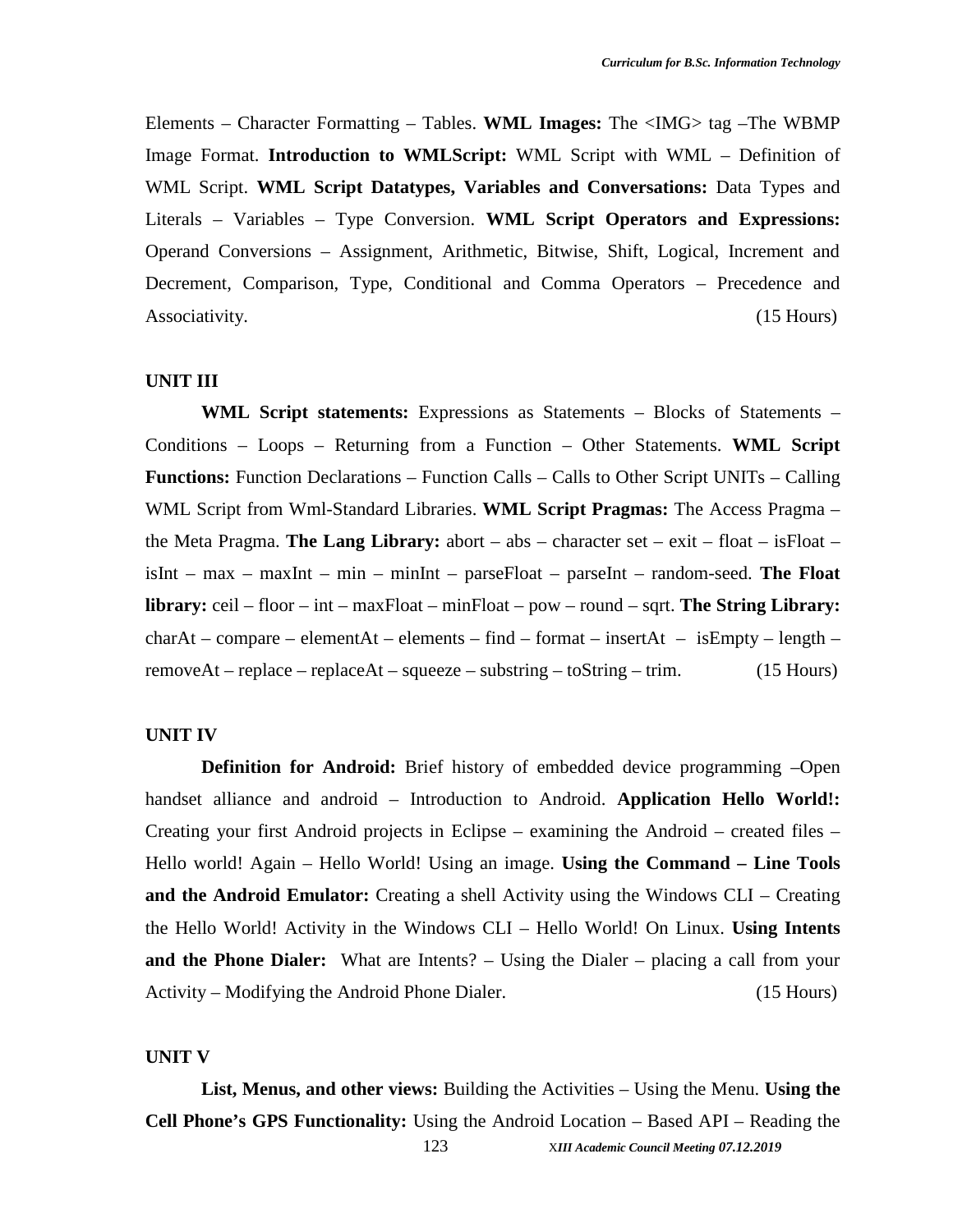GPS with the Android Location – Based API – Try this: Toggling Between Map's View Standard and Satellite Views. (15 Hours)

### **TEXT BOOKS**

- 1. Martin Frost, *Learning WML and WMLScript* –e-book.
- 2. Jerome Dimarizo, *Android : A Programmer's Guide*, New Delhi : Tata McGraw Publications Private Limited.

| <b>BOOK</b> | <b>UNIT</b> | <b>CHAPTER</b>         | <b>SECTIONS</b>             |
|-------------|-------------|------------------------|-----------------------------|
|             |             | 1,2,3,4,5              | $1,2,3,4,5$ -Full           |
|             | Н           | 6,7,8,9,10,11          | 6,7,8,9,10,11-Full          |
|             | Ш           | 12, 13, 14, 15, 16, 17 | 12, 13, 14, 15, 16, 17-Full |
| 2           | IV          | 1,5,6,7                | $1,5,6,7,$ - Full           |
| 2           | V)          | 8,9                    | 8,9-Full                    |

#### **REFERENCE BOOKS**

- 1. Addison Jochen Schiller, (2003). *Mobile Communications,* 2nd edition, Delhi : Pearson,
- 2. Yi Bing Lin, (2000). *Wireless and Mobile Networks Architecture*, 1<sup>st</sup> edition, New Jersey : John Wiley & Sons.
	- 3. Ben Forta, (2000). *WAP Development with WML and WMLScript*, United Kindom : Sams.

Tmty.J.Kalavathi Course Designer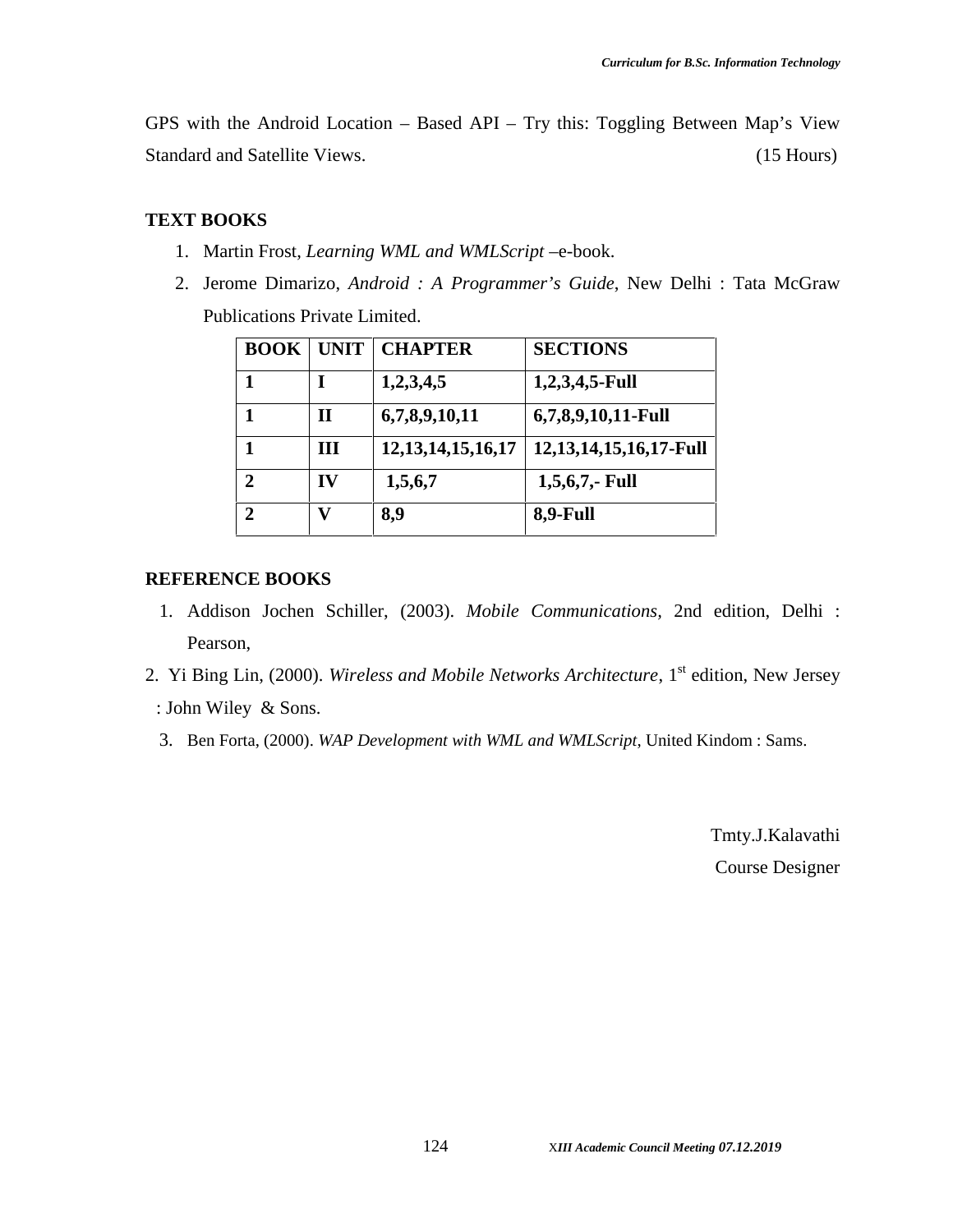

(Belonging to Virudhunagar Hindu Nadars) An Autonomous Institution Affiliated to Madurai Kamaraj University, Madurai *Re-accredited with 'A' Grade (3rd Cycle) by NAAC* VIRUDHUNAGAR - 626 001

### **B.Sc. INFORMATION TECHNOLOGY (SEMESTER) (2018 – 19 onwards)**

| Semester VI                 | <b>DATA MINING</b> | Hours/Week: 5 |          |  |
|-----------------------------|--------------------|---------------|----------|--|
| $\sqrt{2}$ Core Course – 10 |                    | Credits: 5    |          |  |
| Course Code                 |                    | Internal      | External |  |
| <b>18UITC62</b>             |                    | つう            | 75       |  |

### **COURSE OUTCOMES**

On completion of the course, the students will be able to

- understand Data mining principles and techniques and cutting edge business intelligence
- apprehend the concepts of Data warehousing Architecture and Implementation
- comprehend the concepts of classification, clustering and association rules.
- gain the knowledge of Web mining, Text mining and ethical aspects of Data mining
- discover interesting patterns from large amounts of data to analyze and extract patterns to solve problems, make predictions of outcomes

#### **UNIT I**

**Introduction to Data Mining:** Introduction – Definitions – Data Mining works – Data Mining Tasks – Data Mining Elements – Architecture of Data Mining – Classification of Data Mining – Data Mining Metrics – Data Mining Process – Data Mining Issues – Data Mining Primitives – Operations of Data Mining – Differences of Data Mining with other fields – Example of Data Mining – Uses of Data Mining – Advantages of Data Mining – Disadvantages of Data Mining – Limitations of Data Mining. **Application and Future Scope of Data Mining**: Application of Data Mining – Mining the World Wide Web – The Scope of Data Mining. (12 Hours) (12 Hours)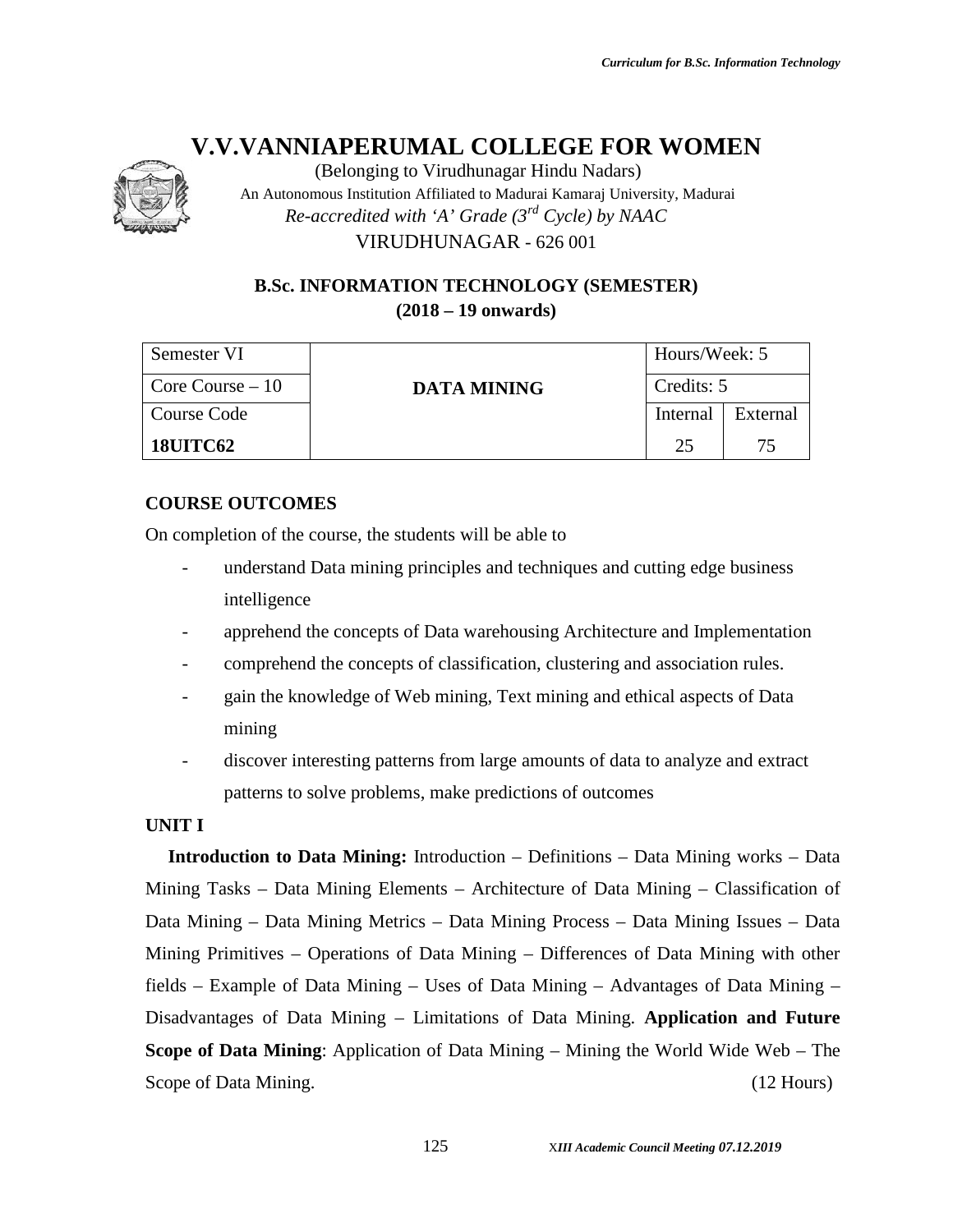#### **UNIT II**

**Data Preprocessing**: Introduction – Forms/tasks of data preprocessing – Data Cleaning – Inconsistent Data – Data Integration – Data Transformation – Data Reduction – Data cube Aggregation – Attribute Subset Selection. **The Knowledge Discovery Process**: Introduction – The Knowledge Discovery Process in detail – Different forms of Knowledge. (13 Hours)

#### **UNIT III**

**Data Mining Techniques:** Introduction – Decision Tree – Nearest – Neighbor and Clustering – Genetic Algorithm. **Association Rule Mining in Large Databases**: Association Rule Mining – Mining Single-Dimensional Boolean Association Rules from Transactional Databases – Strengths and Weaknesses of Association Rules Analysis

(10 Hours)

#### **UNIT IV**

**Classification and Prediction**: Introduction – Issues regarding Clustering and Prediction – Classification by Decision Tree Induction – Classification Methods. **Cluster Analysis:** Cluster Analysis in Data Mining – Categories of Clustering Methods – Partitioning Methods – Hierarchical Clustering – Hierarchical Algorithms – Types of Hierarchical Clustering Algorithms. **Data Warehouse:** Definitions of Data Warehouse – Differences between OLTP and Data Warehouse Database. (15 Hours)

#### **UNIT V**

**Data Warehouse:** Data Warehouse Characteristics – Data Warehouse Attributes – Data Warehouse Examples – Benefits of Data Warehouse – Purpose of Data Warehouse – Specialized Applications of Warehousing Technology. **Components of Data Warehouse**: Meta Data – Introduction – Definitions – Types of Metadata – Uses of Metadata – Data Mart – Introduction – Definitions – Data Mart Appropriate – Characteristics – Structure of Data Mart and Data Warehouse – Problems in Data Mart – Features of Data Mart – Other aspects of Data Mart. **On-line Analytical Processing**: Introduction – OLAP Server – MOLAP – ROLAP. (10 Hours)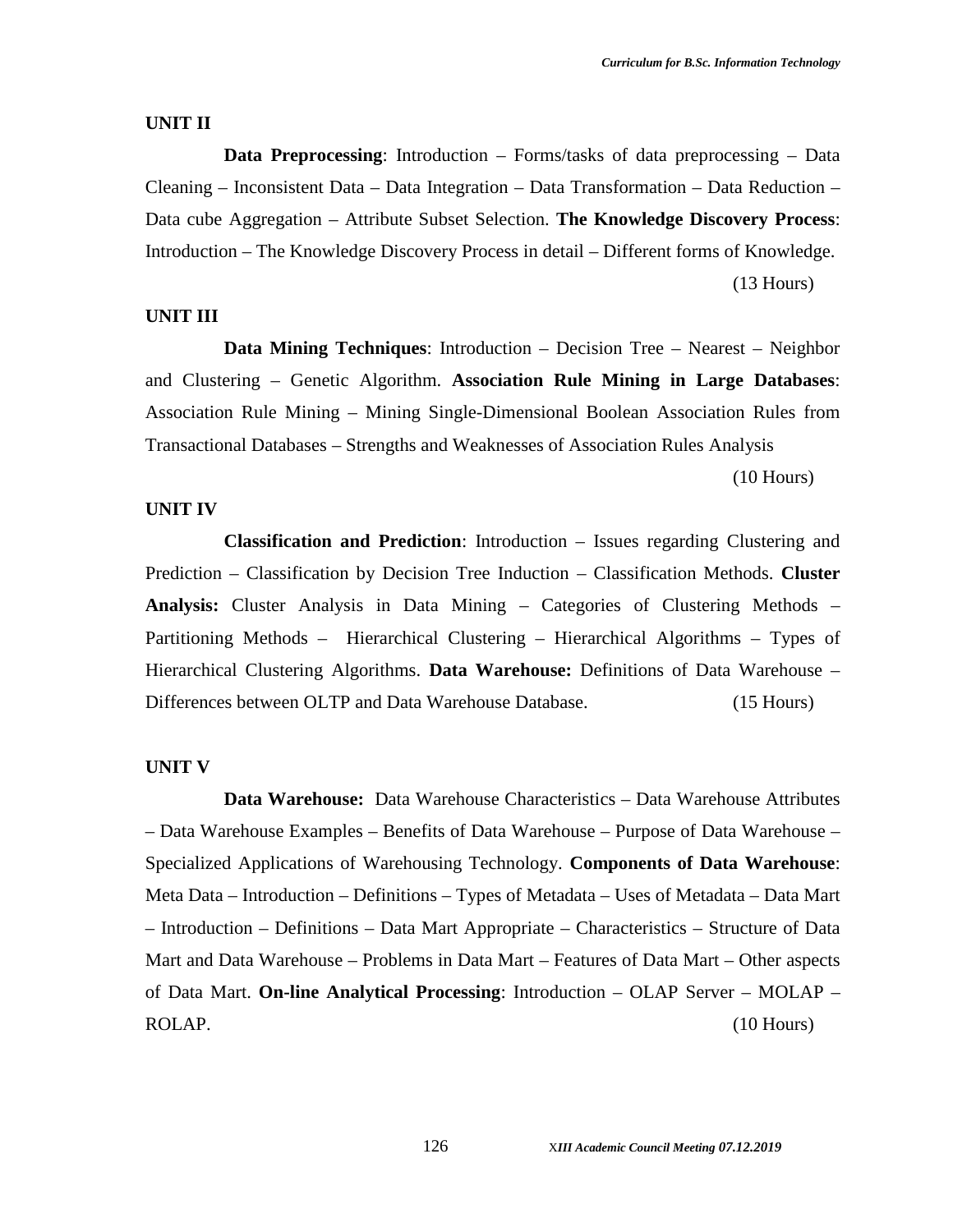#### **TEXT BOOK**

Bharat Bhushan Agarwal , Sumit Prakash Tayal, *Data Mining and Data Warehousing*, New Delhi : University Science Press (An Imprint of Laxmi Publications Pvt. Ltd.).

| <b>UNIT</b>  | <b>CHAPTERS</b> | <b>SECTIONS</b>                                          |
|--------------|-----------------|----------------------------------------------------------|
|              | 1, 3            | $1.2, 1.3, 1.7 - 1.18, 1.20 - 1.23$                      |
|              |                 | $3.1 - 3.3$                                              |
| $\mathbf{I}$ | 2,4             | $2.1 - 2.7.2$ , 4.1 to 4.3                               |
| III          | 5, 7            | 5.1, 5.2, 5.4, 5.5, 7.1, 7.2, 7.4                        |
| IV           | 8, 9, 10        | 8.1-8.3, 8.6, 9.1 - 9.4.2, 10.2, 10.4                    |
| $\mathbf{V}$ | 10, 13, 14      | 10.7-10.12, 13.2.1-13.2.4, 13.3.1-13.3.7, 13.3.10, 14.1- |
|              |                 | 14.4                                                     |

#### **REFERENCE BOOKS**

- 1. Pang-Ning Tan, Vipin Kumar, Michael Steinbach, (2012). *Introduction to Data Mining*, India : Dorling Kindersley Pvt. Ltd.
- 2. Jiawei Han, Micheline Kamber, *Data Mining Concepts and Techniques*, 2nd Edition, San Francisco : Morgan Kaufmann Publishers.
- 3. Gupta, G. K., (2006). *Introduction to Data Mining with Case Studies*, Delhi : Prentice Hall of India.

Tmty..D.Shunmuga Kumari Course Designer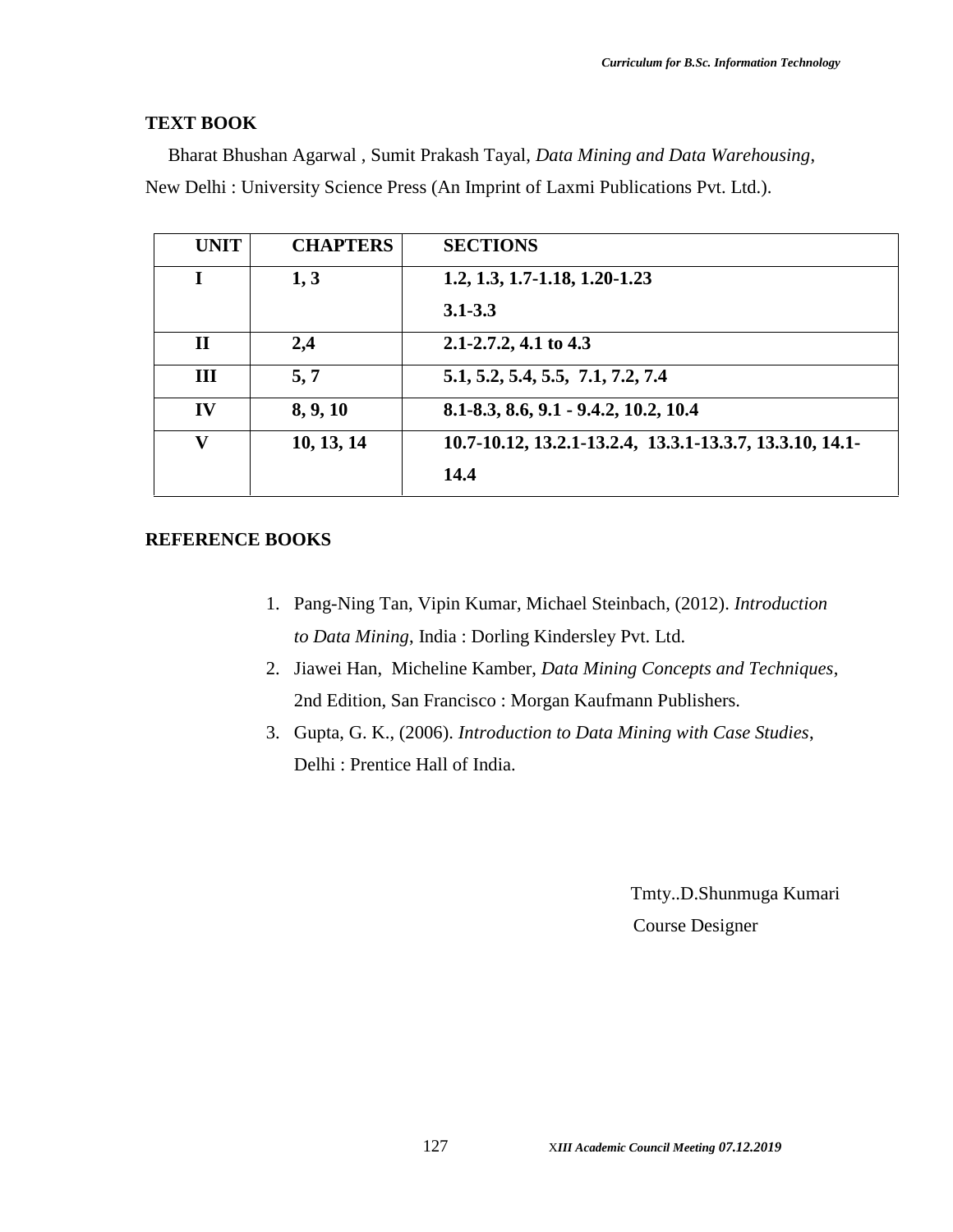

(Belonging to Virudhunagar Hindu Nadars) An Autonomous Institution Affiliated to Madurai Kamaraj University, Madurai *Re-accredited with 'A' Grade (3rd Cycle) by NAAC*

VIRUDHUNAGAR - 626 001

### **B.Sc. INFORMATION TECHNOLOGY (SEMESTER) (2018 – 19 onwards)**

| Semester VI       | <b>SOFTWARE ENGINEERING</b> | Hours/Week: 5 |          |
|-------------------|-----------------------------|---------------|----------|
| Core Course $-11$ |                             | Credits: 5    |          |
| Course Code       |                             | Internal      | External |
| <b>18UITC63</b>   |                             | 25            | 75       |

### **COURSE OUTCOMES**

On completion of the course, the students will be able to

- understand the different types of software design.
- analyze the skills to evaluate software and make improvements.
- analyze the required specification process
- understand the concepts of different life cycle models.
- gain knowledge of Verification and validation techniques
- implement the testing strategies.

#### **UNIT I**

**Introduction to Software Engineering:** Some definitions – Some size factors – Quality and productivity factors – Managerial issues. **Planning a Software Project:** Defining the problem – Developing a solution strategy – planning the development process – planning an organizational structure – other planning activities. (15 Hours)

### **UNIT II**

**Software Cost Estimation**: Software Cost factors – Software cost estimation techniques – staffing level estimation – estimating software maintenance costs. (15 Hours) **UNIT III**

**Software requirements definition**: The software requirements specification – formal specification techniques – languages and processors for requirements specification.

(15 Hours)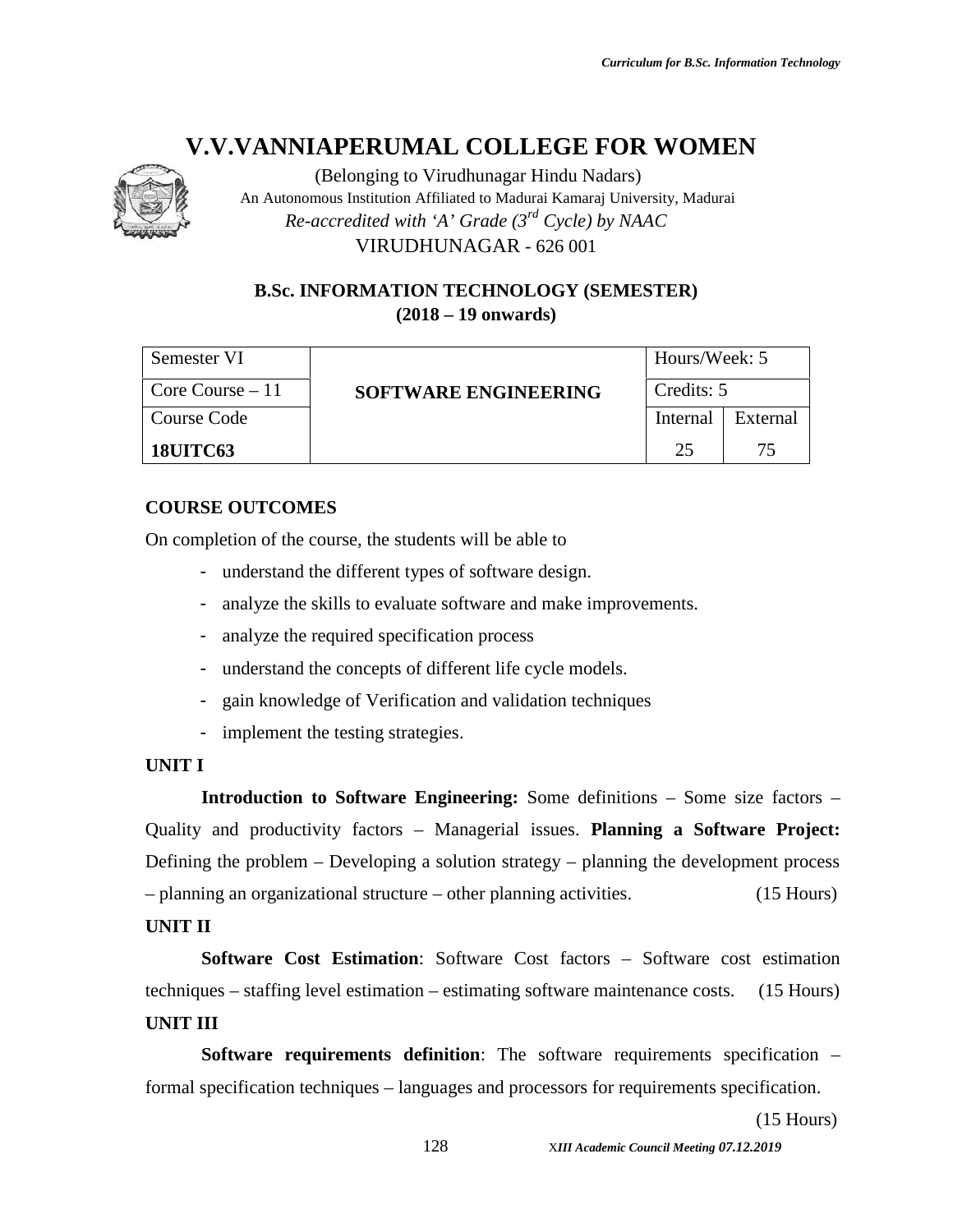#### **UNIT IV**

**Software Design:** Fundamental Design Concepts – Modules and modularization Criteria – Design Notations – Design Techniques – Detailed Design Considerations – Real Time and distributed system design – Test plans – Mile stones walkthroughs and inspections – Design guide lines. (15 Hours)

#### **UNIT V**

**Verification and validation techniques:** Quality assurance – Static analysis – symbolic execution – UNIT Testing and Debugging – System testing – Formal Verification. **Software Maintenance:** Enhancing maintainability during development – Managerial aspects of software maintenance – Configuration management – source code metrics – other maintenance tools and techniques. (15 Hours)

#### **TEXT BOOK**

Richard Fairley, E., (2011) *Software Engineering Concepts*, New Delhi : Tata McGraw Hill.

| <b>UNIT</b>  | <b>CHAPTER</b> | <b>SECTIONS</b> |
|--------------|----------------|-----------------|
| T            | 1              | 1.1 to 1.4      |
|              | $\mathbf{2}$   | 2.1 to 2.5      |
| $\mathbf{I}$ | 3              | 3.1 to 3.4      |
| III          | 4              | 4.1 to 4.3      |
| IV           | 5              | 5.1 to 5.9      |
| T7           | 8              | 8.1, 8.3 to 8.7 |
|              | 9              | 9.1 to 9.5      |

#### **REFERENCE BOOKS**

- 1. Jawadekar, (2004). *Software Engineering*, New Delhi : Tata McGraw Hill.
- 2. Roger Pressman, S. (2010). *Software Engineering: A practitioner's approach*, New Delhi : McGraw-Hill.
- 3. Rajib Mall, (2014). *Fundamentals of Software Engineering*, Delhi : PHI Learning Private Limited.

Tmty.K.Kasthuri Course Designer

.

129 X*III Academic Council Meeting 07.12.2019*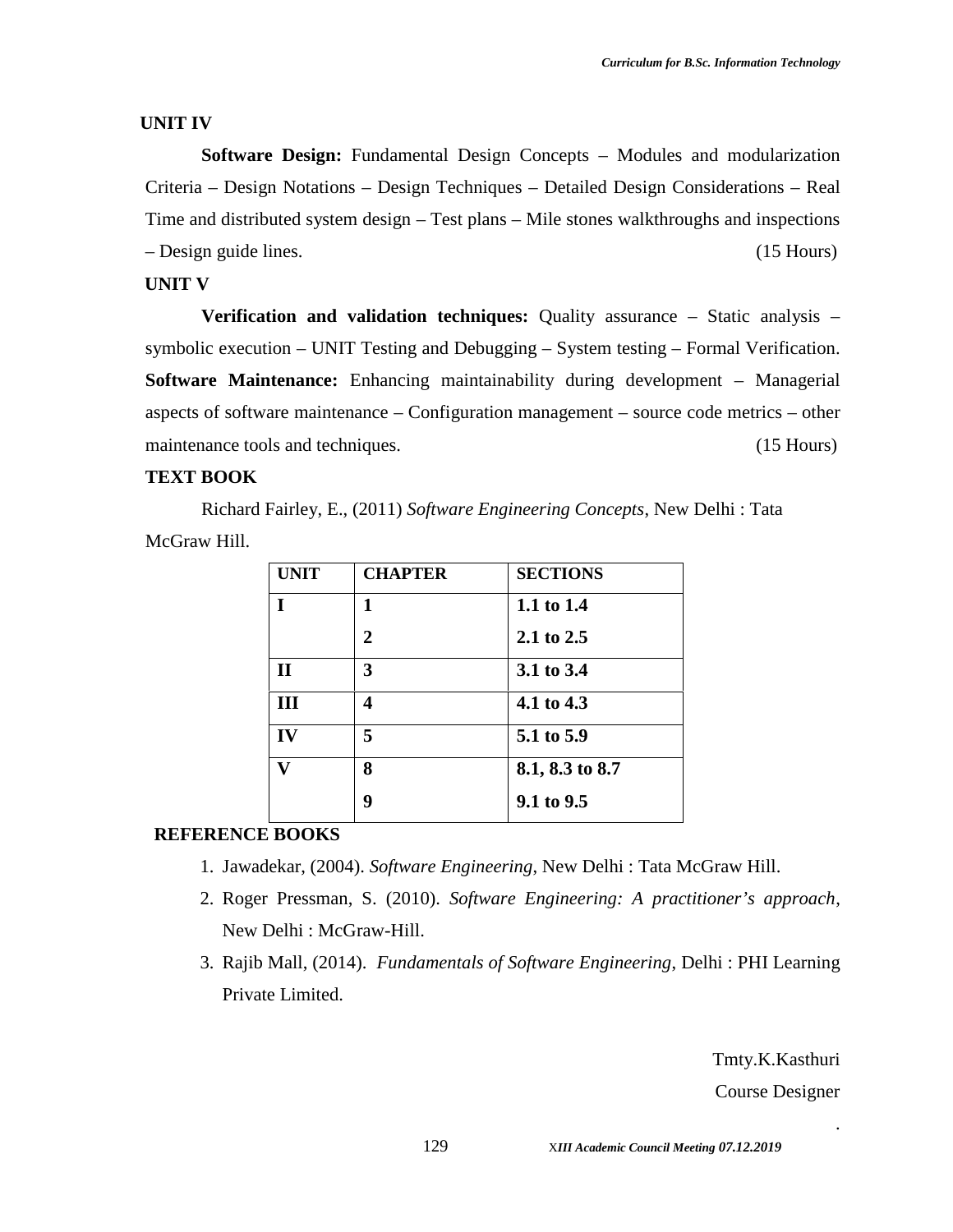

(Belonging to Virudhunagar Hindu Nadars) An Autonomous Institution Affiliated to Madurai Kamaraj University, Madurai *Re-accredited with 'A' Grade (3rd Cycle) by NAAC* VIRUDHUNAGAR - 626 001

### **B.Sc. INFORMATION TECHNOLOGY (SEMESTER) (2018 – 19 onwards)**

| Semester VI     | <b>EMBEDDED SYSTEMS</b> | Hours/Week: 4 |          |
|-----------------|-------------------------|---------------|----------|
| $DSEC-2$        |                         | Credits: 4    |          |
| Course Code     |                         | Internal      | External |
| <b>18UITE61</b> |                         | 25            | 75       |

#### **COURSE OUTCOMES**

On completion of the course, the students will be able to

- gain the knowledge of embedded hardware units and devices in a system
- conceptualize and depict a formalization of system design.
- understand the programming concepts and embedded programming in C, C++.
- apprehend the elements of macros and functions.
- know the fundamental concepts of Semaphores Shared Data

#### **UNIT I**

**Introduction to Embedded Systems:** Embedded Systems – Processor Embedded into a System – Embedded Hardware UNITs and Devices in a System – Embedded Software in a System – Examples of Embedded Systems – Embedded System-on-chip and use of VLSI Circuit Design Technology – Complex Systems Design and Processors – Design Process in Embedded System – Formalization of System Design – Design Process and Design Examples – Classification of Embedded Systems – Skills Required for an Embedded System Designer.

(10 Hours)

#### **UNIT II**

**Advanced Processor Architectures, Memory Organization and Real-world Interfacing:** 8051 Architecture – Real World Interfacing – Introduction to Advanced Architectures – Processor and Memory Organization – Introduction-Level Parallelism- Performance Metrics – Memory-Types, Memory-Maps and Addresses – Processor Selection – Memory Selection. (12 Hours) (12 Hours)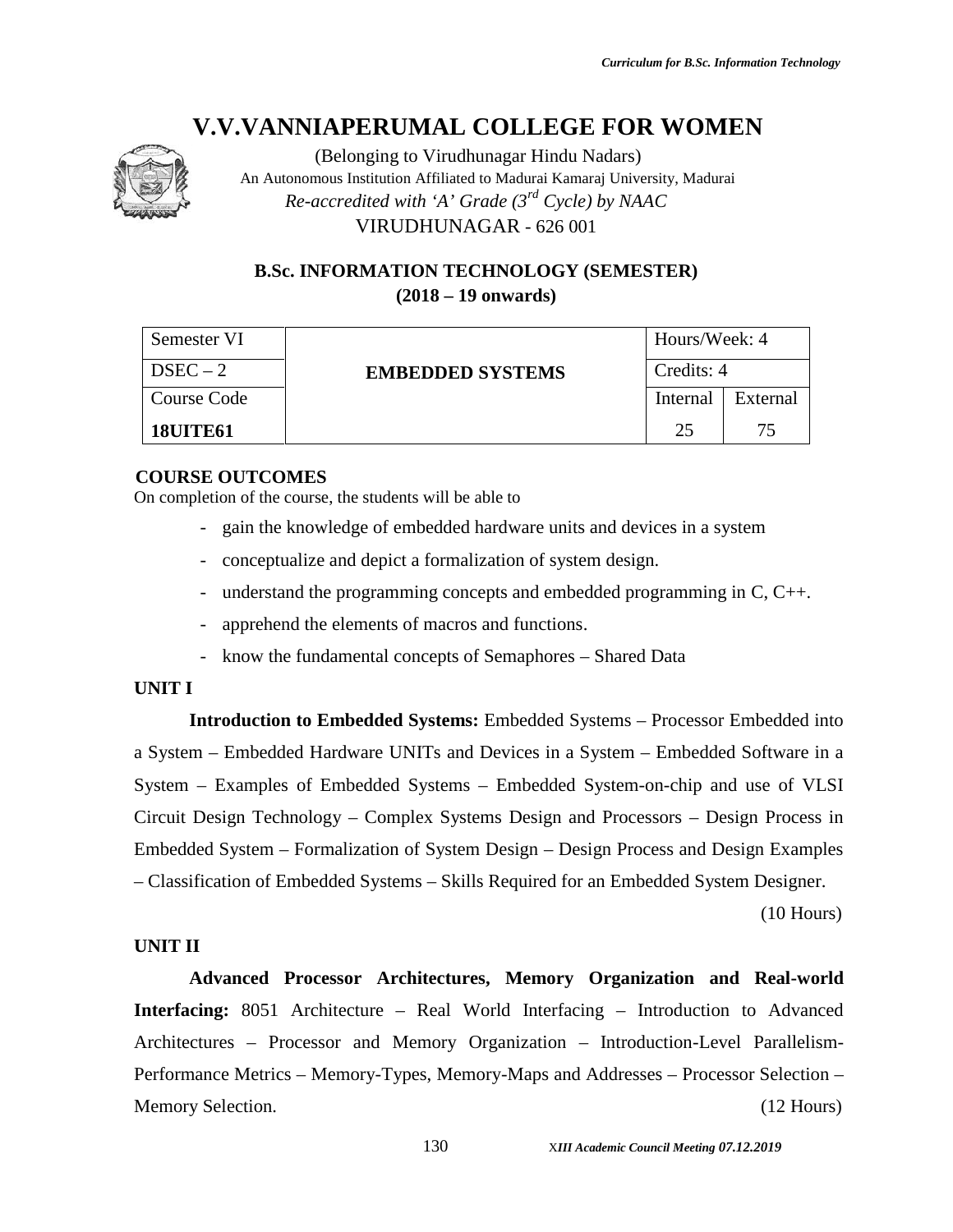#### **UNIT III**

**Programming Concepts and Embedded Programming in C, C++ and Java:** Software Programming in Assembly Language (ALP) and in High-Level Language 'C' – Program Elements: Header and Source Files and Preprocessor Directives – Program Elements: Macros and Functions – Program Elements: Data Types, Data Structures, Modifiers, Statements, Loops and Pointers – Object – Oriented Programming – Embedded Programming in C++ – Embedded Programming in Java. (13 Hours)

#### **UNIT IV**

**Inter Process Communication and Synchronization of Processes, Threads and Tasks:** Mutiple Processes in an Application – Mutiple Threads in an Application – Tasks – Task States – Task and Data – Clear-Cut Distinction between Functions, ISRS and tasks by their Characteristics – Concept of Semaphores – Shared Data – Interprocess Communication – Signal Function – Semaphore Functions – Message Queue Functions – Mailbox Functions – Pipe Functions – Socket Functions – RPC Functions. (13 Hours)

#### **UNIT V**

**Real-Time Operating Systems :** OS Services – Process Management – Timer Functions – Event Functions – Memory Management – Device, File and IO Subsystems Management – Interrupt Routines in RTOS Environment and Handling of Interrupt Source Calls – Real-time Operating Systems – Basic Design Using an RTOS – RTOS Task Scheduling Models, Interrupt Latency and Response of the Tasks as Performance Metrics – OS Security Issues. (12 Hours)

#### **TEXT BOOK**

Raj Kamal, *Embedded Systems Architecture, Programming and Design*, Second Edition, New Delhi : Tata McGraw Hill International Edition.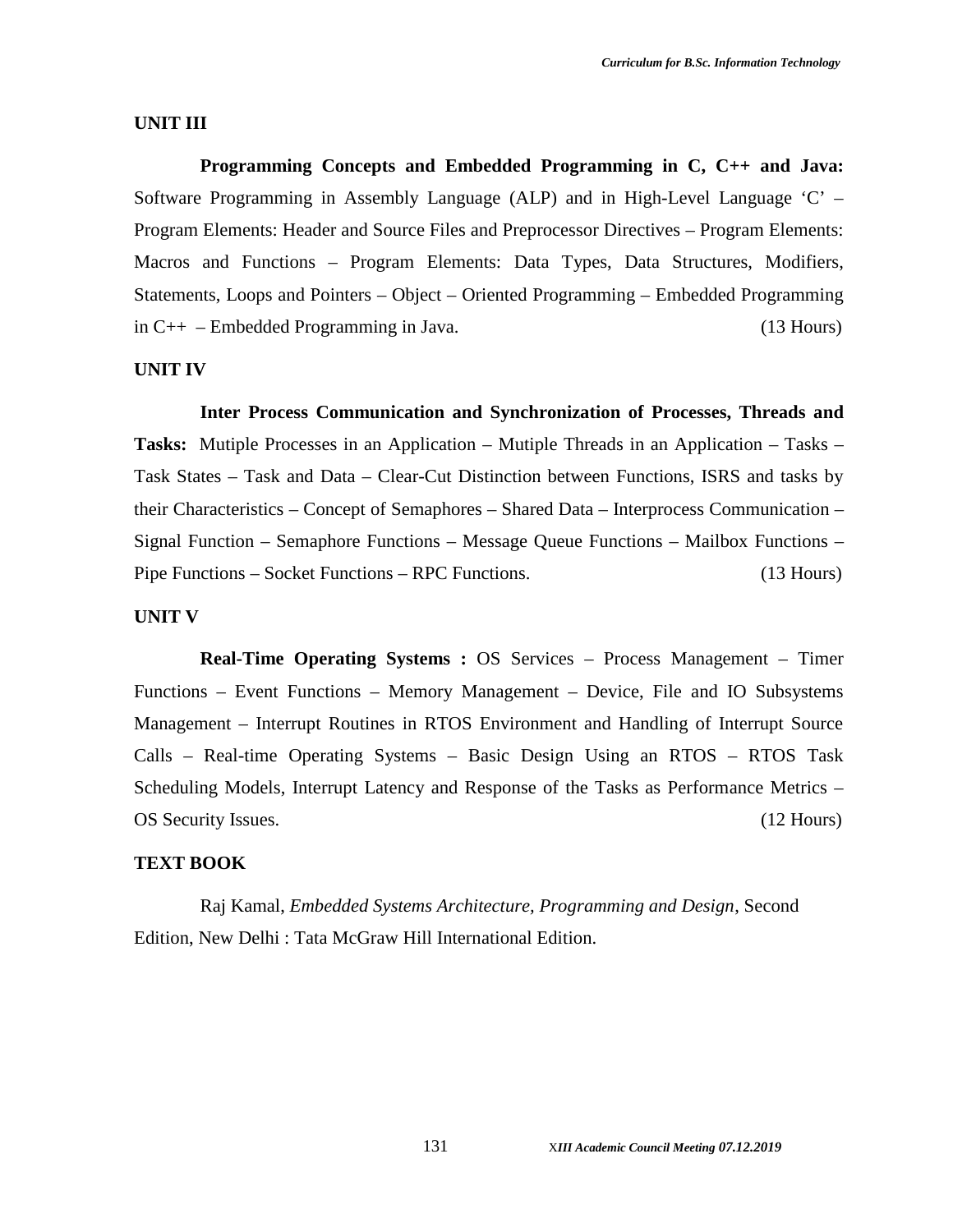|              | UNIT CHAPTER | <b>SECTIONS</b> |
|--------------|--------------|-----------------|
| I            | 1            | 1.1-1.12        |
| $\mathbf{I}$ | 2            | $2.1 - 2.9$     |
| Ш            | 5            | $5.1 - 5.7$     |
| IV           |              | 7.1-7.16        |
|              | 8            | 8.1-8.11        |

#### **REFERENCE BOOKS**

- 1. Wayne Wolf , *Computers as Components: Principles of Embedded Computing Systems Design*, Second Edition, New Delhi : Tata McGraw- Hill publications.
- 2. Frank Vahid , Tony Givargis, *Embedded System Design: A Unified Hardware/Software Introduction*, Second Edition, New Delhi : Tata McGraw- Hill publications.
- 3. Peter Marbell, *Embedded System Design,* Second Edition, New York : Springer Publications.

Tmty.G.Chandra Prabha Course Designer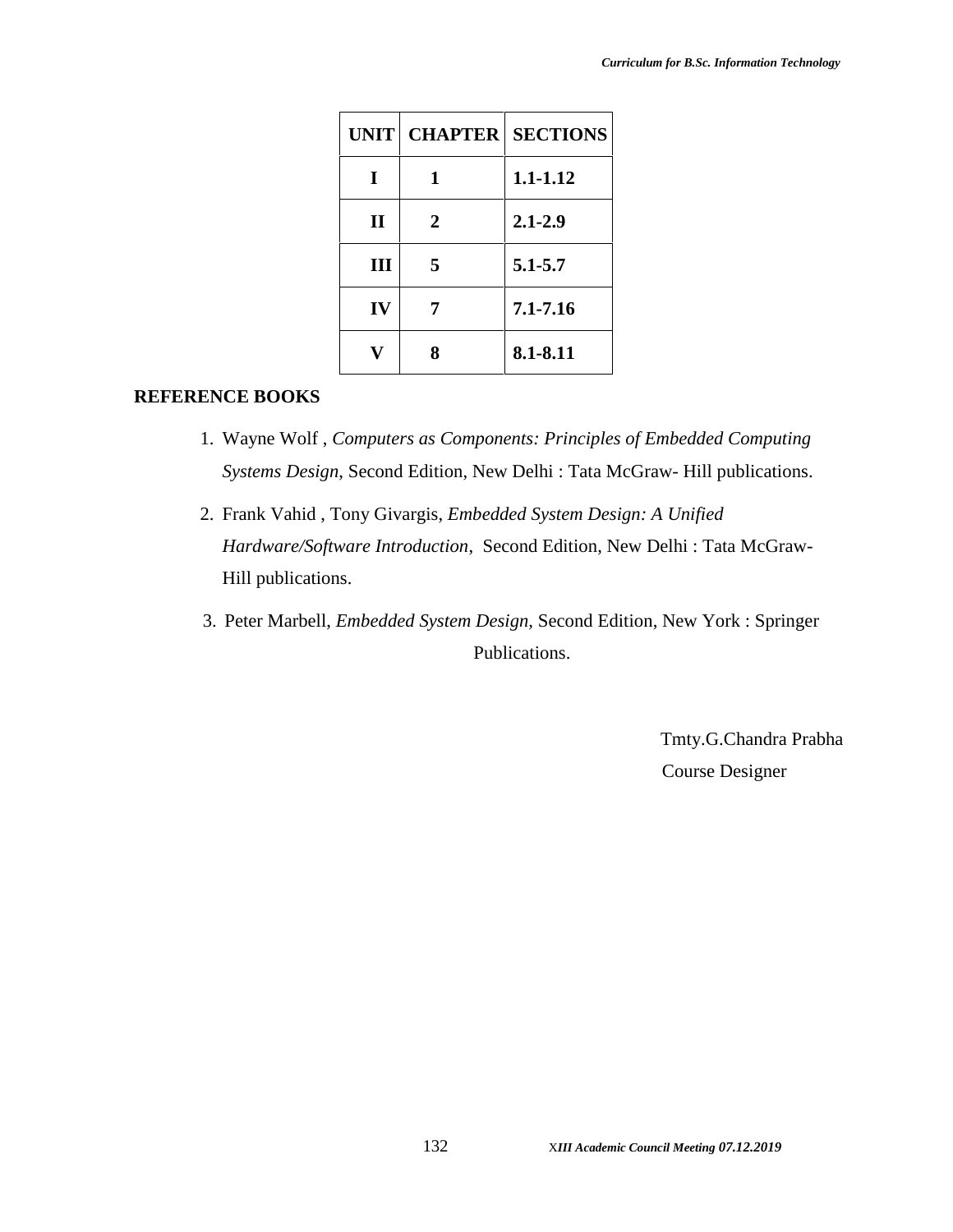

(Belonging to Virudhunagar Hindu Nadars) An Autonomous Institution Affiliated to Madurai Kamaraj University, Madurai *Re-accredited with 'A' Grade (3rd Cycle) by NAAC* VIRUDHUNAGAR - 626 001

### **B.Sc. INFORMATION TECHNOLOGY (SEMESTER) (2018 – 19 onwards)**

| Semester VI     | <b>WIRELESS ADHOC NETWORKS</b> | Hours/Week: 4 |          |  |
|-----------------|--------------------------------|---------------|----------|--|
| $DSEC-2$        |                                | Credits: 4    |          |  |
| Course Code     |                                | Internal      | External |  |
| <b>18UITE62</b> |                                | 25            | 75       |  |

#### **COURSE OUTCOMES**

On completion of the course, the students will be able to

- list and explain the various issues and applications of Ad hoc wirelessnetworks.
- classify and Explain the working of MAC protocols for Ad-hoc wirelessnetworks
- discuss the issues in designing routing protocols and working of Table-Driven Routing protocols.
- compare and contrast the working of various On-Demand Routing protocols.
- analyze the challenges in designing Transport layer Protocols for Ad-hoc networks, Compare and contrast the working of Transport protocols.

#### **UNIT I**

**Introduction:** Fundamentals of Wireless Communication Technology – The Electromagnetic Spectrum – Radio propagation Mechanisms – Characteristics of the Wireless Channel **Ad hoc Wireless Networks:** Introduction – Issues in Ad Hoc Wireless Networks – Ad hoc Wireless Internet. (12 Hours)

### **UNIT II**

**MAC Protocols for Ad hoc Wireless Networks:** Introduction – Issues in designing a MAC protocol for Ad hoc wireless Networks – Design goals of a MAC protocol for Ad – hoc wireless Networks – Contention based protocols with Reservation Mechanisms – Contention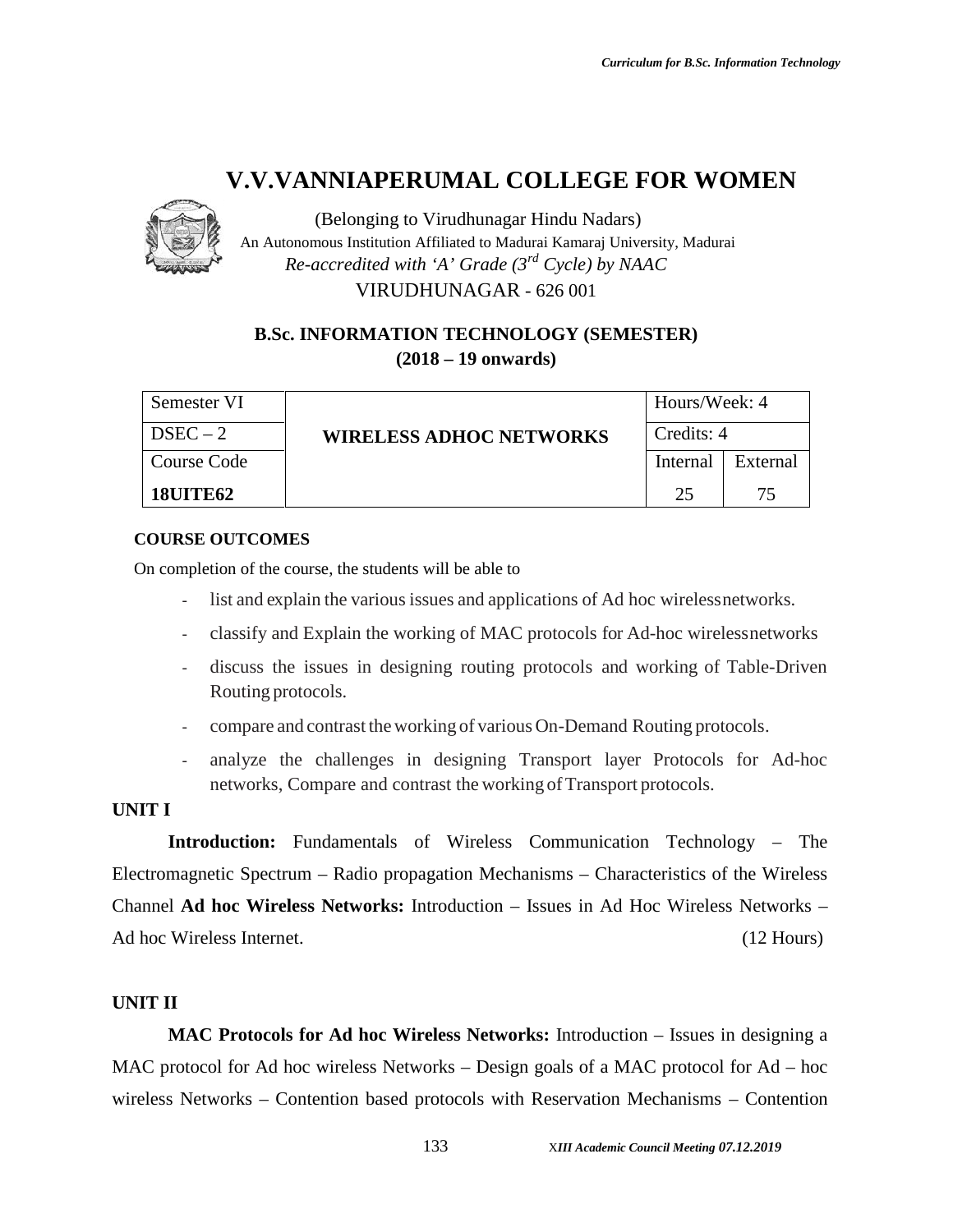based MAC protocols with Scheduling Mechanism – Other MAC Protocols – Multichannel MAC Protocol – Multichannel CSMA MAC Protocol. (13 Hours)

#### **UNIT III**

**Routing protocols for Ad-hoc Wireless Networks:** Introduction – Issues in Designing a Routing Protocol for Ad-hoc Wireless Networks – Classification of Routing Protocols – Table Driven Routing Protocols – On-Demand Routing Protocols. (10 Hours)

#### **UNIT IV**

**Transport Layer and Security Protocols for Ad-Hoc Wireless Networks:** Introduction – Issues in Designing a Transport Layer Protocol for Ad-hoc wireless Networks – Design Goals of a Transport Layer Protocol for Ad hoc wireless Networks – Classification of Transport Layer Solutions – TCP over Ad-hoc wireless Networks – Feedback-Based TCP – TCP with Explicit Failure Notification – TCP-BUS – Ad-hoc TCP – Split TCP – A Comparison of TCP Solutions for Ad Hoc Wireless Networks – Other Transport Layer Protocols for Ad Hoc Wireless Networks. (12 Hours)

#### **UNIT V**

**Transport Layer and Security Protocols for Ad-Hoc Wireless Networks:** Security in wireless Ad hoc wireless Networks – Network security requirements – Issues & Challenges in Security Provisioning – Network security Attacks – Key Management – Secure Routing in Ad Hoc Wireless Networks. **Recent Advances in Wireless Networks:** Introduction – Ultra- Wide-Band Radio Communication. (13 Hours)

#### **TEXT BOOK**

Siva Ram Murthy C., Manoj, B. S., (2005). *Ad hoc Wireless Networks*, 2nd Edition, Delhi : Pearson Education.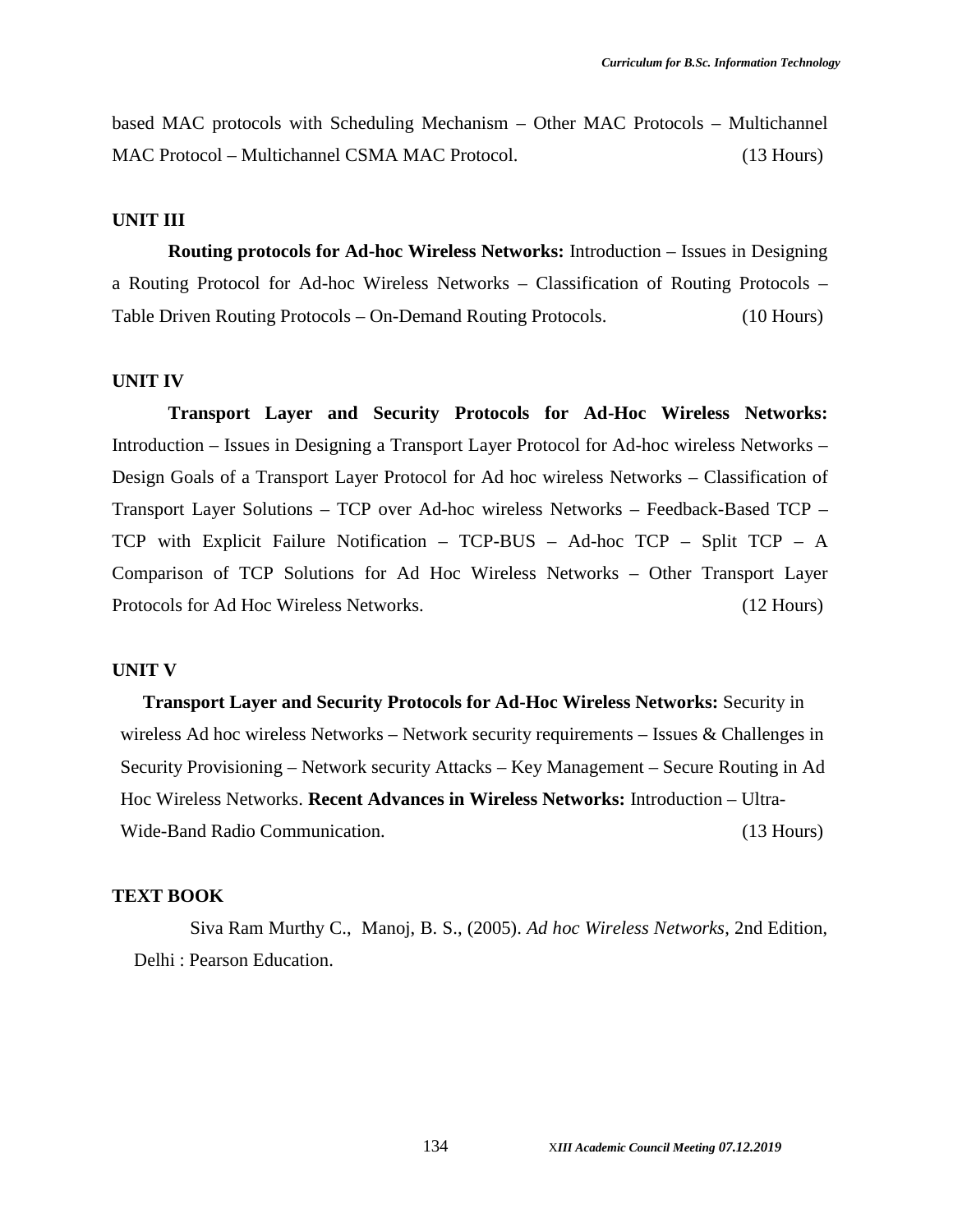| <b>UNIT</b> | <b>CHAPTERS</b> | <b>SECTIONS</b>                       |
|-------------|-----------------|---------------------------------------|
|             | 1, 5            | $1.1 - 1.4, 5.1 - 5.3$                |
|             | 6               | $6.1-6.3, 6.6, 6.7, 6.9(6.9.1-6.9.2)$ |
| ш           |                 | $7.1 - 7.5$                           |
|             | q               | $9.1 - 9.6$                           |
|             | 9, 14           | 9.7-9.12, 14.1, 14.2                  |

#### **REFERENCE BOOKS**

- 1. Ozan Tonguz K., Gianguigi Ferrari, (2006). *Ad hoc Wireless Networks*, New Jersey : John WileY.
- 2. Xiuzhen Cheng, Xiao Hung, Ding Zhu Du, (2004). *Ad hoc Wireless Networking***,** New York : KluwerAcademic Publishers.
- 3. Toh, C. K., (2002). *Adhoc Mobile Wireless Networks Protocols and Systems*, Delhi : Prentice-Hall PTR.

Tmty.S.Rajapriya Course Designer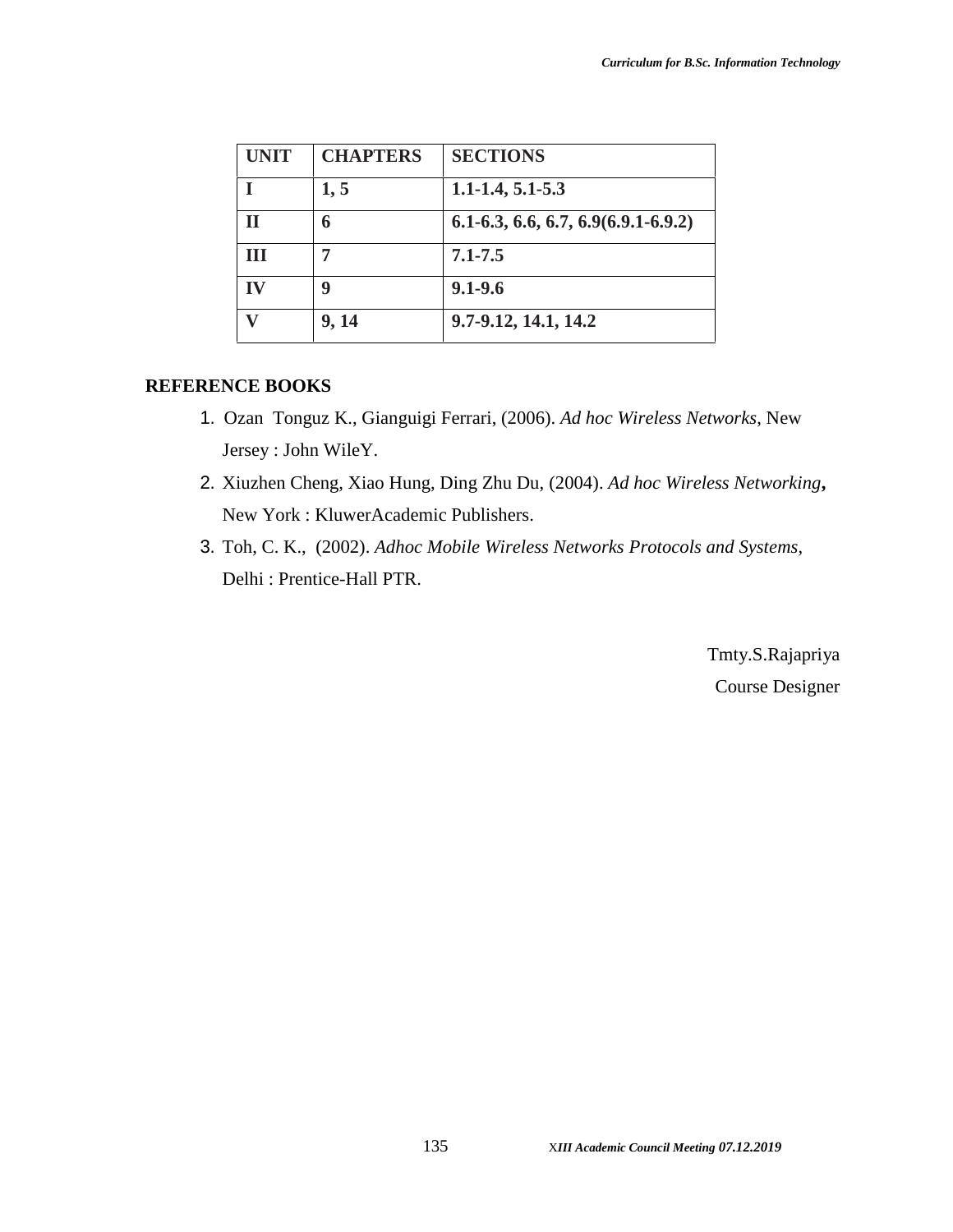

(Belonging to Virudhunagar Hindu Nadars) An Autonomous Institution Affiliated to Madurai Kamaraj University, Madurai *Re-accredited with 'A' Grade (3rd Cycle) by NAAC* VIRUDHUNAGAR - 626 001

### **B.Sc. INFORMATION TECHNOLOGY (SEMESTER) (2018 – 19 onwards)**

| Semester VI     | <b>CYBER SECURITY</b> | Hours/Week: 4<br>Credits: 4 |          |  |
|-----------------|-----------------------|-----------------------------|----------|--|
| $DSEC-2$        |                       |                             |          |  |
| Course Code     |                       | Internal                    | External |  |
| <b>18UITE63</b> |                       | 25                          | 75       |  |

### **COURSE OUTCOMES**

On completion of the course, the students will be able to

- know the concepts of Information Security
- analyze the security threats
- apply the information system development life cycle.
- evaluate the purpose of security policies
- gain the knowledge of information security standards

### **UNIT I**

**Security Technology: ireless, VPNs ad Firewalls:** Introduction – Access Control – Identification – Authentication – Authorization – Accountability – Firewalls – Firewall Processing Modes – Firewalls Cattegorized by Generation – Firewalls Categorized by Structure – Firewall Architectures – Selecting the Right Firewall – Configuring and Managing Firewalls – Content Filters. (16 Hours)

#### **UNIT II**

**Security Technology: Prevention Systems, Intrusion Detection and Other Security Tools:** Introduction – Intrusion Detection and Prevention Systems – IDPS Terminology – Use of IDPS – Types of IDPS – IDPS Detection Methods – IDPS Resonse Behavior – Selecting IDPS Approaches and Products – Strengths and Limitations of IDPSs – Deployment and Implementation of an IDPS – Measuring the Effectiveness of IDPSs – Honeypots, Honeynets and Padded Cell Systems – Trap-and-Trace Systems – Active Intrusion Prevention. (16 Hours)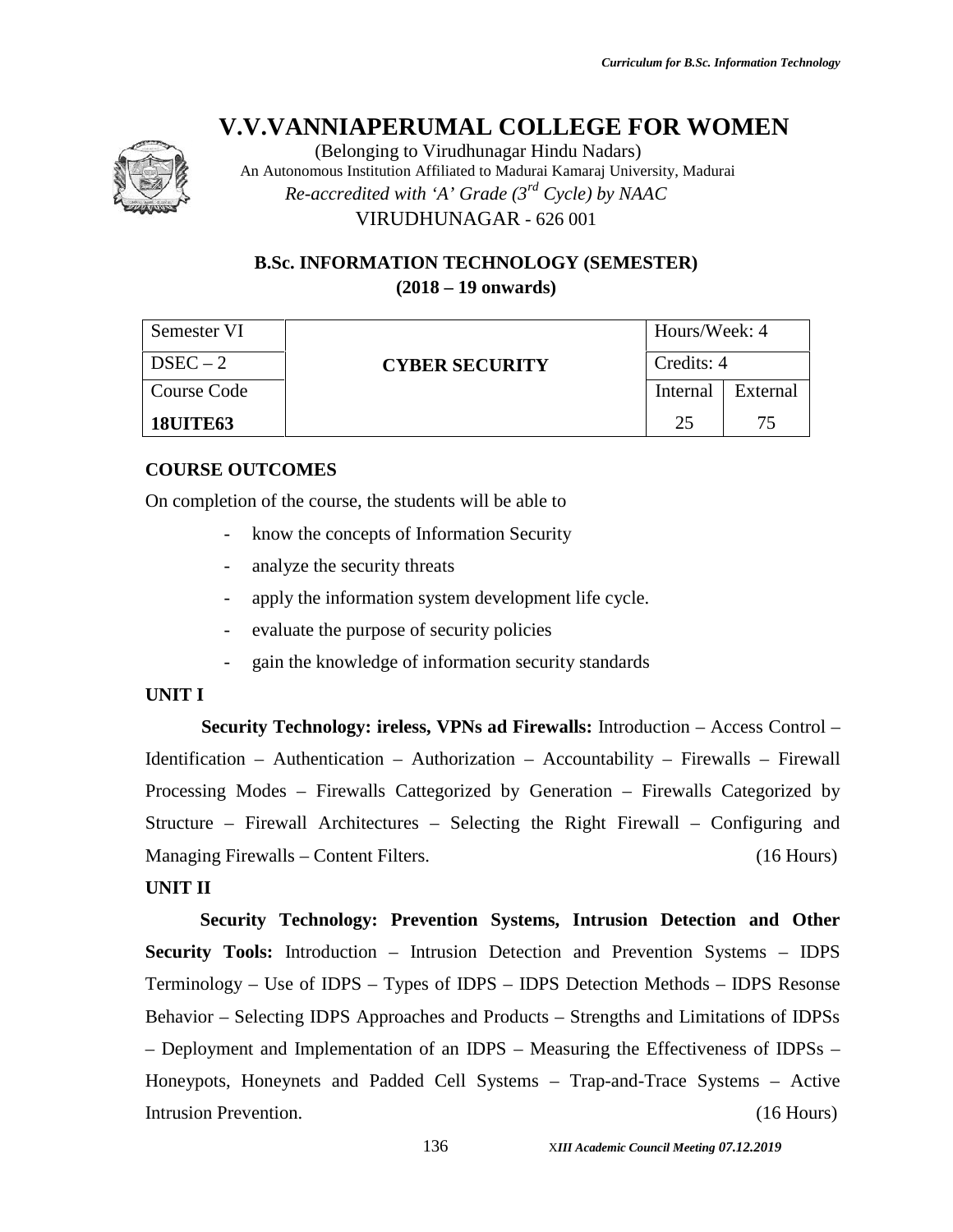#### **UNIT III**

**Securing Physical Assets:** Introduction – Physical Access Controls – Physical Security Controls – Fire Security and Safety – Fire Detection and Response – Failure of Supporting Utilities and Structural Collapse – Heating, Ventilation and Air Conditioning – Power Management and Conditioning – Water Problems – Structural Collapse – Maintenance of Facility Systems – Interception of Data – Mobile and Portable Systems – Remote Computing Security – Special Considerations for Physical Security – Inventory Management. (14 Hours) (14 Hours)

#### **UNIT IV**

**Implementing Information Security:** Introduction – Information Security Project Management – Developing the Project Plan – Project Planning Considerations – Scope Considerations – The need for Project Management – Technical Aspects of Implementation – Conversion Strategies – The Bull's-Eye Model – To Outsource or Not – Technology Governance and Change Control – Nontechnical Aspects of Implementation – The Culture of Change Management – Considerations for Organizational Change – Information systems Security Certification and Accreditation – Certification versus Accreditation – NIST SP 800-37, Rev. 1: Guide for Applying the Risk Management Framework to federal Information Systems: A Security Life cycle Approach – NSTISS Instruction-1000: National Information Assurance Certification and Accreditation Process (NIACAP) – ISO 27001/27001 Systems certification and Accreditation. (14 Hours)

#### **UNIT V**

**Maintenance of Information Security eDiscovery:** Introduction – Security Management Maintenance Models – NIST SP 800-100 Information Security Handbook: A Guide for Manages – The Security Maintenance Model – Monitoring the External Environment – Monitoring the Internal Environment – Planning and Risk Assessment.

(15 Hours)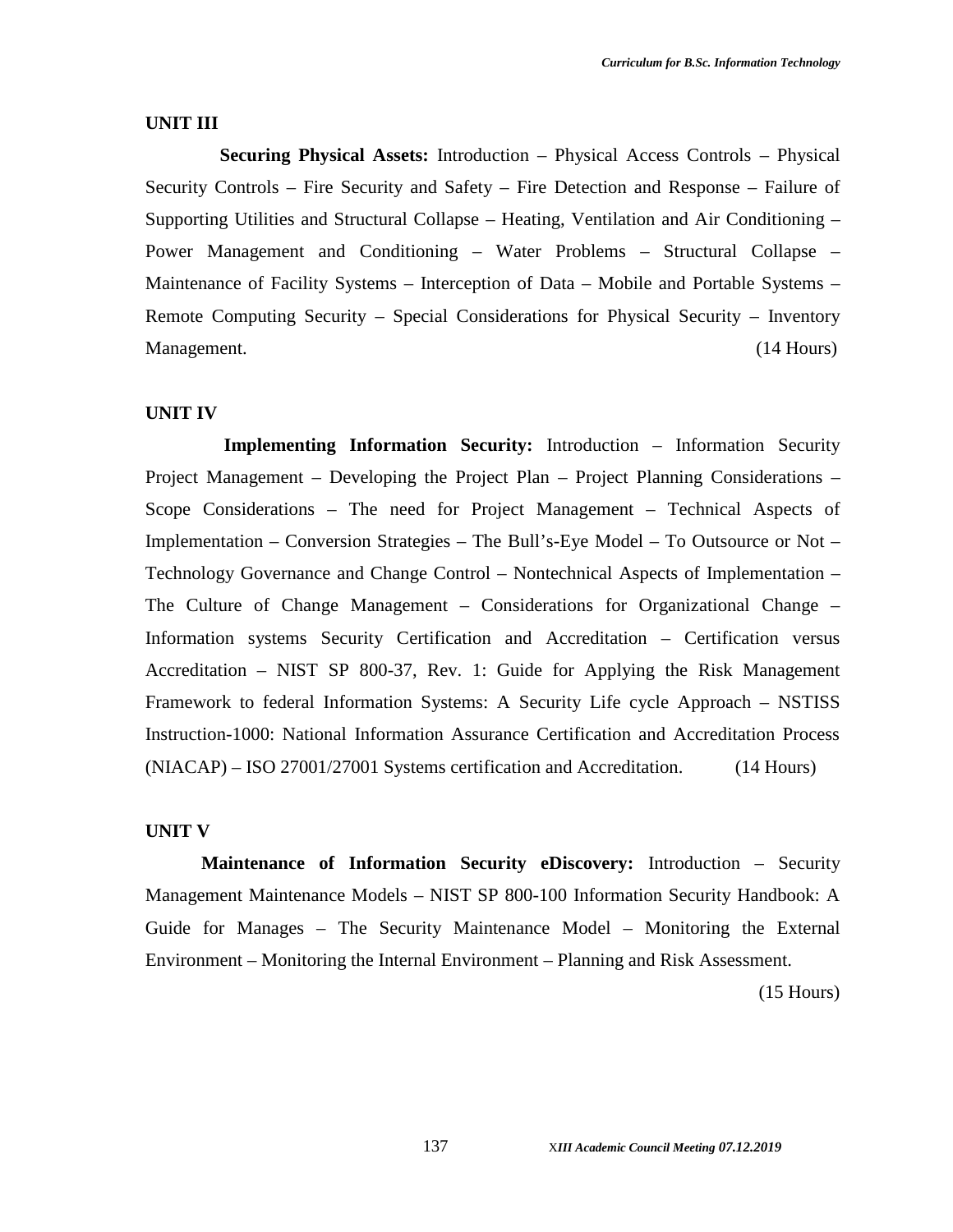#### **TEXT BOOK**

Michael Whitman, E., Herbert Mattord, J. (2003). *Principles of Information* Security, 4<sup>th</sup> edition, Delhi : Cengage Learning India Pvt. Ltd.

|             | UNIT CHAPTER | PAGE NO.    |
|-------------|--------------|-------------|
|             | 6            | $237 - 270$ |
| $\mathbf H$ |              | $281 - 318$ |
| Ш           | 9            | $383 - 412$ |
| IV          | 10           | $415 - 446$ |
|             | 12           | $487 - 528$ |

#### **REFERENCE BOOKS**

- 1. Mayank Bhushan, Rajkumar Singh Rathore, Aatif Jamshed, (2017). *Fundamentals of Cyber Security,* First Edition, New Delhi : BPB Publications.
- 2. Don Franke, (2016). *Cyber Security Basics: Protect Your Organization by Applying the Fundamentals*, California : CreateSpace Independent Publishing Platform.
- 3. James Graham, Rick Howard, Ryan Olson, (2010). Cyber Security Essentials, Florida: CRC Press.

Tmty.A.Bharathi Lakshmi Course Designer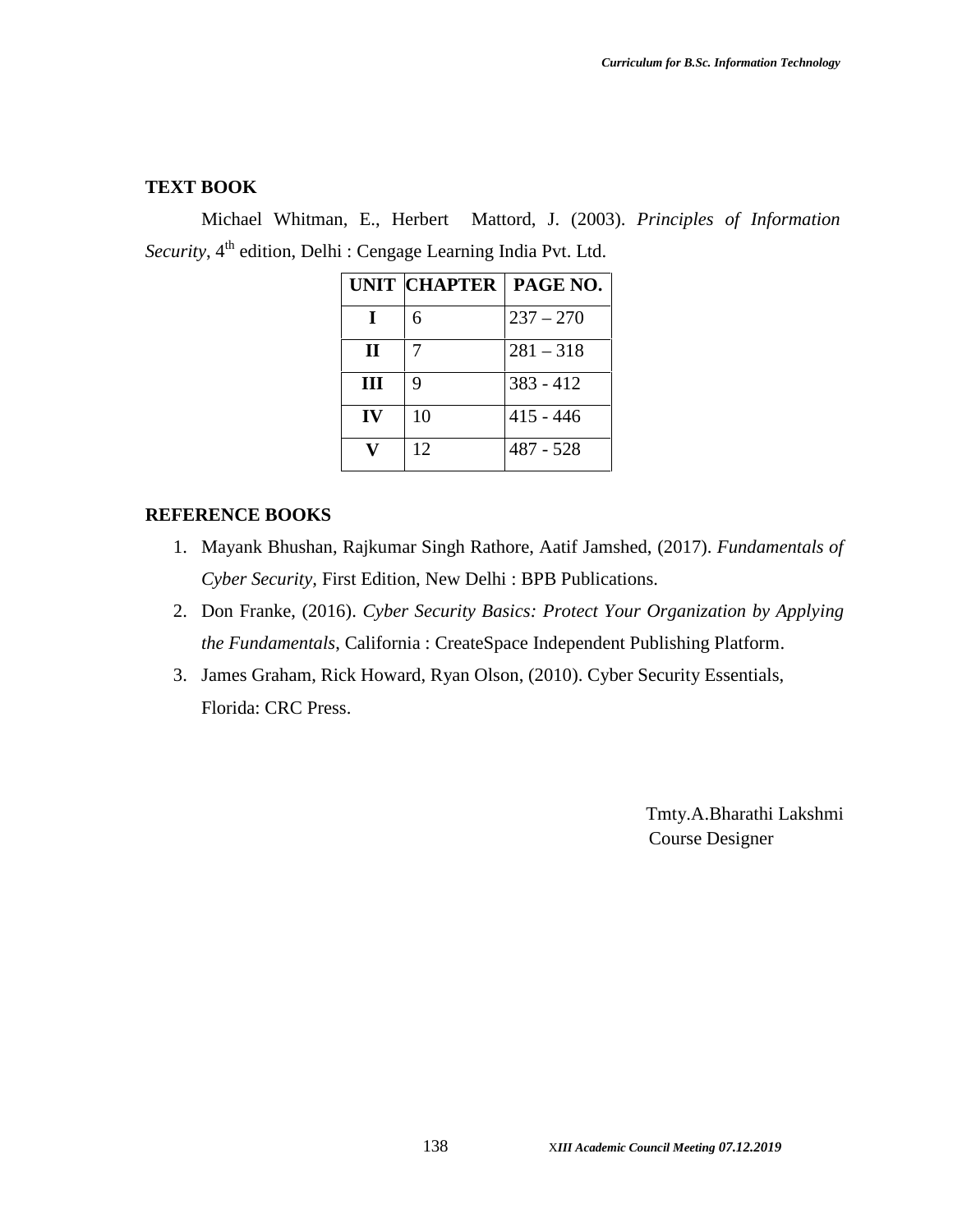

(Belonging to Virudhunagar Hindu Nadars) An Autonomous Institution Affiliated to Madurai Kamaraj University, Madurai *Re-accredited with 'A' Grade (3rd Cycle) by NAAC* VIRUDHUNAGAR - 626 001

### **B.Sc. INFORMATION TECHNOLOGY (SEMESTER) (2018 – 19 onwards)**

| Semester VI         |                                | Hours/Week: 4 |          |
|---------------------|--------------------------------|---------------|----------|
| DSEC Practical $-2$ | <b>ANDROID PROGRAMMING LAB</b> | Credits: 2    |          |
| Course Code         |                                | Internal      | External |
| 18UITE61P           |                                | 40            | 60       |

- 1. Create Hello World application that will display "Hello World!" in the middle of the screen in the emulator.
- 2. Write a program to display Image on home screen.
- 3. Create an application with login module. (Username and Password).
- 4. Write a program to call phone dialer.
- 5. Create spinner with strings taken from resource folder (res >>value folder) and on changing the spinner value, Image will change.
- 6. Create a menu with 5 options and selected option should appear in text box.
- 7. Create a list of all subjects in your course and on selecting a particular subject teacher in - charge of that subject should appear at the bottom of the screen.
- 8. Create an application with three option buttons. On clicking a button, color of the screen will change.
- 9. Create a Login application. On successful login, pop up the message.
- 10. Create an application to perform Create, Insert, Update, Delete and Retrieve operations on the database.
- 11. Create an application to perform Create, Insert, Update, Delete and Retrieve operations on the Student Mark List.
- 12. Create an application to perform Create, Insert, Update, Delete and Retrieve operations on the Employee Payroll System.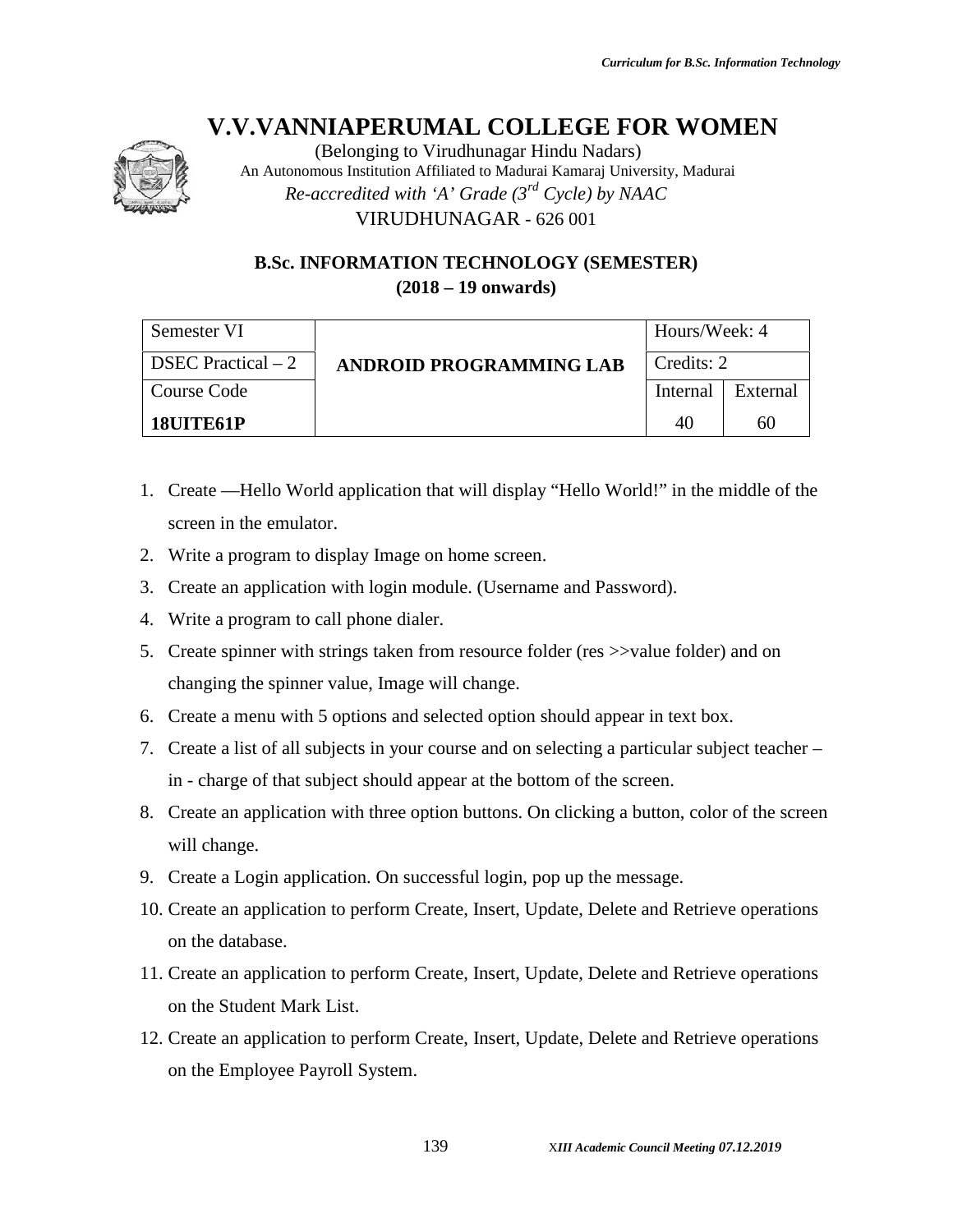- 13. Create an application to perform Create, Insert, Update, Delete and Retrieve operations on the Banking Transaction.
- 14. Create an application to perform Create, Insert, Update, Delete and Retrieve operations on the Inventory Management.
- 15. Create an application to perform Create, Insert, Update, Delete and Retrieve operations on the Library database.
- 16. Create an application to perform Create, Insert, Update, Delete and Retrieve operations on the EB preparation.

Tmty.S.Rajapriya Course Designer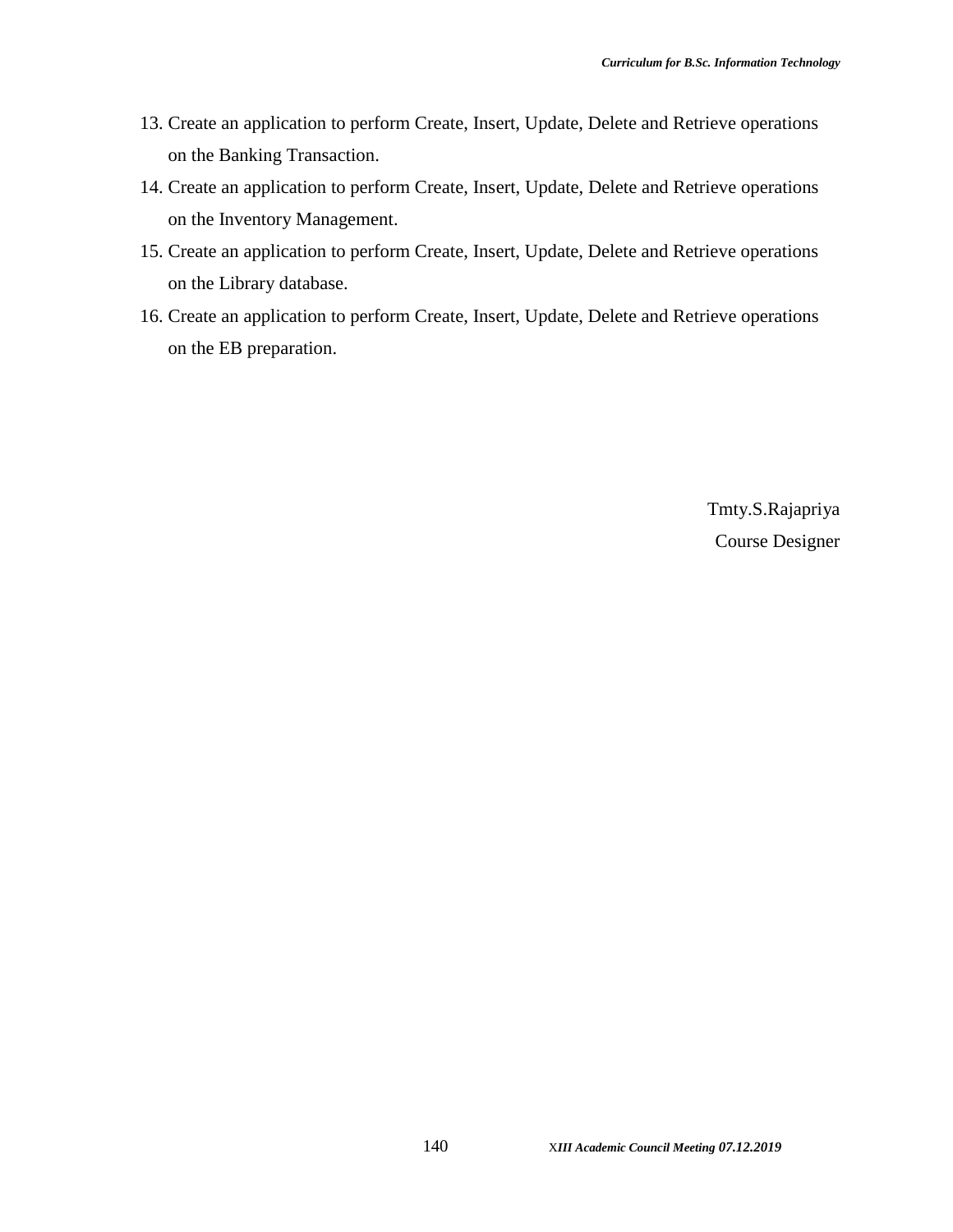

(Belonging to Virudhunagar Hindu Nadars) An Autonomous Institution Affiliated to Madurai Kamaraj University, Madurai *Re-accredited with 'A' Grade (3rd Cycle) by NAAC* VIRUDHUNAGAR - 626 001

### **B.Sc. INFORMATION TECHNOLOGY (SEMESTER) (2018 – 19 onwards)**

| Semester VI         |                       | Hours/Week: 4 |          |
|---------------------|-----------------------|---------------|----------|
| DSEC Practical $-2$ | LINUX PROGRAMMING LAB | Credits: 2    |          |
| Course Code         |                       | Internal      | External |
| 18UITE62P           |                       | 40            | 60       |

- 1. Write a Shell program to perform arithmetic operations.
- 2. Write a Shell program to perform the person is eligible or not for a vote.
- 3. Write a Shell program to perform given number is odd or even.
- 4. Write a Shell program to find the biggest among three numbers.
- 5. Write a Shell program to prepare student mark list.
- 6. Write a Shell program to prepare employee paybill.
- 7. Write a Shell program to prepare electricity bill.
- 8. Write a Shell program to find the given number is Armstrong or not.
- 9. Write a Shell program to find the given number is palindrome or not.
- 10. Write a Shell program to find the given number is prime or not.
- 11. Write a Shell program to find the sum of digits and reverse a number.
- 12. Write a Shell program to check the given number is perfect or not.
- 13. Write a Shell program to find the factorial of a given number.
- 14. Write a Shell program to display the multiplication table.
- 15. Write a Shell program to perform file operations.
- 16. Write a Shell program to perform System operations.
- 17. Write a Shell program to count the number of times the user login.
- 18. Write a Shell program to print the common words in a file.
- 19. Write a Shell program for inventory maintenance system.
- 20. Write a Shell program for bank processing system.
- 21. Write a Shell program for library management system.
- 22. Write a Shell program to perform sum of elements in an array by implementing in C.
- 23. Write a Shell program to display Transpose of a given matrix by implementing in C.

Tmty.K.Kasthuri Course Designer